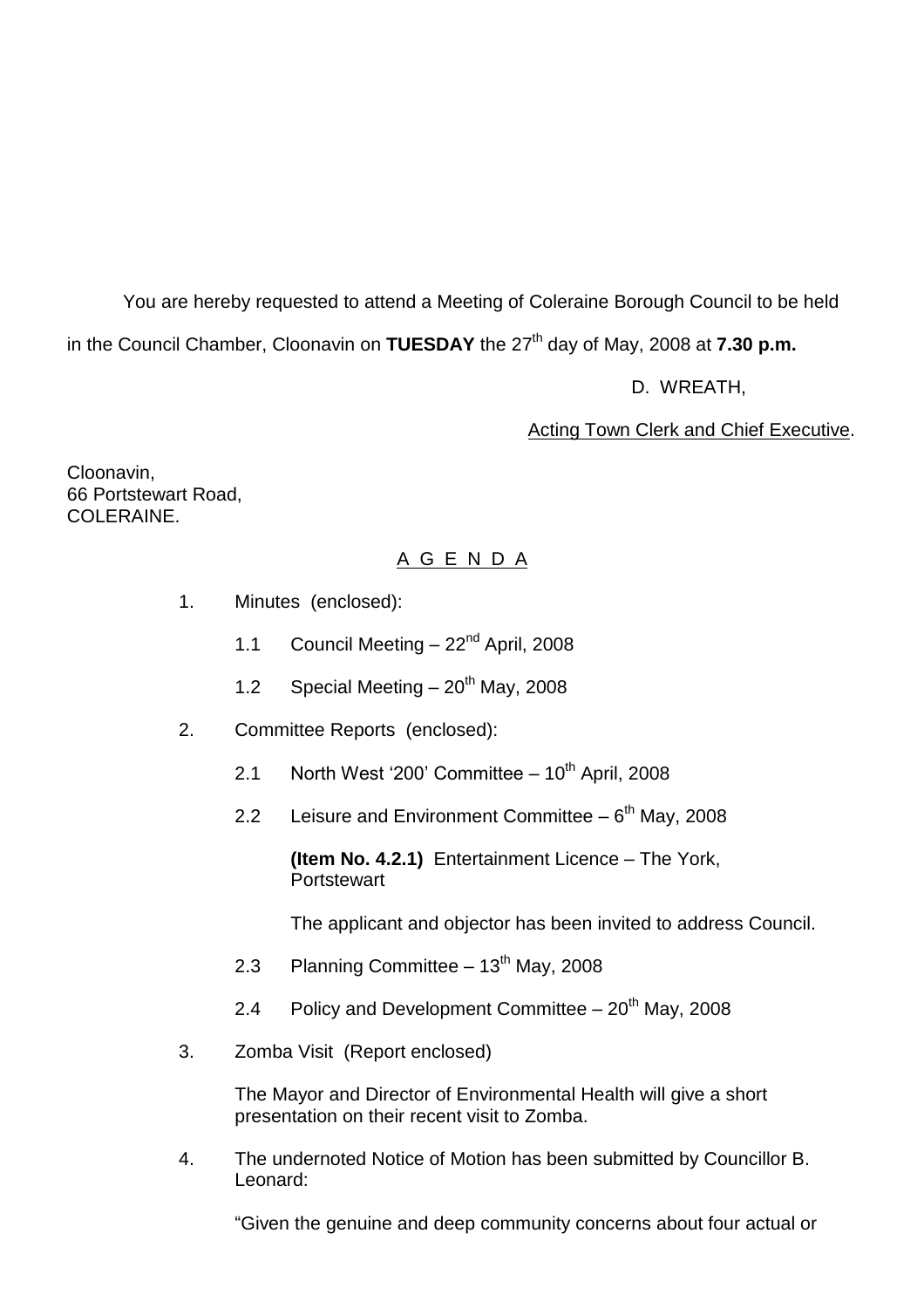potential waste management sites in the general Ringsend area, this Council agrees that a Mechanical Biological Treatment (MBT) plant should not be located at the Council owned Letterloan Road site. This Council further agrees to recommend to the North West Region Waste Management Group and its constituent Councils to adopt a similar position on the Letterloan Road site and thereby permanently remove it from their list of potential locations for such a development."

- 5. Coleraine Agricultural Show Request for Funding (Report enclosed)
- 6. Correspondence, including inter alia:
	- (a) Letter dated 1<sup>st</sup> May, 2008 from Northern Ireland Housing Council seeking support regarding the unsatisfactory situation which has transpired in relation to Co-Ownership Applications and Funding Availability (enclosed)
	- (b) Letter dated 22<sup>nd</sup> April, 2008 from Newry & Mourne District Council seeking Council support for the William Keown Trust
	- (c) List of Reports available in Members' Library (enclosed)
- 7. Consultation List (enclosed)
- 8. Documents for Sealing

#### **Enclosed for Information:**

- (1) Special Council Briefing Reports:
	- (a) NILGA Draft Framework of Engagement  $14<sup>th</sup>$  April, 2008
	- (b) The Lanes and Ramparts Development Schemes 22<sup>nd</sup> April, 2008
- (2) Minutes of the Northern Health and Social Services Council dated 2<sup>nd</sup> April, 2008
- (3) Letter dated  $16<sup>th</sup>$  April, 2008 from the Department of the Environment regarding the International Co-Operation on Driving Disqualifications Recognition of Disqualifications arising from the Accumulation ("Totting") Up") of Penalty Points
- (4) Letter dated  $2^{nd}$  May, 2008 from Northern Ireland Water Response to Issues raised by Members at the Council Meeting in January
- (5) NILGA Letter dated  $16<sup>th</sup>$  May, 2008 regarding the Engagement Process with Councils and Attendance at NILGA Meetings
- (6) NILGA Strategic Leadership Board Briefing Paper  $20^{th}$  May, 2008
- (7) The William Keown Trust Press Release regarding Disability Issues **Highlighted**
- (8) Postwatch Northern Ireland –Post Office Closure Programme Response to Consultation
- (9) Help The Aged –Spotlight Report 2008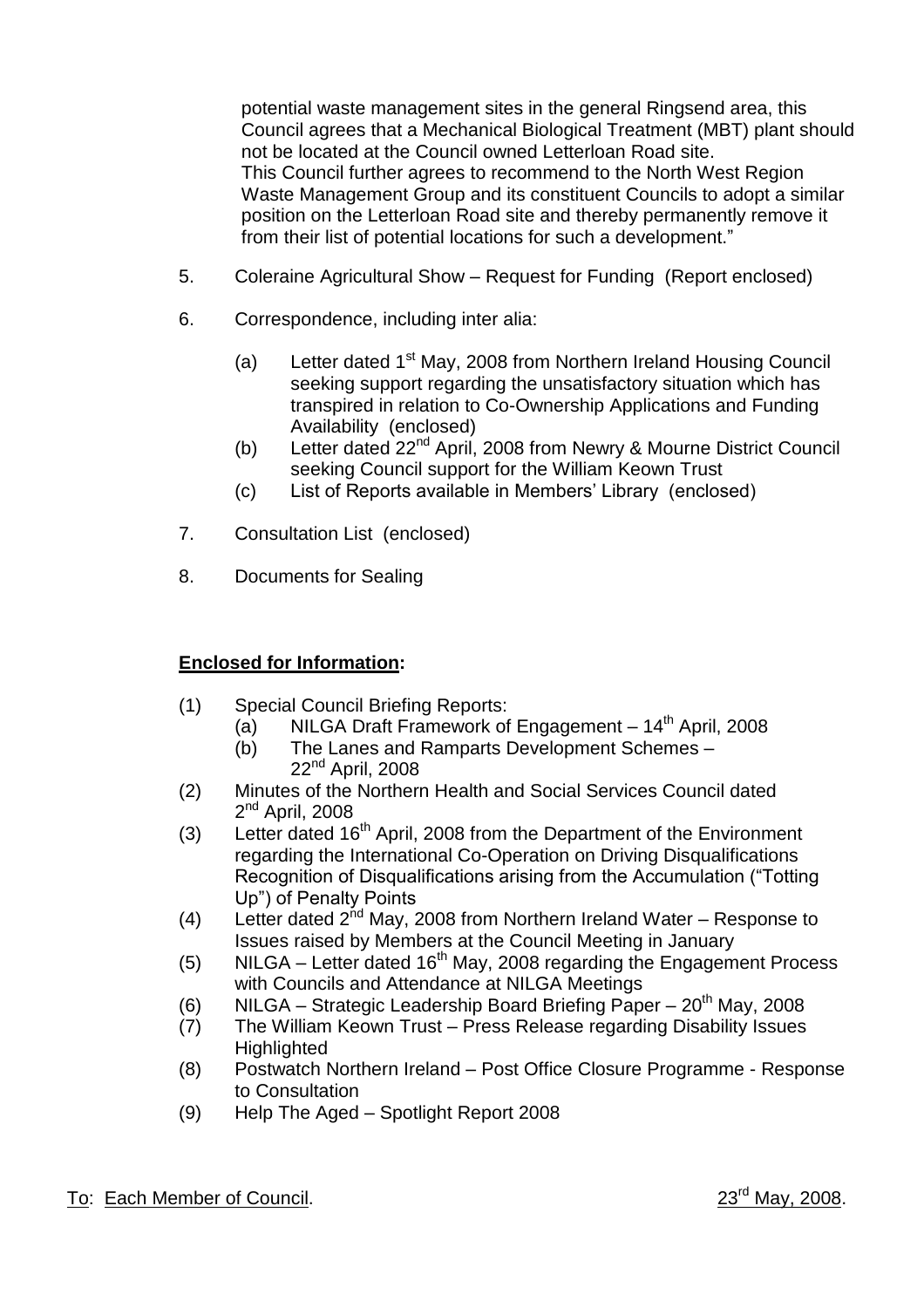#### **COUNCIL MEETING**

Minutes of proceedings of Coleraine Borough Council held in the Council Chamber, on Tuesday, 22<sup>nd</sup> April, 2008.

- **Convened:** As per Notice attached
- **Present:** The Deputy Mayor, Councillor E. A. Johnston (Mrs.) in the Chair

#### **Aldermen**

| E. T. Black (Mrs.)  |  |
|---------------------|--|
| W. T. Creelman      |  |
| M. T. Hickey (Mrs.) |  |

## **Councillors**

C. S. Alexander (Ms.) S. Gilkinson  $($ ltems  $1.0 - 2.3.2)$  N. F. Hillis D. D. Barbour W. A. King O. M. Church (Mrs.) B. Leonard J. J. Dallat G. L. McLaughlin E. P. Fielding (Mrs.) R. A. McPherson B. Fitzpatrick **A. McQuillan** 

D. McClarty W. J. McClure

**Officers in** Attendance: Acting Town Clerk and Chief Executive, Director of Corporate Services, Principal Environmental Health Officer, Head of Development Services, Leisure Services Officer (Facilities), Leisure Services Officer (Services), Senior Technical Officer, Administrative Officer and Administrative Assistant **Apologies:** The Mayor, Councillors Cole and Deans

#### **1.0 MINUTES**

The Minutes of the Council Meeting of  $26<sup>th</sup>$  March, 2008 and the Special Meeting of  $3<sup>rd</sup>$ April, 2008 were confirmed and signed.

# **2.0 COMMITTEE REPORTS**

| 2.1 | Leisure and Environment<br>Committee | The Chairman, Councillor McPherson, moved<br>the adoption of the Leisure and Environment<br>Committee Report; this was duly seconded by<br>Councillor McQuillan and agreed. |
|-----|--------------------------------------|-----------------------------------------------------------------------------------------------------------------------------------------------------------------------------|
| 2.2 | <b>Planning Committee</b>            | The Chairman, Alderman McClure, moved the<br>adoption of the Planning Committee Report; this<br>was duly seconded by Councillor Mrs. Fielding.                              |
|     | Matters arising:                     |                                                                                                                                                                             |

2.2.1 Application No. 4 Concern was expressed regarding the office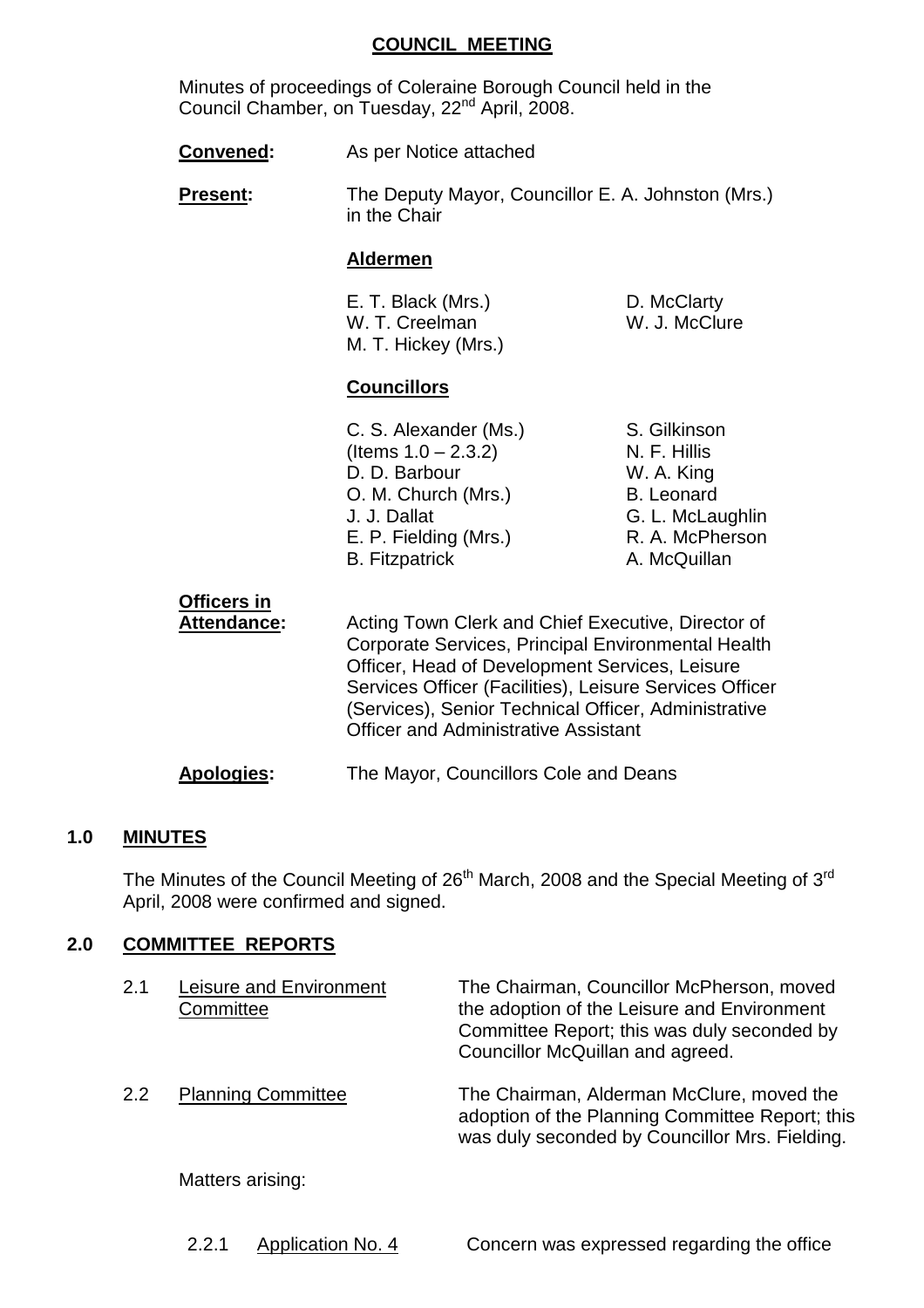|     | C/2006/0696/F<br>Housing development<br>of 113 no. units                                                                                                                                    | meeting for this application having been held<br>on 10 <sup>th</sup> April, 2008 without Council notification.                                                   |
|-----|---------------------------------------------------------------------------------------------------------------------------------------------------------------------------------------------|------------------------------------------------------------------------------------------------------------------------------------------------------------------|
|     | comprising 75 no.<br>dwellings, 34 no.<br>apartments and 4 no.<br>maisonettes)<br>(amended proposal) at<br>Lissadell Avenue,<br><b>Portstewart for Messrs.</b><br>O'Kane and Devine<br>Ltd. | It was agreed that clarification be sought from<br>the Planning Service.                                                                                         |
|     | The Committee Report was agreed subject to the amendment.                                                                                                                                   |                                                                                                                                                                  |
| 2.3 | <b>Policy and Development</b><br>Committee                                                                                                                                                  | The Chairman, Councillor Hillis, moved the<br>adoption of the Policy and Development<br>Committee Report; this was duly seconded by<br>Councillor Mrs. Fielding. |

Matters arising:

2.3.1 Recruitment of Town Clerk and Chief Executive It was proposed by Alderman McClarty, seconded by Alderman Mrs. Hickey and agreed:

> That this item be discussed "In Committee" at the end of the Meeting.

2.3.2 Annual Meeting – Cross Party Representation on Various Bodies under Item 2 of the Report

It was proposed by Councillor McLaughlin and seconded by Councillor Dallat:

> That Council suspend d'Hondt following the election of the Mayor, the Deputy Mayor and Committee Chairs.

Following a full discussion and with the agreement of Councillor Dallat, Councillor McLaughlin withdrew his proposal.

It was, therefore, agreed:

That Council continue with current party representation, as outlined in the report.

## **3.0 SPECIAL COUNCIL BRIEFING - ALZHEIMER'S SOCIETY**

It was proposed by Councillor Hillis, seconded by Councillor Fitzpatrick and agreed:

That the Special Council Briefing dated 26<sup>th</sup> March, 2008 be adopted.

## **4.0 TENDERS - NEW PLAY AREA AT JUNIPER HILL CARAVAN PARK**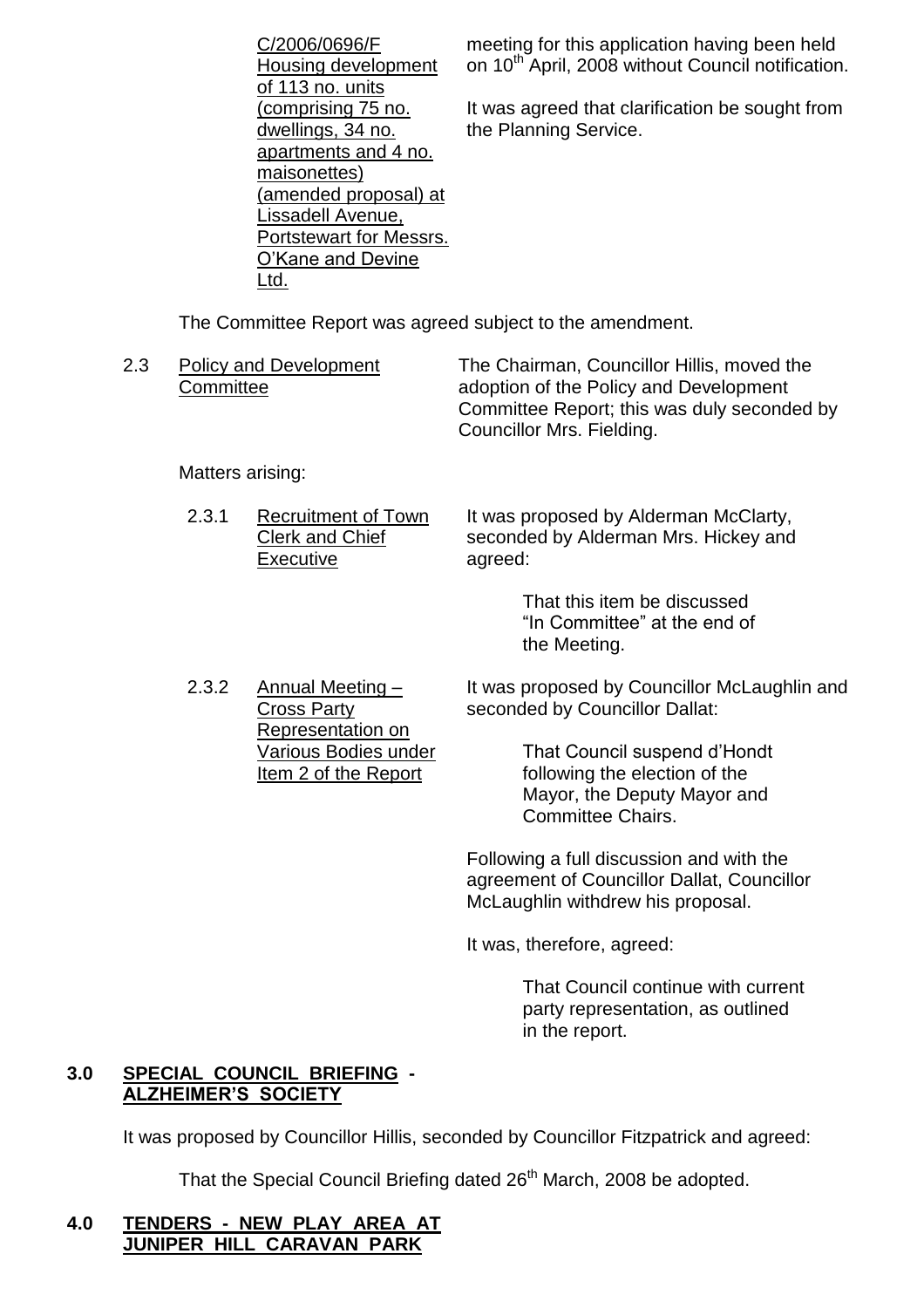Consideration was given to the Director of Leisure Services' Report on tenders received for the New Playground Installation – Juniper Hill Caravan Park (previously supplied). Six tenders had been received as follows:

|    | <b>FIRM</b>                                 | <b>COST</b>    | NO.<br><b>OF ITEMS</b> | <b>PLAY</b><br><b>VALUE</b><br><b>SCORE</b> |
|----|---------------------------------------------|----------------|------------------------|---------------------------------------------|
| 1. | <b>Unique Playgrounds</b><br>Dungannon      | £60,000        | 12                     | 70                                          |
|    | <b>Total Play Solutions</b>                 | (a) £59,911    | 10                     | 80                                          |
| 2. | <b>Ballymena</b>                            | £59,298<br>b)  | 11                     | 70                                          |
|    |                                             | £59,368<br>C)  | 10                     | 57                                          |
| 3. | All Play                                    | £60,000<br>(a) | 10                     | 80                                          |
|    | <b>Ballynahinch</b>                         | £60,000<br>b)  | 10                     | 85                                          |
| 4. | Hawthorn Heights Landscaping<br>Londonderry | £59,914        | 8                      | 70                                          |
| 5. | Play & Leisure<br>Co Down                   | £59,955        | 8                      | 65                                          |
| 6. | <b>Street Play</b><br>Co Down               | £59,999        | 7                      | 65                                          |

It was agreed:

That the tender from All Play  $-$  Option (b) be accepted, in the sum of £60,000, as recommended by the Director of Leisure Services.

#### **5.0 SYMPATHY**

Reference was made to the death of the Director of Leisure Services'mother. It was agreed that Council send a letter of sympathy.

#### **6.0 PLANNING REFORM: A LOCAL GOVERNMENT VIEW**

Consideration was given to the Administrative Officer's Report and the NILGA paper on the above Planning Reform (previously supplied).

The NILGA paper set out the Association's formal view on the current Planning Reform and in particular the short term change projects and pilots currently underway. Council's views on the document were required prior to submission to the Minister.

Following discussion it was agreed:

That Council support the NILGA response together with members' additional comments.

## **7.0 ARMAGH CITY AND DISTRICT COUNCIL - BT CHARGES FOR NON-DIRECT DEBIT CUSTOMERS**

Consideration was given to letter dated  $27<sup>th</sup>$  March, 2008 from Armagh City and District Council outlining the Council's concerns regarding the additional charges levied by BT for non-direct debit payments (previously supplied).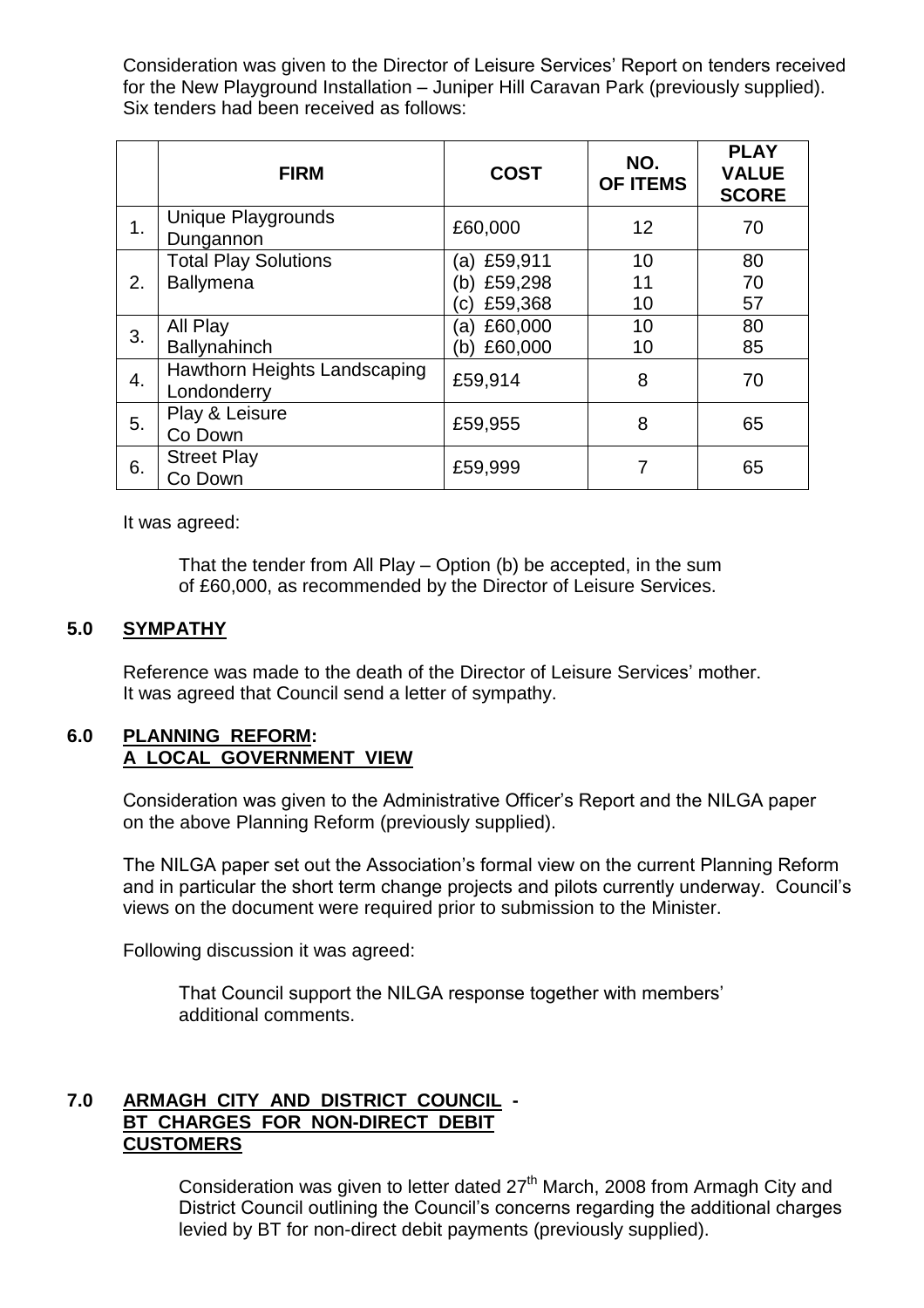Noted.

# **8.0 DOWN DISTRICT COUNCIL - NOTICE OF MOTION**

Consideration was given to letter dated  $28<sup>th</sup>$  March, 2008 from Down District Council seeking Council's support for a Notice of Motion on 'Joined-Up Thinking' on Energy and the All-Island Energy Market (previously supplied).

Noted.

## **9.0 CARRICKFERGUS BOROUGH COUNCIL - NOTICE OF MOTION**

Consideration was given to letter dated 8<sup>th</sup> April, 2008 from Carrickfergus Borough Council (previously supplied) seeking Council's support for the undernoted Notice of Motion:

'Carrickfergus Borough Council calls upon the Minister for Health, Social Services and Public Safety to ensure that his Department and all relevant Trusts implement as a matter of extreme urgency all the recommendations in the Report issued on 27 March, 2008, by the Western and Eastern Health and Social Services Boards, with a view to effectively tackling the issue of suicide across Northern Ireland. The Council also calls for adequate funding to be made available at a local level to help resource community groups pursuing the same objective.'

It was agreed:

That Council support the Notice of Motion.

# **10.0 COLERAINE HARBOUR COMMISSIONERS**

Read letter from Mr. Dennis P. Monaghan advising Council that he was no longer in the employment of T-Met Ltd. and wished to resign, with immediate effect, as a Commissioner of Coleraine Harbour Authority.

It was agreed that the Harbour Master be requested to supply nominations from the list of Harbour users in order to replace this Board member.

#### **11.0 THE ELECTORAL OFFICE FOR NORTHERN IRELAND - LOCAL ELECTIONS - NEW SCALE OF FEES**

Read letter from The Electoral Office for Northern Ireland advising Council that a new scale of fees had been set for local government elections held on or after 1<sup>st</sup> April, 2008. Noted.

# **12.0 ALZHEIMER'S SOCIETY**

Read letter of thanks from the Alzheimer's Society following the Briefing held on  $26<sup>th</sup>$  March, 2008.

Noted.

# **13.0 AN EMERGENCY PLANNING COLLEGE COURSE**

Reported that an event entitled 'Your Roles and Responsibilities in Civil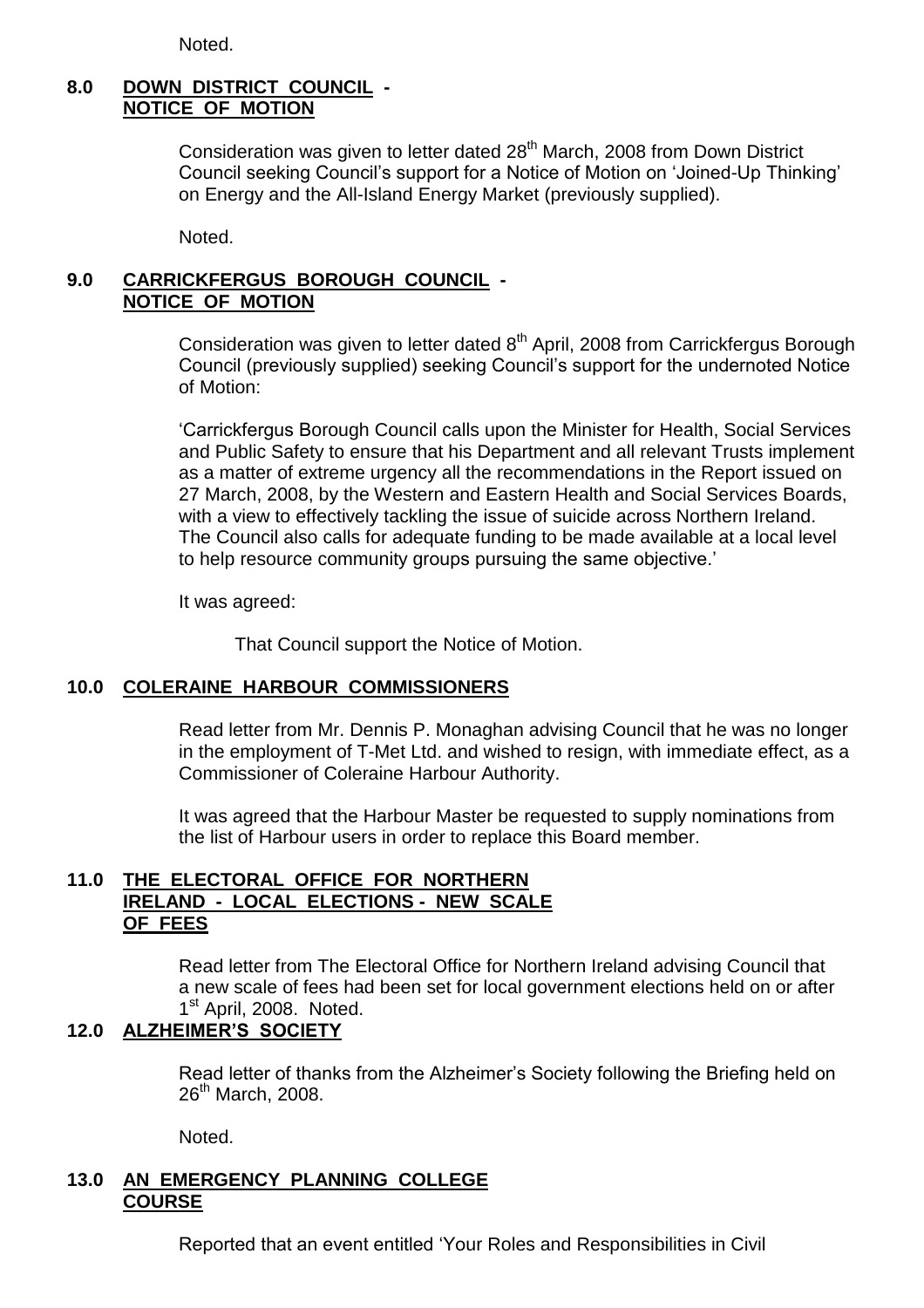Protection' was being held on 23<sup>rd</sup> June, 2008 at Greenmount College, Antrim for Chief Executives and elected members.

Members interested in attending were asked to contact the Administrative Officer.

## **14.0 DOCUMENTS TABLED**

- (a) Advice NI The Independent Advice Network Advice Matters Winter 07/08
- (b) The Spec Newsletter of Criminal Justice Inspection March 2008
- (c) Equality Commission for Northern Ireland Promoting Good Relations –A Summary Guide for Public Authorities
- (d) Housing Executive Home Energy Conservation Authority Home Energy Conservation Report 2007
- (e) Health Promotion Agency Newsletter Issue 58 April/May 2008
- (f) Northern Ireland Policing Board –Corporate Plan 2008 –2011

## **15.0 CONSULTATION LIST**

The following consultation papers had been received and were available for members who wished to consider making a response:

1. Department for Regional Development –Free Travel for People Aged 60 –64: Policy Consultation and Draft Equality Impact Assessment

Comments due: 9 June 2008

2. The Electoral Commission – The Registration of Party Descriptions – March 2008 (Copy attached)

Comments due: 13 June 2008

3. Equality Commission for Northern Ireland – New draft Sexual Orientation Guidance: Eliminating Sexual Orientation Discrimination in Northern Ireland: A Guide on the Provision of Goods, Facilities, Services and Premises

Comments due: 23 June 2008

# **16.0 DOCUMENTS FOR SEALING**

Resolved:

That the following documents be sealed:

- 1. Byelaws to Control The Consumption of Intoxicating Liquor in Designated Places
- 

2. Transfer in Triplicate Kilrea Enterprise Group Limited to Coleraine Borough Council Riverside Strip of Land adjacent to 75 Bann Road, Kilrea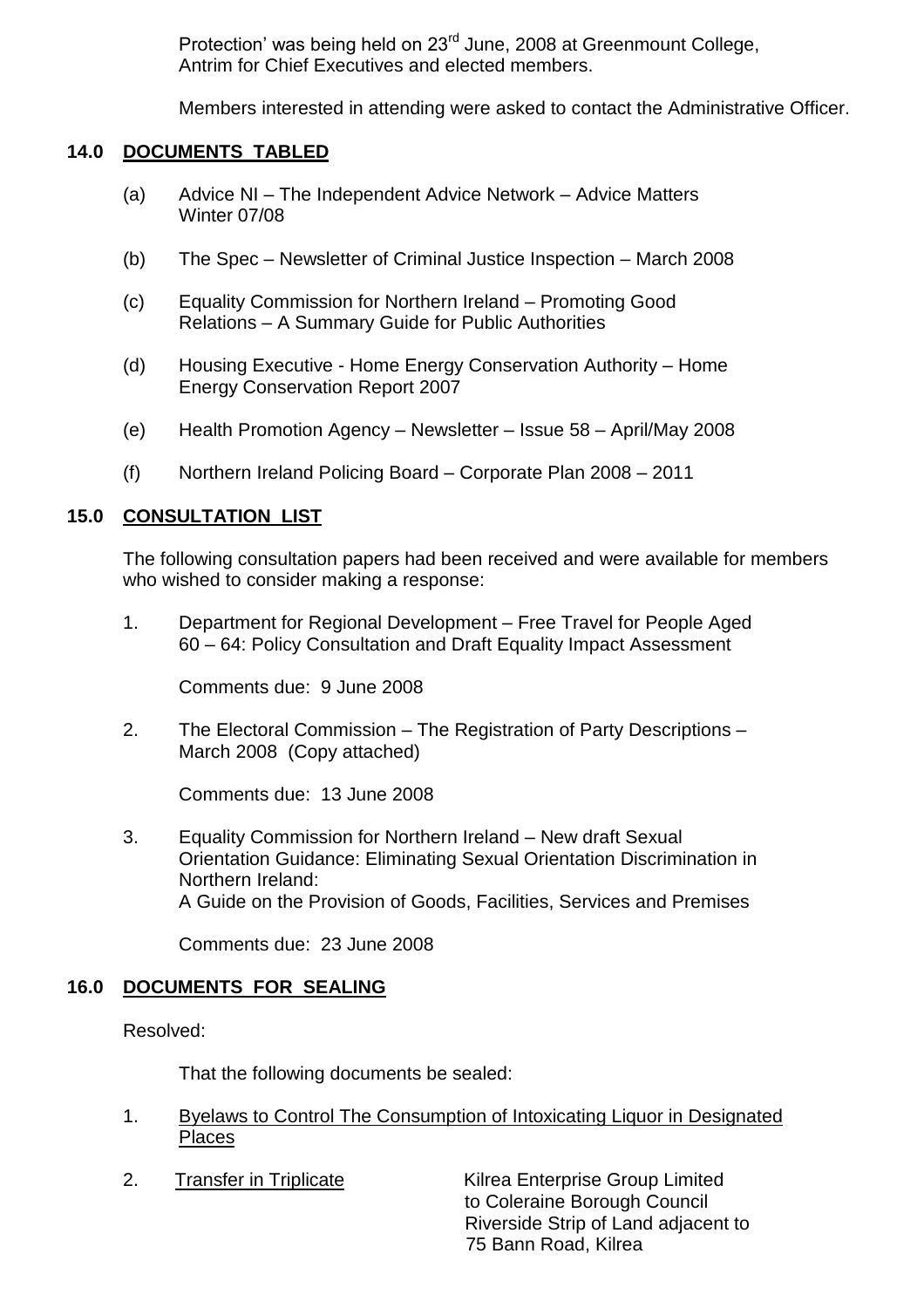| Licence and Counterparts |
|--------------------------|
|--------------------------|

Letting of Lands 2008

Council to Mr. S. Fleming, 7 Park Street, Coleraine –Land at Camus Picnic Area

Council to Mr. C. Mornin, 31 Vow Road, Ballymoney –Land adj. Cemetery, Kilrea

Council to Mr. W. G. McConaghy, 27 Harbour Road, Ballintoy –Land at Craigahulliar, Portrush

Council to Mr. J. Chestnutt, 73 Haw Road, Bushmills –Land at Portballintrae

4. Cemetery Titles Grant of Right of Burial - Deeds Register Nos. 3403-3410 (inclusive):

| Agherton           | 1 |
|--------------------|---|
| <b>Ballywillan</b> | З |
| Coleraine          | 4 |
| Kilrea             |   |
| Portstewart        |   |

Advanced Deeds Register Nos. 0203 –0205 (inclusive):

| Agherton    | ン |
|-------------|---|
| Ballywillan |   |
| Coleraine   | 1 |
| Portstewart |   |

# **17.0 'IN COMMITTEE'**

#### **18.0 TRAVELLING PEOPLE - GARVAGH**

Reference was made to the travelling people having recently moved on to a site in Garvagh.

The Principal Environmental Health Officer reported on the situation and advised members that everything was being done with all Agencies involved to address the problem. Members were advised that the land belonged to the Roads Service, that a Notice to Quit had been issued and if this was not acted upon within seventy-two hours it would then become the responsibility of PSNI.

It was suggested that Roads Service should consider erecting a barrier at this site to prevent a re-occurrence.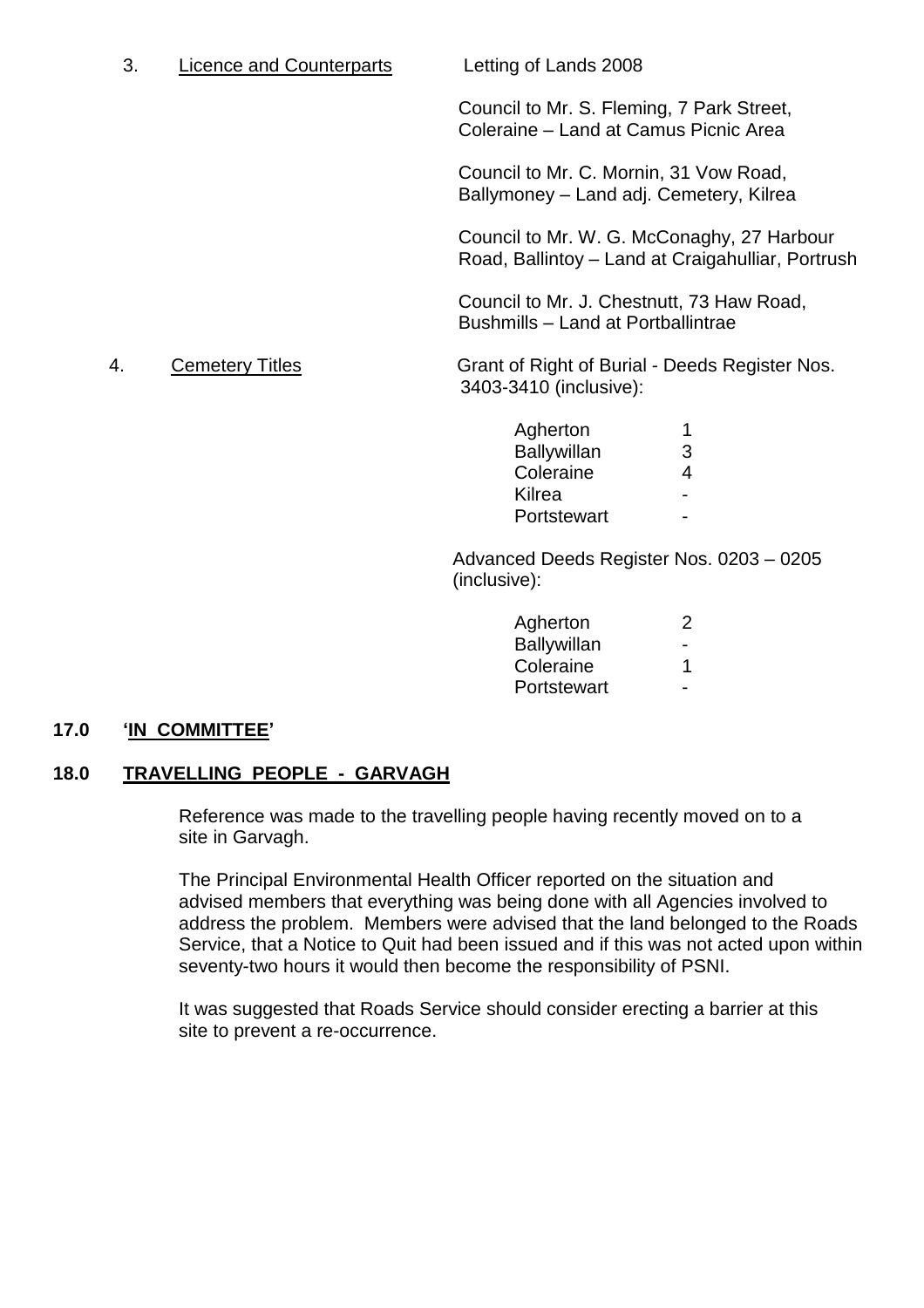#### **SPECIAL COUNCIL MEETING**

# **20th May, 2008.**

**Convened:** To receive presentation from Roads Service

**Present:** The Deputy Mayor, Councillor E. A. Johnston (Mrs.), in the **Chair** 

The Mayor, Councillor J. M. Bradley

#### **Aldermen**

E. T. Black (Mrs.) D. McClarty W. T. Creelman W. J. McClure M. T. Hickey (Mrs.)

## **Councillors**

| O. M. Church (Mrs.)   | N. F. Hillis      |
|-----------------------|-------------------|
| A. S. Cole            | W. A. King        |
| J. J. Dallat          | <b>B.</b> Leonard |
| E. P. Fielding (Mrs.) | G. L. McLaughlin  |
| <b>B.</b> Fitzpatrick | R. A. McPherson   |
| S. Gilkinson          | A. McQuillan      |
|                       |                   |

**Officers in** Head of Administrative Services and Administrative **Attendance:** Assistant

**Apology:** Councillor Barbour

#### **1.0 APPOINTMENT OF CHAIRMAN**

In the absence of the Mayor and the Deputy Mayor, it was proposed by Alderman Creelman, seconded by Councillor McPherson and agreed:

That Alderman McClure be appointed as Chairman.

#### **2.0 PRESENTATION BY ROADS SERVICE**

The Chairman welcomed Mr. Jim Campbell, Network Planning Manager and Mr. Roy Johnston, Section Engineer, Roads Service who were in attendance to present the Northern Division Roads Report 2008/09 (previously supplied):

At this stage of the meeting, the Deputy Mayor entered and replaced Alderman McClure in the Chair.

Mr. Campbell elaborated on the various issues in the report including:

- Maintenance of Roads:
- **Minor Works:**
- **Traffic Schemes:**
- **Maintenance of Structures:**
- **Street Lighting;**
- Strategic Road Improvements;
- Development Control;
- **Area Plans.**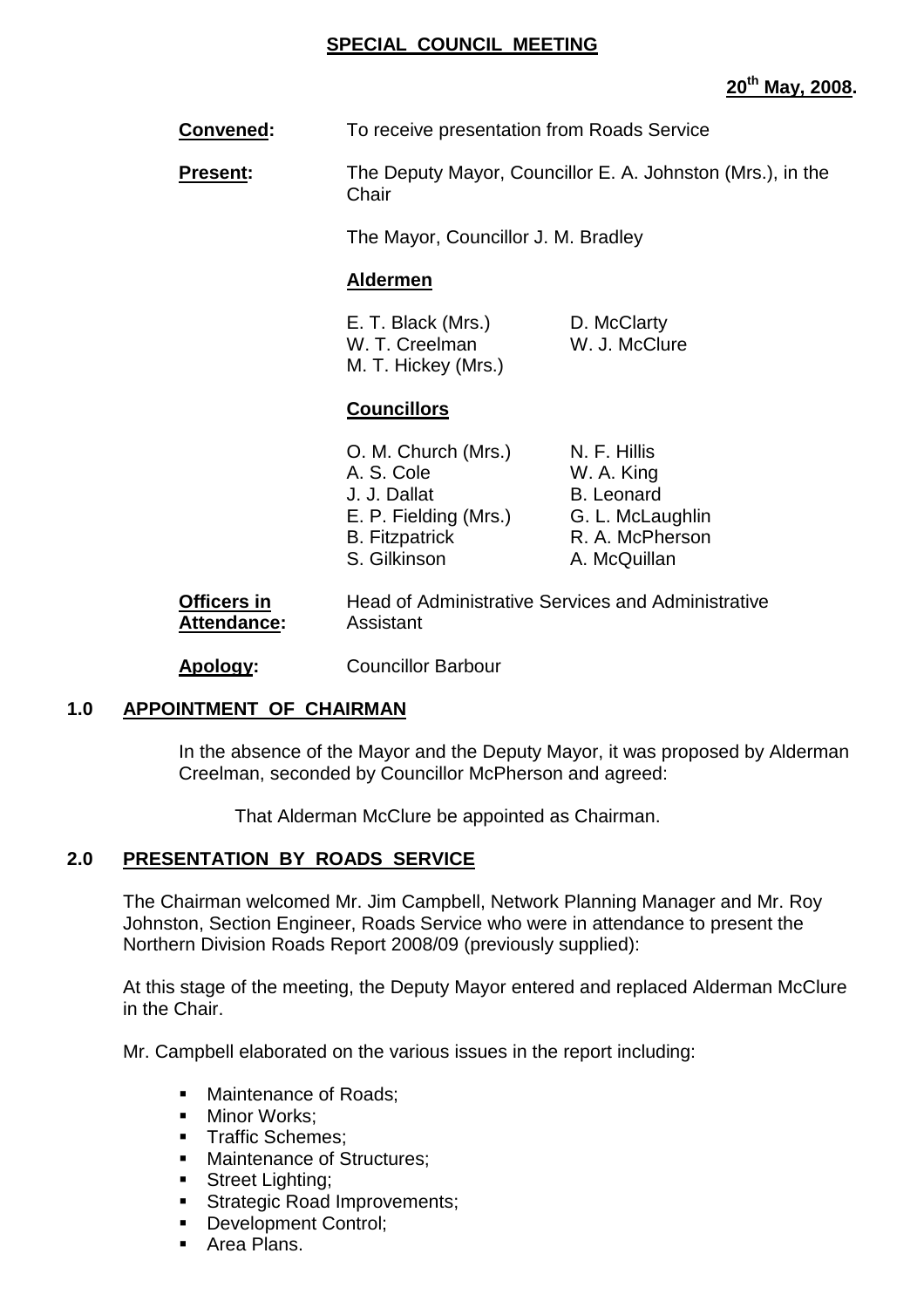Members' attention was drawn to the Request/Enquiry form enclosed with the Roads Report which should be used to forward specific queries to the Roads Service.

A period of discussion ensued during which the representatives answered various members' questions and noted comments.

The joint DSD/Roads Service review of traffic circulation in Coleraine, in the context of the major development proposals, was noted and an early presentation to Council on the findings was sought.

The Mayor thanked the representatives for attending and presenting such a comprehensive and informative report.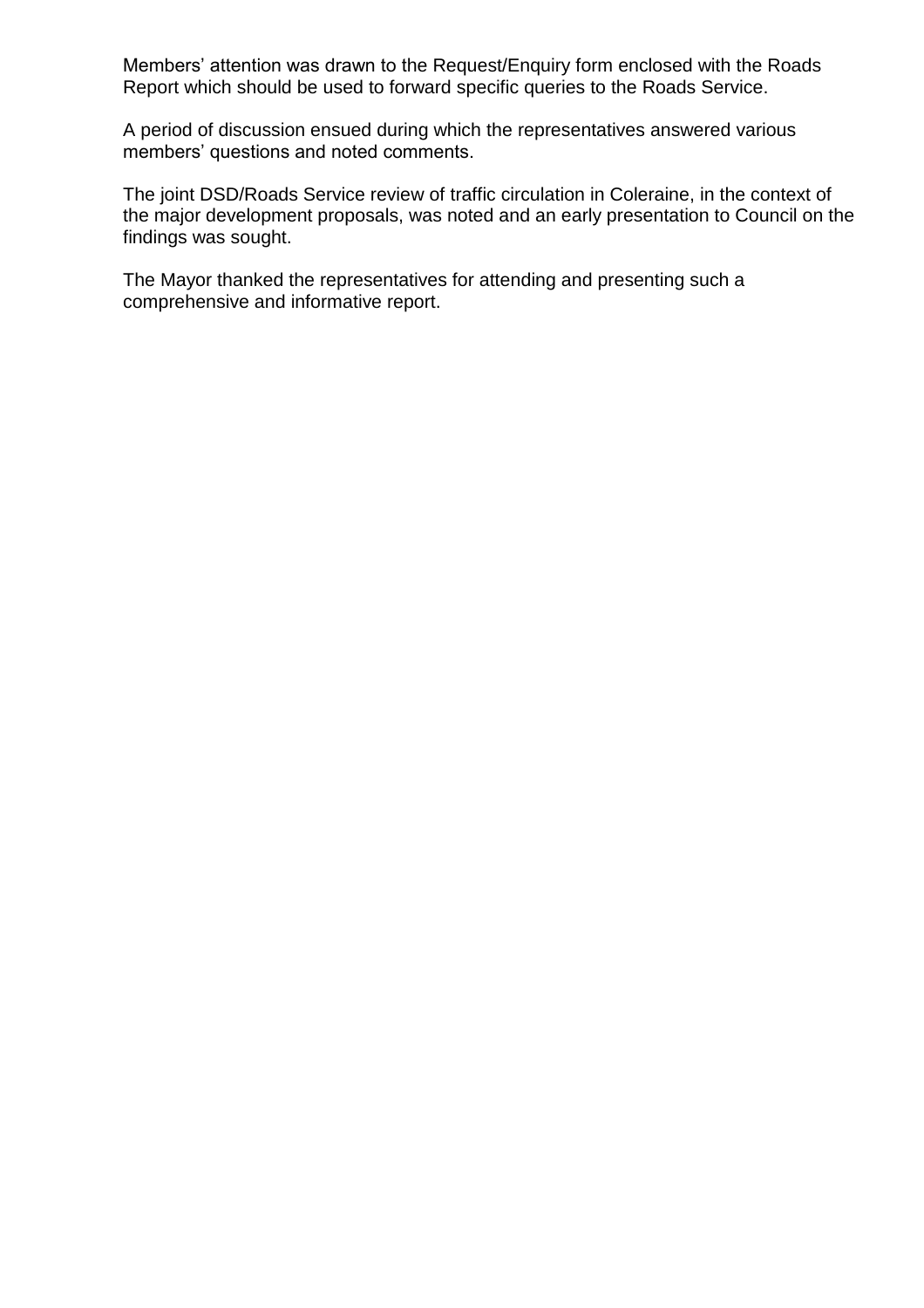#### **NORTH WEST '200' COMMITTEE**

## **10th April, 2008.**

| <b>Present:</b>                           | The Deputy Mayor, Councillor E. A. Johnston (Mrs.), in the<br>Chair                                                                                                                                                                                                            |                                                            |
|-------------------------------------------|--------------------------------------------------------------------------------------------------------------------------------------------------------------------------------------------------------------------------------------------------------------------------------|------------------------------------------------------------|
|                                           | <b>Aldermen</b>                                                                                                                                                                                                                                                                |                                                            |
|                                           | W. T. Creelman                                                                                                                                                                                                                                                                 |                                                            |
|                                           | <b>Councillors</b>                                                                                                                                                                                                                                                             |                                                            |
|                                           | D. D. Barbour<br><b>B.</b> Fitzpatrick                                                                                                                                                                                                                                         | R. A. McPherson                                            |
| <b>Officers in</b><br>Attendance:         | Mr. K. Doherty, Director of Environmental Health<br>Mrs. J. Barr, Principal Environmental Health Officer<br>Mr. S. Purcell, Refuse and Cleansing Manager<br>Mrs. M. McKinney, Enforcement Officer<br>Mrs. C. McKee, Events Officer<br>Miss C. Mercer, Administrative Assistant |                                                            |
| Represent-<br>atives from<br><u>PSNI:</u> | Constable John Jamieson, PSNI Roads Policing                                                                                                                                                                                                                                   |                                                            |
| <u>Also in</u><br><b>Attendance:</b>      | <b>Motor Club</b>                                                                                                                                                                                                                                                              | Mr. M. Whyte, Clerk of the Course, Coleraine & District    |
| Apologies:                                | Councillor N. F. Hillis<br>Mr. T. Neill, Services Manager<br>Mr. Jeff McClure, Ambulance Headquarters                                                                                                                                                                          | Mr. Bill Wilsdon, Northern Ireland Fire and Rescue Service |

#### **1.0 WELCOME**

The Chairman welcomed everyone to the meeting.

## **2.0 MINUTES**

The Minutes of the North West '200' Committee dated 12<sup>th</sup> December, 2007 (previously supplied) were confirmed.

#### **3.0 RACE WEEK ACTIVITIES**

The Events Officer advised Committee of the variety of events that would be staged during the week of the North West '200'.

#### **4.0 TRADING ARRANGEMENTS**

4.1 Street Trading The Enforcement Officer reported that an Ice Cream trader had been offered a site at the Ballysally Road Roundabout which he refused. He had now obtained a private site.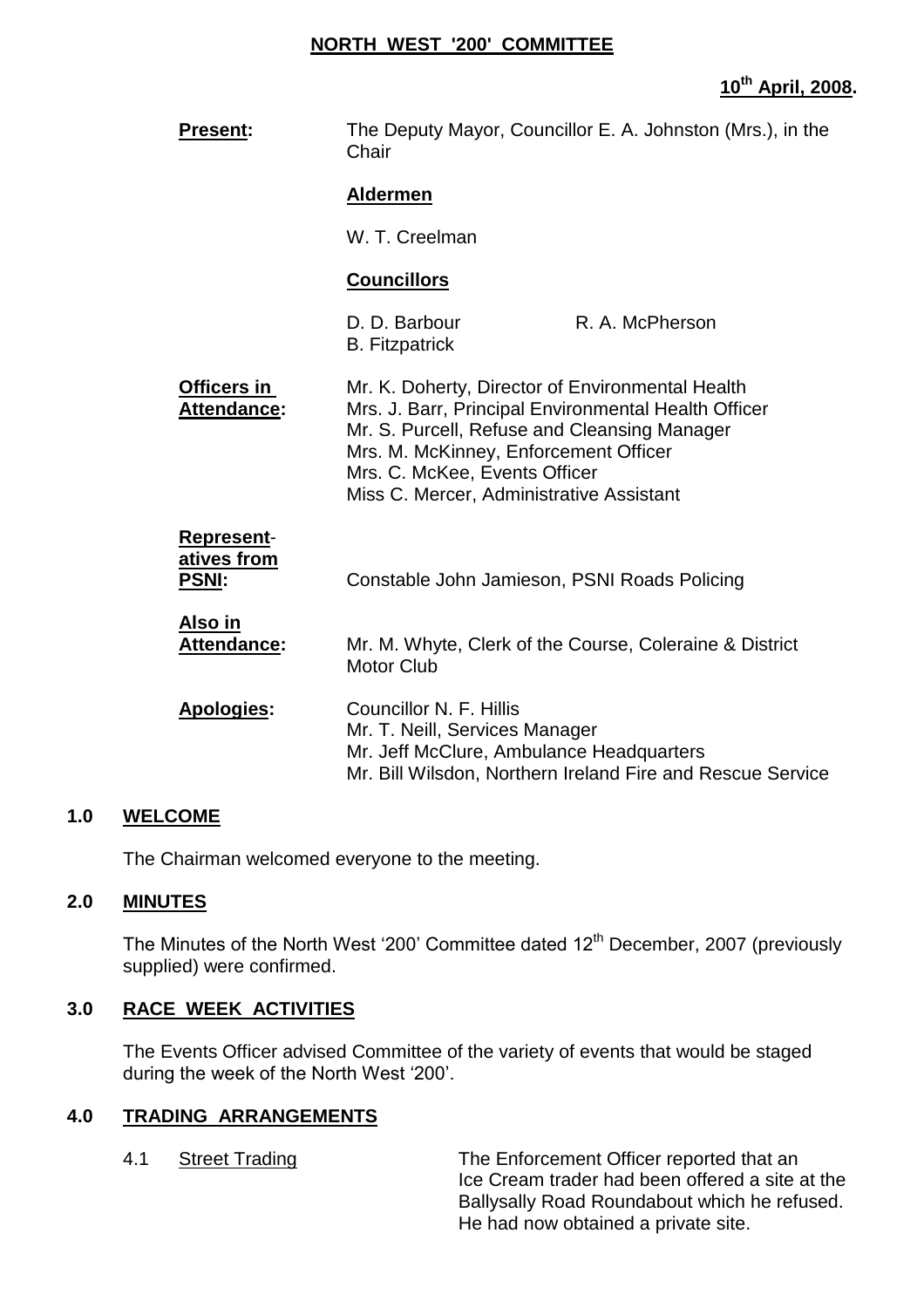| 4.2 | <b>Coleraine and District Motor</b> |
|-----|-------------------------------------|
|     | Club - Controlled                   |

Mr. Whyte reported that various sites had been auctioned off.

4.3 Merchandising Mr. Whyte outlined arrangements which were in place regarding merchandising.

#### **5.0 PADDOCK BAR**

Mr. Whyte advised that the bar, which would be managed by Mr. John McNally of Bridgestone Catering, would be in a new location.

#### **6.0 CORPORATE HOSPITALITY**

Mr. Whyte advised that Bridgestone Catering (Mr. John McNally) would manage the Corporate Hospitality. It was noted that a two tier structure would be used and that the entrance would be moved from the side. Mr. Whyte advised that there would be a price increase for 2008.

Concern was raised about unauthorised people entering the area via a fire escape last year. Mr. Whyte would inform Simon Beckett of Bridgestone Catering about this matter.

## **7.0 CAMPSITES**

It was noted that the main campsite would be at Blair's Caravan Park. A family site would be located at McLaughlin's Bar.

#### **8.0 WASTE COLLECTION, DISPOSAL AND CLEAN UP**

It was noted that recycling would be introduced to the Paddock area. There was a request for litter bins at the Traks area and the route through to Glenmanus.

#### **9.0 TRAFFIC MANAGEMENT**

Constable Jamieson advised that he wasn't aware of any outstanding issues. Mr. Whyte advised that the Road Closure Order had been granted and the roads would be closed on Saturday from 10.00 a.m. –7.00 p.m. Mr. Whyte informed Committee that due to congestion in the Paddock, the road had been widened.

#### **10.0 THANKS**

Mr. Whyte thanked Council and the various bodies involved with the North West '200' for their help and support.

#### **11.0 MEDIA COVERAGE**

Mr. Whyte outlined the media coverage for the North West '200'. The Principal Environmental Health Officer advised that the BBC hoped to talk to staff involved in the event to highlight the work carried out by Council.

#### **12.0 NORTH WEST'200'PROGRAMME**

Mr. Whyte showed Committee a draft copy of the front page of the programme which contained a picture of the "North West '200' Ducati" bike which would be ridden by Michael Rutter.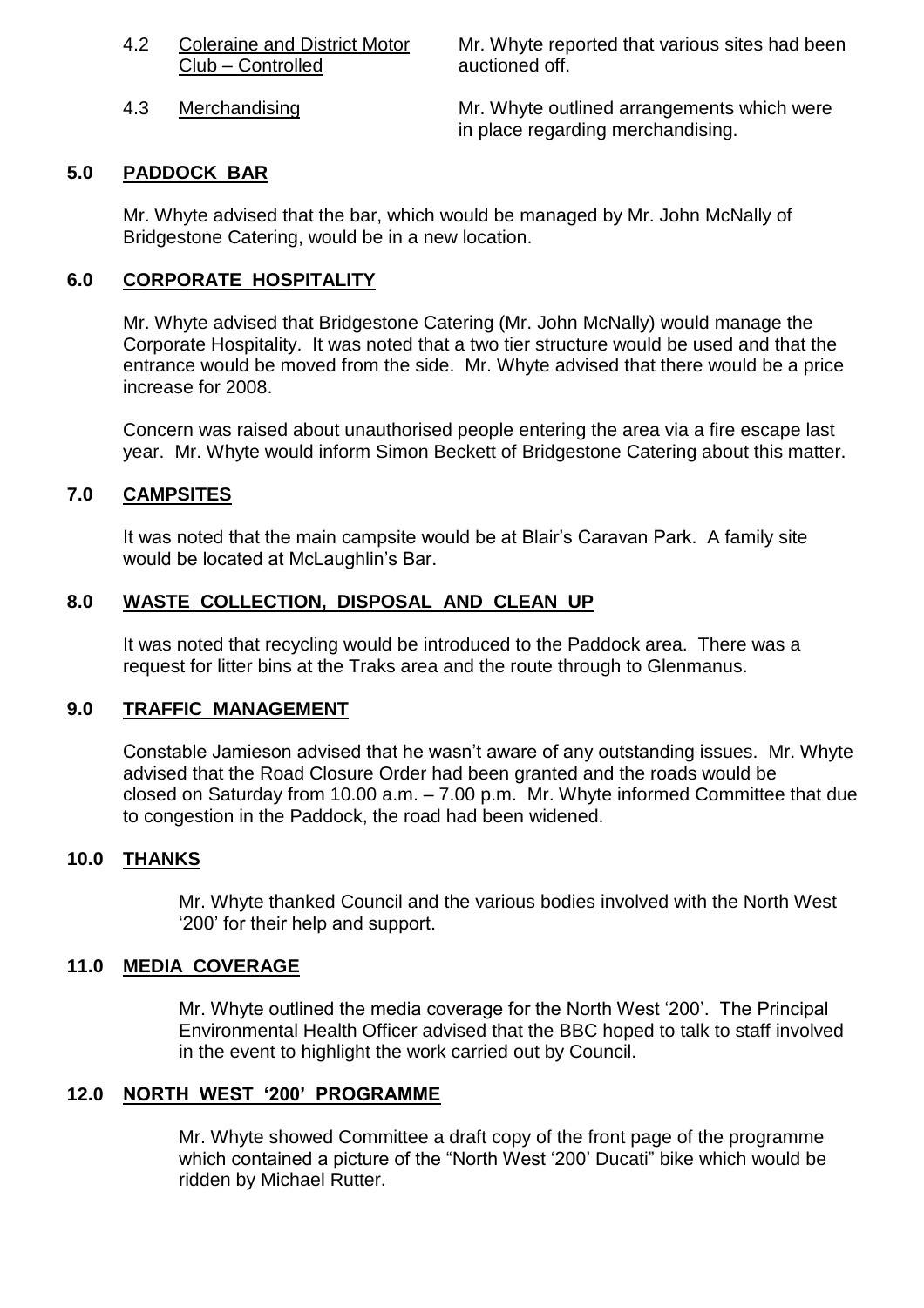#### **LEISURE AND ENVIRONMENT COMMITTEE**

**6 th May, 2008.**

| <u>Present:</u>            | Councillor R. A. McPherson, in the Chair                                                                                                                                                                                                                                                                                                                                                                                                 |                                                                                                             |  |
|----------------------------|------------------------------------------------------------------------------------------------------------------------------------------------------------------------------------------------------------------------------------------------------------------------------------------------------------------------------------------------------------------------------------------------------------------------------------------|-------------------------------------------------------------------------------------------------------------|--|
|                            | The Mayor, Councillor J. M. Bradley (Items 2.0 - 14.0)                                                                                                                                                                                                                                                                                                                                                                                   |                                                                                                             |  |
|                            | (Items $1.0 - 3.6.4$ )                                                                                                                                                                                                                                                                                                                                                                                                                   | The Deputy Mayor, Councillor E. A. Johnston (Mrs.)                                                          |  |
|                            | <b>Aldermen</b>                                                                                                                                                                                                                                                                                                                                                                                                                          |                                                                                                             |  |
|                            | E. T. Black (Mrs.)<br>D. McClarty<br>(Items $1.0 - 7.0$ )<br>(Items $1.0 - 4.8.3$ )<br>M. T. Hickey (Mrs.)<br>W. J. McClure                                                                                                                                                                                                                                                                                                              |                                                                                                             |  |
|                            | <b>Councillors</b>                                                                                                                                                                                                                                                                                                                                                                                                                       |                                                                                                             |  |
|                            | C. S. Alexander (Ms.)<br>(Items $2.0 - 6.1$ )<br>O. M. Church (Mrs.)<br>A. S. Cole<br>(Items $1.0 - 5.1$ )<br>E. P. Fielding (Mrs.)<br><b>B.</b> Fitzpatrick                                                                                                                                                                                                                                                                             | S. Gilkinson<br>N. F. Hillis<br>W. A. King<br><b>B.</b> Leonard<br>G. L. McLaughlin<br>(Items $1.0 - 6.1$ ) |  |
| Officers in<br>Attendance: | Acting Town Clerk and Chief Executive, Head of<br>Administrative Services, Director of Environmental Health,<br>Director of Leisure Services, Leisure Services Officer<br>(Services), Leisure Services Officer (Facilities) (Items 1.0 -<br>3.6.4), Senior Technical Officer (Items 1.0 - 5.2), Technical<br>and Waste Management Officer (Items 2.0 - 14.0), Principal<br>Building Control Officer (Items 3.1 – 5.2) and Administrative |                                                                                                             |  |

**Apologies:** Alderman Creelman, Councillors Barbour and Dallat

Assistant

#### **2.0 WELCOME**

The Chairman welcomed everyone to the meeting and extended a special welcome to Mr. Tony Lee, Chairman and Mrs. Liz Lee, Secretary of Coleraine Twinning Association.

#### **2.0 COLERAINE TWINNING ASSOCIATION**

Mr. Tony Lee, Chairman, Coleraine Twinning Association, was in attendance to update members on the work of Coleraine Twinning Association.

Mr. Lee briefed members on the Association and highlighted issues including:

- **The various exchanges between groups and schools**
- $\blacksquare$  30<sup>th</sup> Anniversary Celebrations of AEIN
- **Work experience placements**
- Future issues RPA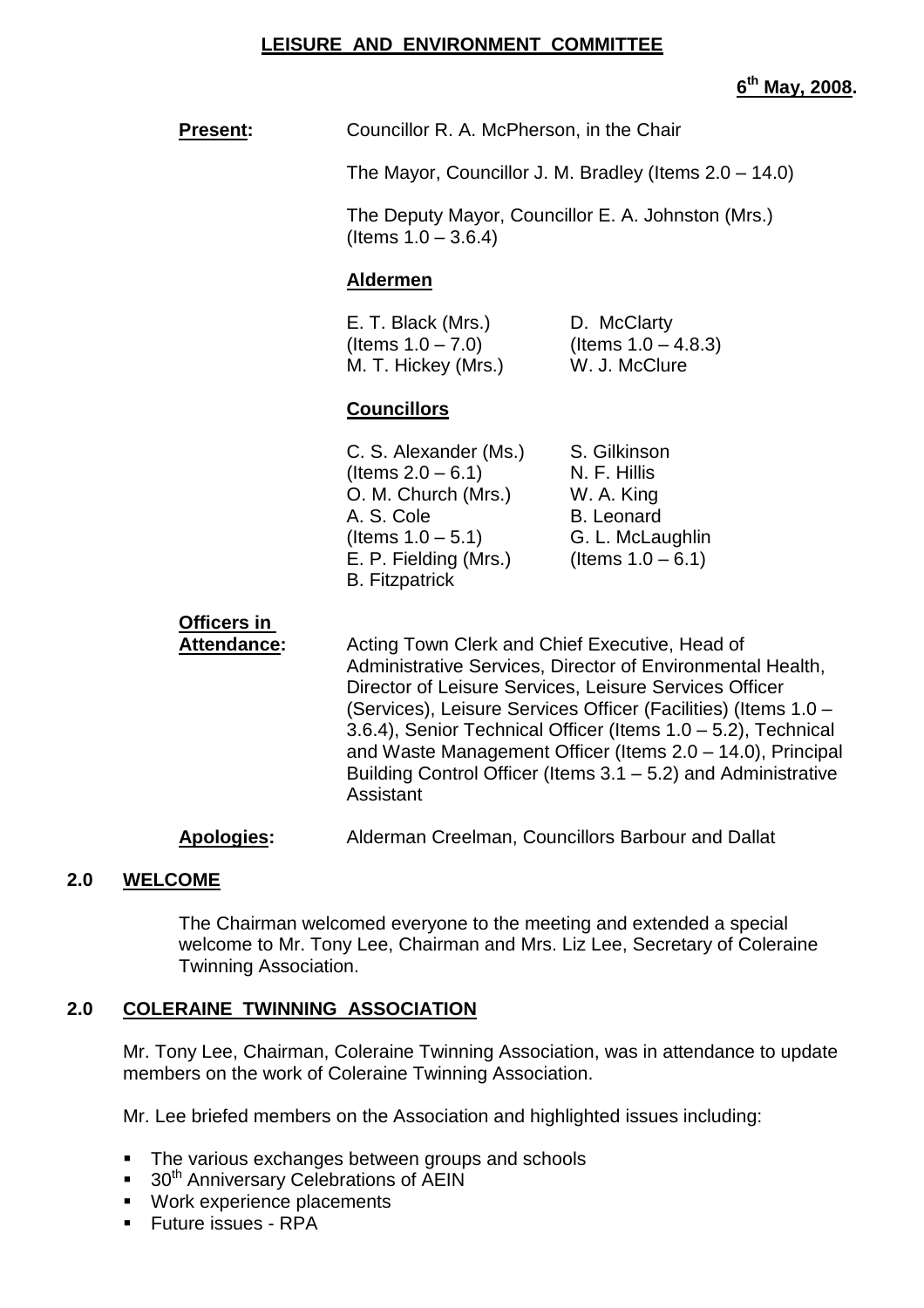Mr. Lee paid tribute to Council for their continuing financial support and also thanked various members of staff and Councillors for their help and assistance.

Mr. Lee answered members' various questions and noted comments. Several members suggested that Council should be proactive and take a lead role to oversee future twinning arrangements in relation to RPA and the new Council. It was also suggested that there should be a dedicated Twinning Officer/section so that links could continue and the work be extended.

The Chairman thanked the representatives for an informative presentation after which they withdrew.

# **3.0 LEISURE SERVICES REPORT**

The Chairman extended condolences on behalf of the members to the Director of Leisure Services on the death of his mother.

The Director of Leisure Services thanked members who sent cards and expressed condolences.

The Report of the Director of Leisure Services was considered (previously supplied).

Matters arising:

| 3.1 | Lands at Portballintrae       | Consideration was given to information on this<br>topic, as detailed in the report.                                                                                                                                                                                             |
|-----|-------------------------------|---------------------------------------------------------------------------------------------------------------------------------------------------------------------------------------------------------------------------------------------------------------------------------|
|     |                               | Recommended:                                                                                                                                                                                                                                                                    |
|     |                               | That Council continue discussions with<br>the selling agent with a view of placing<br>the project on Council's Capital<br>Programme for 2009/2010 and<br>2010/2011.                                                                                                             |
| 3.2 | St. Paul's College,<br>Kilrea | Consideration was given to information on this<br>topic, as detailed in the report, where St. Paul's<br>funding application to Sport NI for community<br>fitness facilities was likely to clash with Council's<br>application for similar facilities for Kilrea Sports<br>Hall. |
|     |                               | St. Paul's would like Council to postpone<br>their proposals for Kilrea Sports Hall and<br>support the application for Sport NI to invest in<br>the school's proposed community sports<br>facilities.                                                                           |
|     |                               | It was proposed by Alderman Mrs. Hickey and<br>seconded by Councillor McLaughlin:                                                                                                                                                                                               |
|     |                               | That Council postpone its Capital<br>Programme at Kilrea Sports Hall with a<br>view to supporting similar facilities at<br>St. Paul's College.                                                                                                                                  |
|     |                               | A number of Councillors spoke in favour of                                                                                                                                                                                                                                      |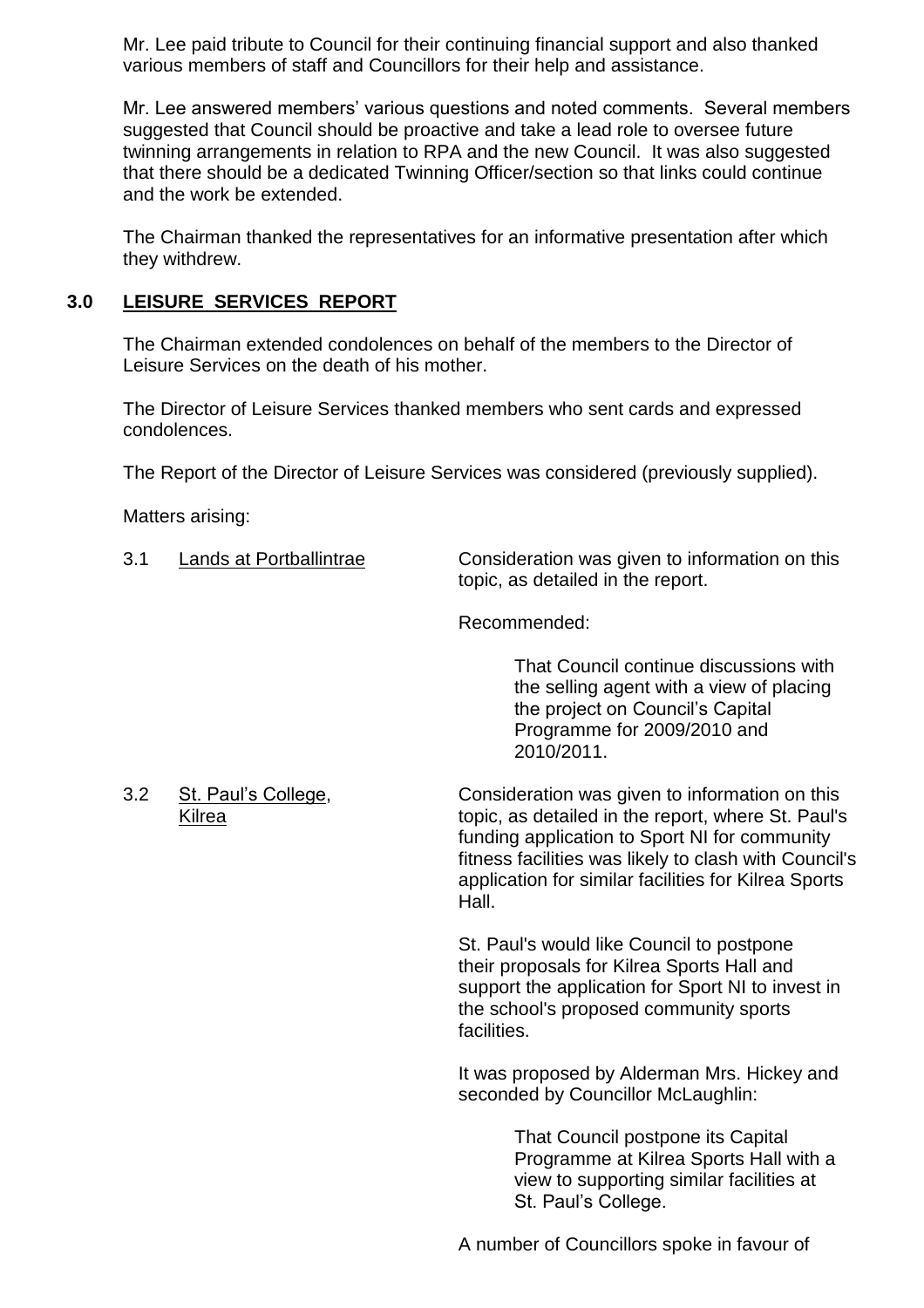continuing with the Council project, referring to Council's expertise in the provision of such facilities, uncertainties in relation to longer term education funding outside Council's control and the perception of the Council facility as a more neutral venue.

An amendment was then proposed by Councillor Leonard and seconded by Councillor Fitzpatrick:

> That Council invite the Principal of the school to make a presentation to Council.

On being put to the meeting, three members voted in favour of the amendment with nine members against therefore, the amendment was lost.

The proposal was then put to the meeting and was lost with three members voting in favour and eleven members against.

Coleraine Leisure **Centre** 

3.3 Tenders – Following public advertisement for replacement Replacement Cardio Cardio Vascular and Cardio Theatre Equipment Vascular & Cardio **Acceleraine Leisure Centre Bodytalk**, six Theatre Equipment at tenders were received, viz:

| <b>Firm</b>         | <b>Gross</b><br><b>CV Cost</b> | <b>Trade-In</b> | <b>CE Cost</b>           | <b>Total Net</b><br>Cost   | <b>Warranty</b>                                | <b>Comments</b>                          |
|---------------------|--------------------------------|-----------------|--------------------------|----------------------------|------------------------------------------------|------------------------------------------|
| Precor Ltd          | £129,283.00                    | £27,000.00      | £6,500.00                | £108,783.00                | 5 Years Parts<br>and Labour                    | Locally based<br>maintenance<br>engineer |
| Cybex Ltd           | £97,584.00                     |                 | £11,950.00               | £109,534.00                | 4 Years                                        | Dublin based<br>maintenance<br>engineer  |
| Pulse<br>(1)<br>(2) | £106,627.50<br>£106,627.50     |                 | £13,434.00<br>£21,743.00 | £120,061.50<br>£128,370.50 | 5 Years<br>5 Years                             | Locally based<br>maintenance<br>engineer |
| <b>Star Fitness</b> | £141,130.00                    | £17,020.00      | £5,656.00                | £129,766.00                | 3 Years Parts<br>and Labour<br>5 Years Motor   | Locally based<br>maintenance<br>engineer |
| Technogym UK        | £133,801.40                    |                 | £19,784.80               | £153,586.20                | 5 Years                                        | Locally based<br>maintenance<br>engineer |
| Life Fitness        | £149,565.00                    |                 | £8,250.00                | £157,815.00                | 3 Years Parts<br>and Labour<br>Lifetime Motors |                                          |

Recommended:

That Council accept the lowest priced tender from Precor Ltd. for the sum of one hundred and eight thousand, seven hundred and eighty three pounds (£108,783.00).

3.4 Parks Tender – Following public advertisement for a Self-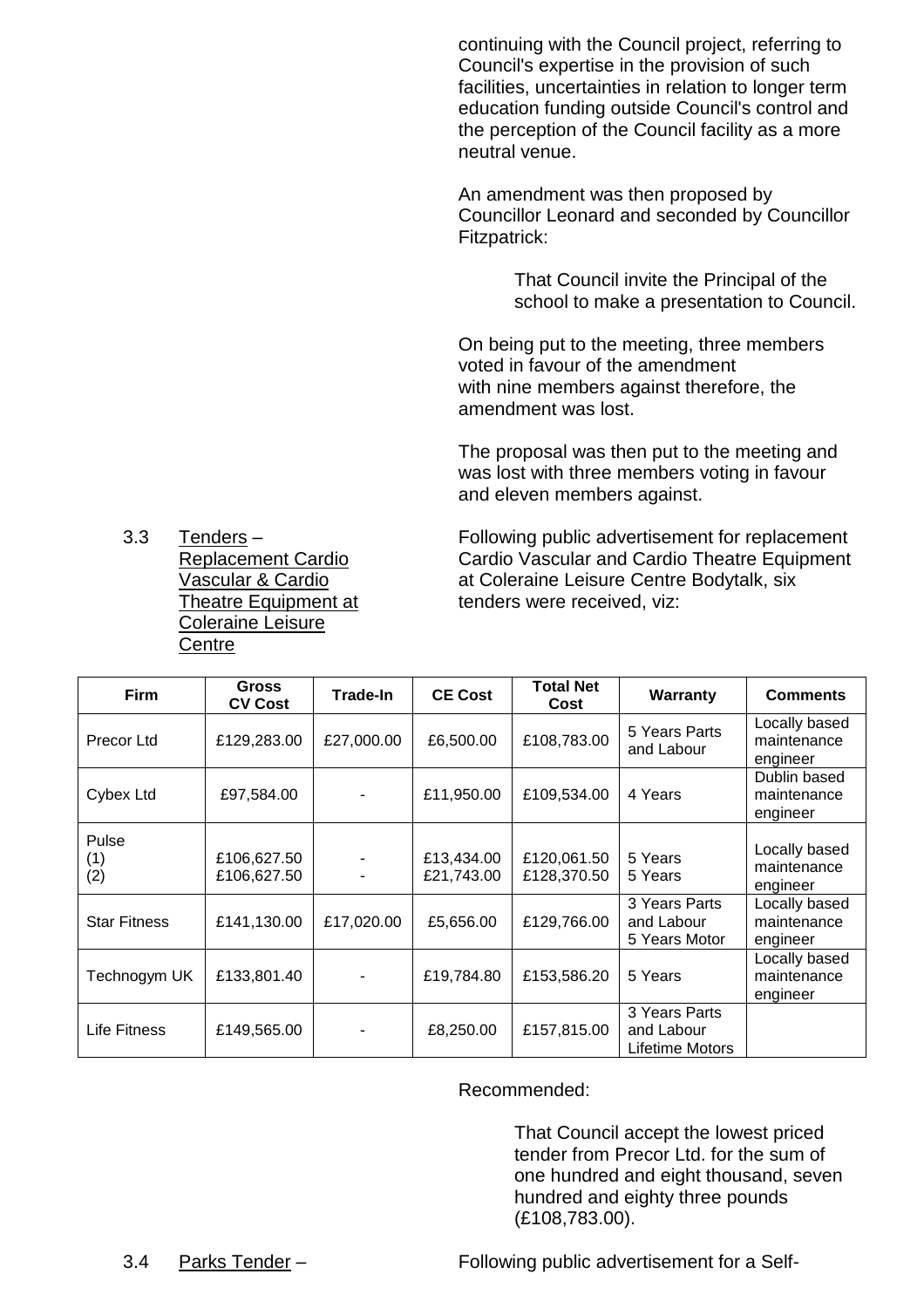3 Unit Greens Mower were received, viz:

Self-Propelled **Propelled 3 Unit Greens Mower**, 3 tenders

| <b>Tenderer</b>  | Make                                  | <b>Price</b> | Warranty | <b>Delivery</b> |
|------------------|---------------------------------------|--------------|----------|-----------------|
| <b>Broderick</b> | Jacobsen G-Plex III Greens Mower      | £18,675      | 2 Years  | $1 - 3$ Weeks   |
| Johnston Gilpin  | John Deere 2500B Greens Mower Triplex | £20,000      | 2 Years  | $4-6$ Weeks     |
| Cyril Johnston   | Tora Greensmaster 3250D               | £20.147      | 2 Years  | $3 - 6$ Weeks   |

The cheapest machine offered, by Jacobsen G-Plex, was unable to operate the current attachments.

Recommended:

That Council accept the second priced machine from Johnston Gilpin for the sum of twenty thousand pounds (£20,000).

3.5 New Arena The Deputy Mayor declared an interest in this

Association (R.D.A) Following their presentation to Council on 1<sup>st</sup> April, 2008, Coleraine Riding for the Disabled had requested funding of £100,000 in addition to the £200,000 which had been previously agreed by Council in April 2005 for their new Arena Development.

> It was proposed by Councillor King, seconded by the Mayor and recommended:

> > That Council grant the R.D.A an additional £100,000 for their new Arena Development.

Development – topic. Riding for the Disabled

- 3.6 Requests for Financial Assistance
- 
- 

3.6.1 County Londonderry Council is recommended to contribute Football Association £600 to the County Londonderry Football Association to support preparation for and participation in the 2008 Northern Ireland Milk Cup Football Tournament.

3.6.2 Sea Cadets - Council is recommended to contribute £250 to National Pulling **Portrush Sea Cadets to assist them with hosting** Championships the National Sea Cadets Pulling Regatta and also free use of the Marina facilities at Coleraine Marina on  $24<sup>th</sup>$  and  $25<sup>th</sup>$  May, 2008.

3.6.3 Music from the Masters Council is recommended to contribute £500 to Ballywillan Flute Band to assist them with the promotion of the "Music from the Masters" competition in Portrush Town Hall on Saturday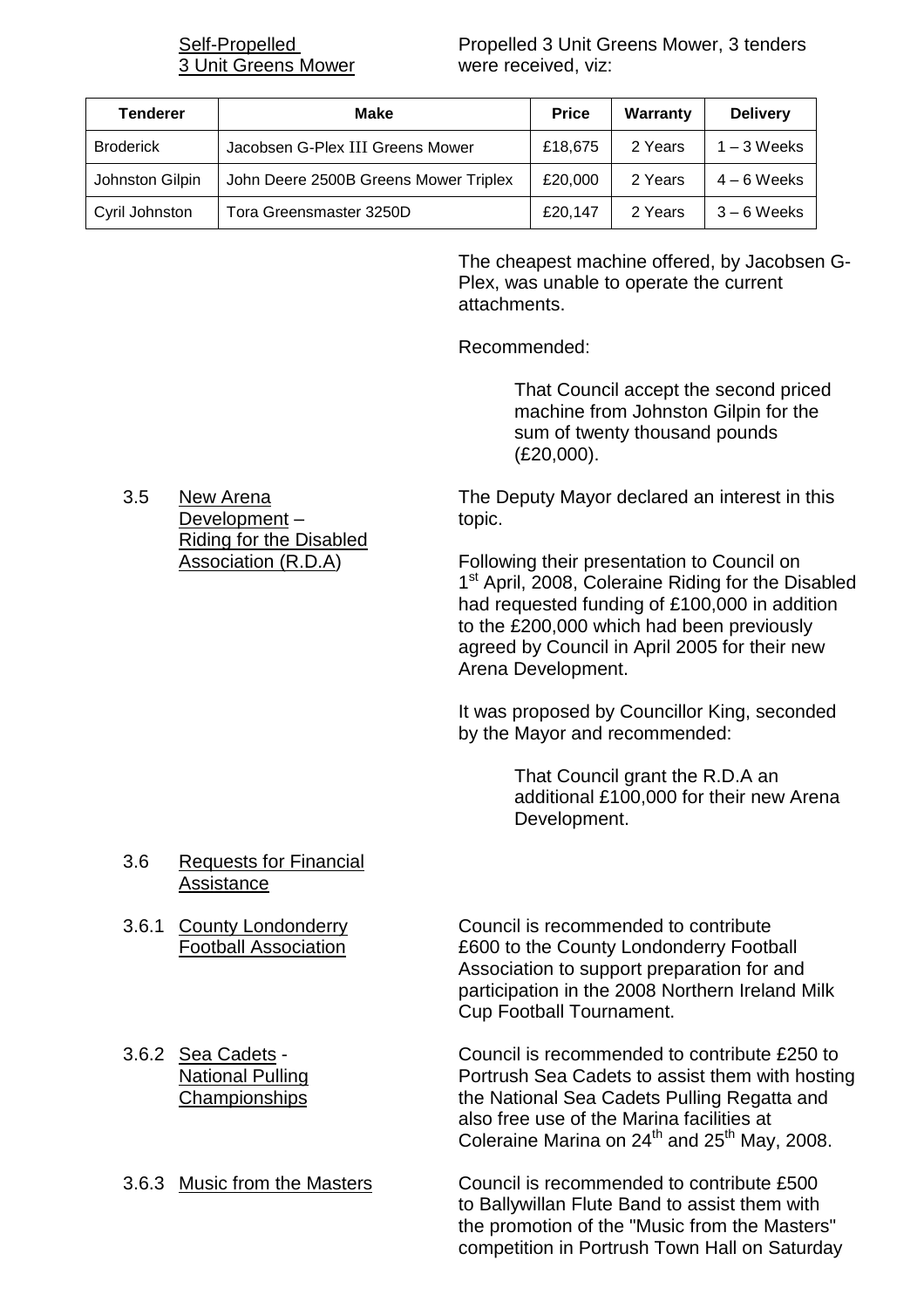7<sup>th</sup> June, 2008.

3.6.4 Royal Scottish Council is recommended to contribute £400 to Country Dance Society the Portrush Branch of the Royal Scottish Country Dance Society to assist them with hosting a weekend of Ceildh and Scottish Country Dancing in Coleraine.

# **4.0 TECHNICAL SERVICES REPORT**

The Report of the Director of Technical Services was considered (previously supplied).

Matters arising:

# 4.1 DRD Roads Service

Portrush and

4.1.1 Review of Waiting Consideration was given to information on this Restrictions - topic, as detailed in the report.

Portstewart **Some of the concerns expressed by members** included:

- **Manager from Adelphi Hotel, Main Street,** Portrush concerned about the double yellow lines – quests dropping off suitcases;
- The proposed loading bay at Dempsey's was not required;
- The loading bay is needed at McElhone's Chemist;
- Could the 2 hour restriction at the Promenade be monitored to see how long people are parking;
- Concern regarding no disabled parking bays in middle of Promenade (disabled parking at both ends only);
- Footpaths at disabled parking bays should be altered to enable the wheelchairs to get from the road to the footpath;
- $\blacksquare$  1 hour parking not long enough should be 2 hours.

The Senior Technical Officer answered members' various questions and noted comments which would be forwarded to DRD Roads Service.

4.1.2 Disabled Parking Recommended: Bay –Coleraine

That Council approve Roads Services'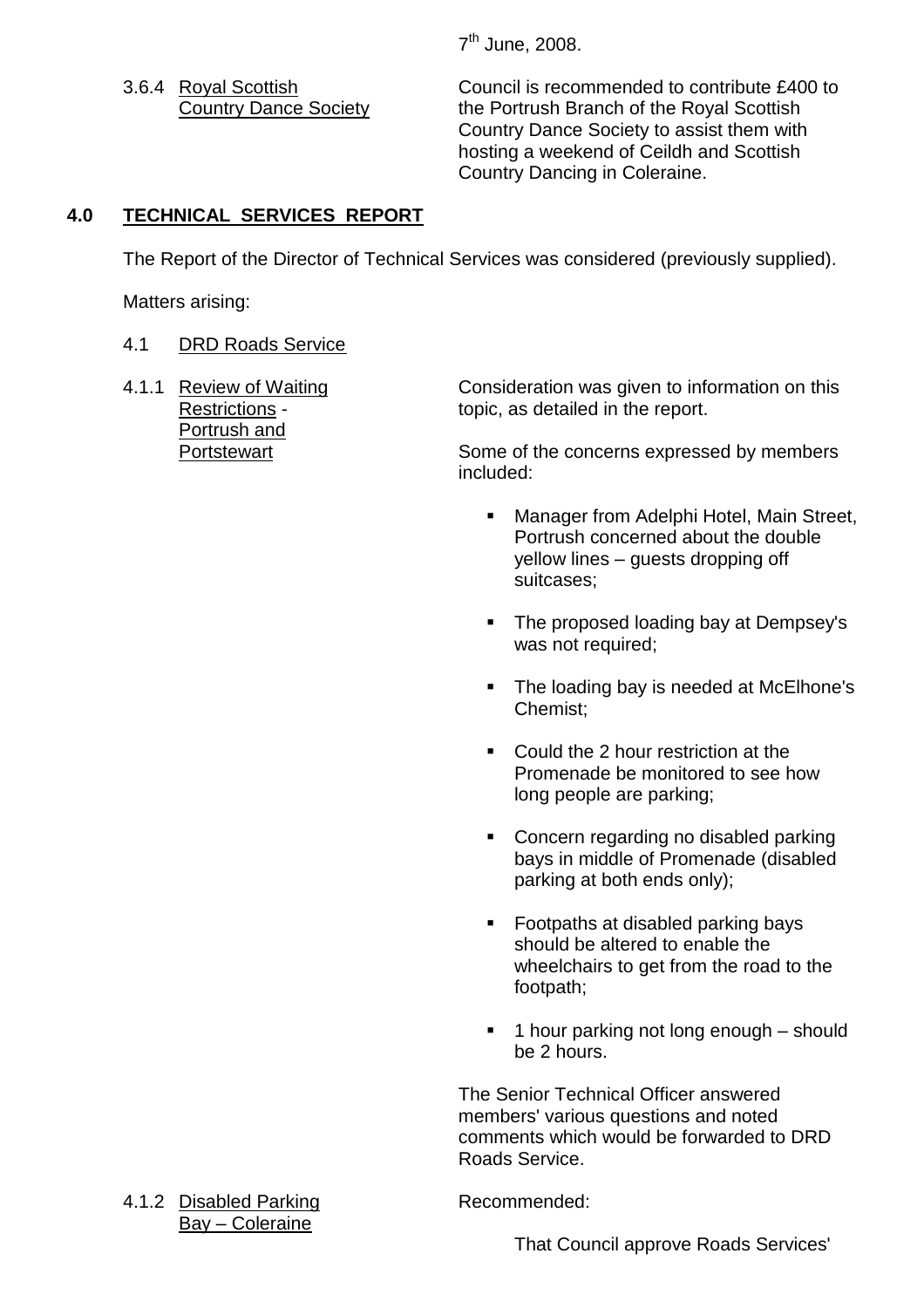proposal to provide a disabled parking space outside 40 Nursery Avenue, Coleraine.

#### 4.2 Entertainment Licences

4.2.1 The York **An application for a grant of an Entertainment** 2 Station Road Licence in respect of the First Floor Restaurant Portstewart had been received from Mr. H. Pollock, c/o The York.

> Days and times on which it is intended to provide entertainment:

Monday/Tuesday - Saturday/Sunday  $11:30$  a.m.  $-1:00$  a.m. Sunday  $12:30$  p.m. – midnight

Members noted that one letter of objection had been received.

Recommended:

That the decision be deferred to the Council Meeting on  $28<sup>th</sup>$  May, 2008 at which the objector and applicant would address Council.

4.2.2 Coleraine Academical An application for a grant of an Entertainment Institution<br>
23-33 Castlerock Road<br>
23-33 Castlerock Road<br>
days within the licence period of one year had days within the licence period of one year had Coleraine been received from Mr. G. L. Knight.

> Days and hours on which it is intended to provide entertainment:

Monday/Tuesday - Saturday/Sunday 6:00 p.m.  $=1:00 \text{ a m}$ 

Recommended:

That an Entertainment Licence be granted subject to no objections being received within the statutory period of 28 days and subject to compliance with NI Fire & Rescue Service recommendations and all other requirements required by Council's Licensing Department.

With special condition: All door supervisors employed must be licensed with a scheme recognised by Coleraine Borough Council.

4.3 Street Trading - Following consultation with interested parties, New Policies Trading Sub-Committee had developed new policies for Council's consideration, as presented.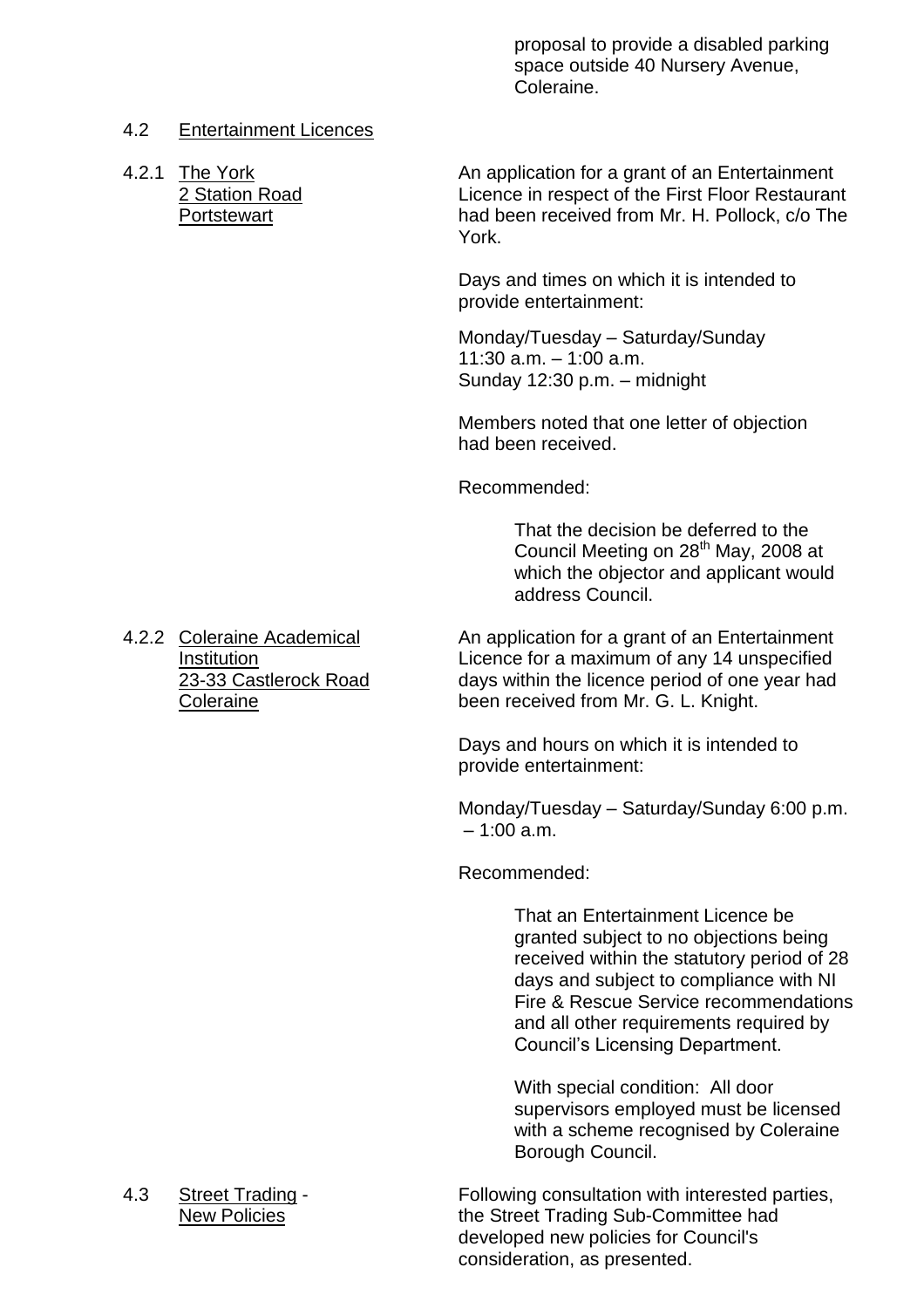After a period of discussion, it was proposed by Councillor King, seconded by Alderman McClure and recommended:

> That Council approve the new Policies for the 2008/2009 Street Trading year.

4.4 Short Term Residual A European wide procurement exercise had Waste Contract **been carried out jointly by the North West** Regional Waste Management Group (NWRWMG) and Southern Waste Management Partnership (SWAMP) for a contract for the treatment of residual waste (black bin) for a three year period.

Six tenders were received, viz:

- Bricklin Waste Ltd.
- **Greenstar**
- **McQuillans Envirocare Ltd.**
- Natural Wood Products
- **Cuinn Group**
- Re-Gen Waste

The tenders were evaluated by a group of officers selected from both waste management groups.

Recommended:

That Council accept the tender from Quinn Group for the sum of seventy eight pounds per tonne (£78.00), plus haulage.

4.5 NWRWMG – The NWRWMG carried out a procurement Composting Tender exercise for the service of composting bio-degradable waste (kitchen and garden waste mixed).

Eight tenders were received, viz:

- Bricklin Waste Ltd.
- **Bryson Recycling**
- City Industrial Waste & Active Compost Ltd.
- **Grogan Environmental Solutions**
- **Natural Energies Ireland Ltd./Glenfarm** Holding Ltd.
- **Hughes**
- NWP Recycling Ltd.
- **Simpro (Ireland) & Organic Waste** Recycling Ltd.

The tenders were evaluated by a number of officers from the North West Regional Waste Management Group of Councils.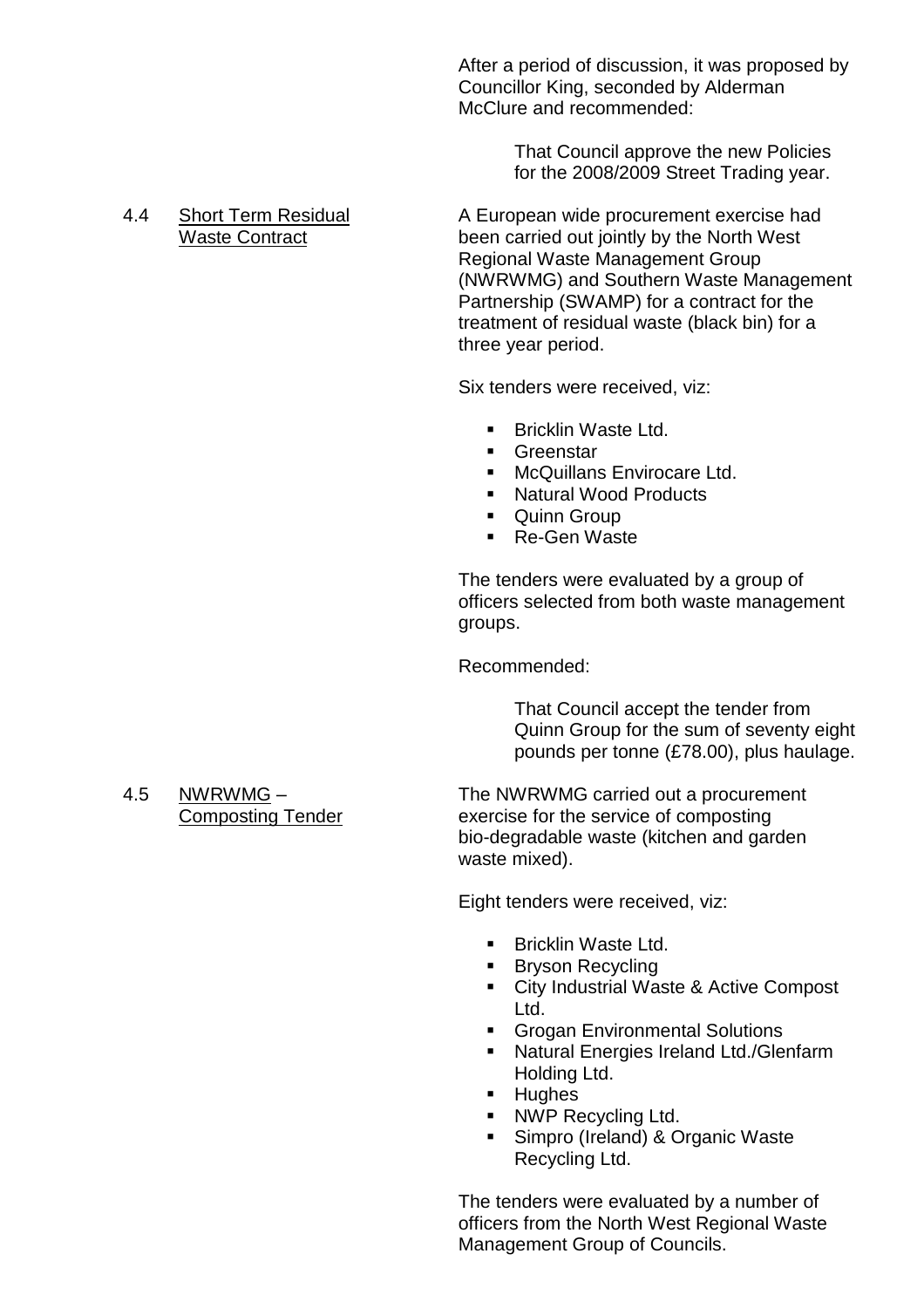#### Recommended:

That Council accept the tender from NWP Recycling Ltd. for the sum of forty four pounds and fifty pence (£44.50), plus haulage.

#### 4.6 Conservation Volunteers NI Conservation Volunteers NI have been Green Waste Composting composting green waste at Letterloan for a number of years. The green waste is mostly generated from Council's civic amenity sites.

Conservation Volunteers would like to increase the cost from £15.50 per tonne to £18.50 per tonne which would offset rising treatment costs.

Recommended:

That Council approve the increase.

- 4.7 For Information
- 

4.7.1 Litter - Members noted that a successful prosecution Legal Proceedings **for litter offences** (fly tipping) in Portrush had resulted in fines and costs amounting to £161.00.

- 4.7.2 North West Waste Members noted that the MOU for the Management Group – procurement of waste treatment services was Memorandum of being prepared by the Derry City Council Understanding (MOU) solicitor for signature.
- 4.8 Building Control
- 
- 

4.8.1 Approvals Members noted that approval had been granted for 37 applications.

4.8.2 The Energy Performance The Principal Building Control Officer informed of Buildings members that the Department of Finance and Personnel had made a set of regulations in relation to the energy performance of buildings.

> The Department of Finance and Personnel have requested that Council Building Control departments undertake some enforcement duties arising from the regulations.

Recommended:

That Council approve, in principle, Building Control undertaking enforcement work in relation to the Energy Performance of Buildings (Certificates and Inspections) Regulations (NI) 2008, subject to satisfactory arrangements being made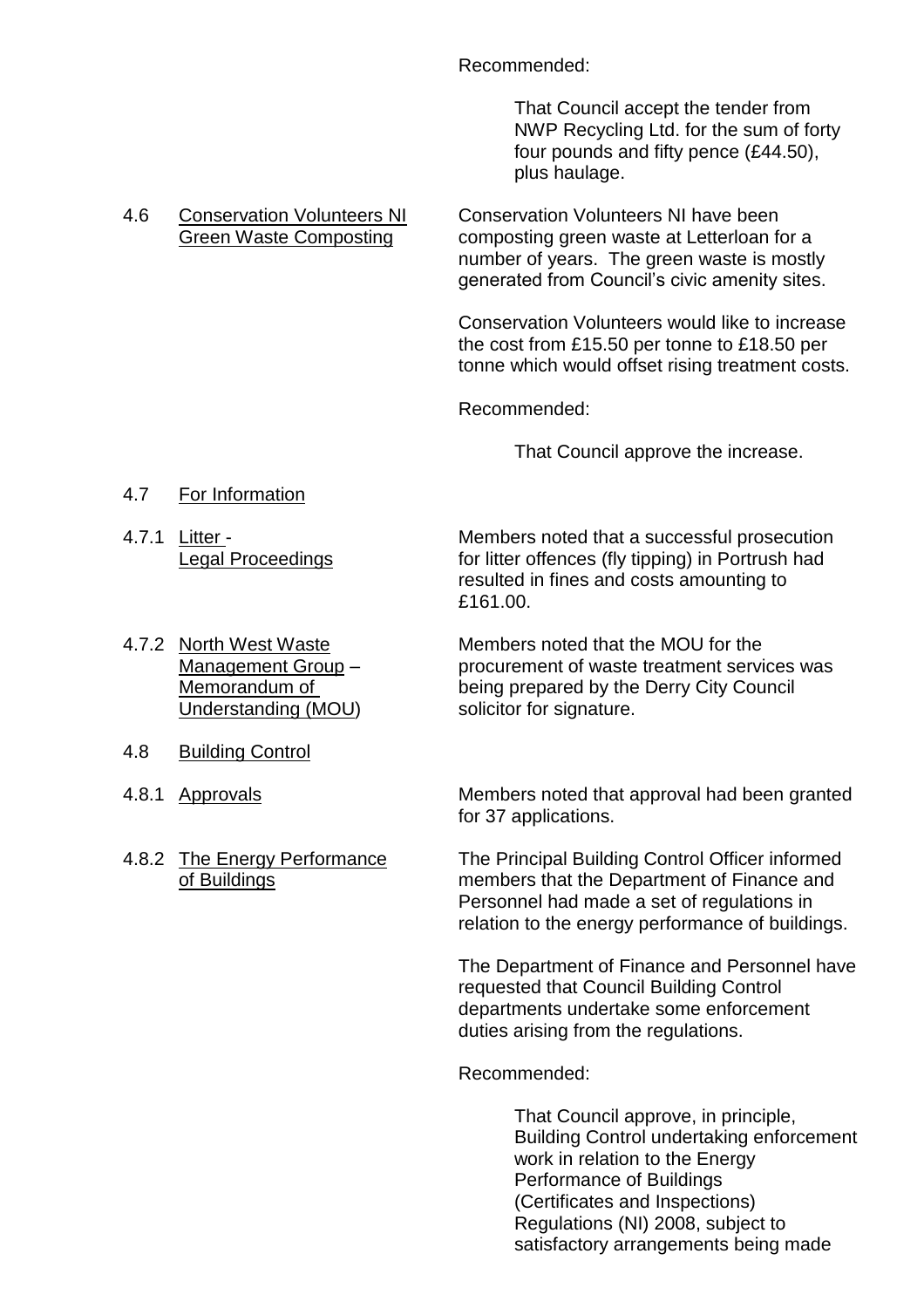with the Department of Finance and Personnel regarding payment for the work.

A member queried requirements in respect of air-conditioning. The Principal Building Control Officer would check and respond.

4.8.3 The Building Regulations The Principal Building Control Officer (NI) 2000 –Consultation informed members that the Department of on proposed changes to Finance and Personnel had issued consultation Part D (Structure) and Part J documents on proposed changes to Parts D (Solid Waste in Buildings) (Structure) and Part J (Solid Waste in Buildings)

(i) Part D The main proposals relate to the construction of:

of the Building Regulations (NI) 2000.

- **freestanding (e.g. garden) walls; and**
- earth retaining walls

The proposal is that the construction of freestanding walls over 1 metre in height and earth retaining walls, where either of these is situated on or within the boundary of a "building" plot" should be controlled under Building Regulations.

It was proposed by the Mayor and seconded by Councillor King:

> That Council oppose the proposed extension of Building Regulations to freestanding and earth retaining walls.

On being put to the meeting, the proposal was carried with thirteen members voting in favour and one member voting against.

The Department of Finance and Personnel proposed other amendments to Part D (Structures) relating to the design of buildings to prevent disproportionate collapse from a relatively minor structural failure. These proposals were in line with current Codes of Practices in respect of the structural design of buildings.

Recommended:

That the amendment to Part D (Structures) which relates to the design of buildings to prevent disproportionate collapse from a relatively minor structural failure be accepted.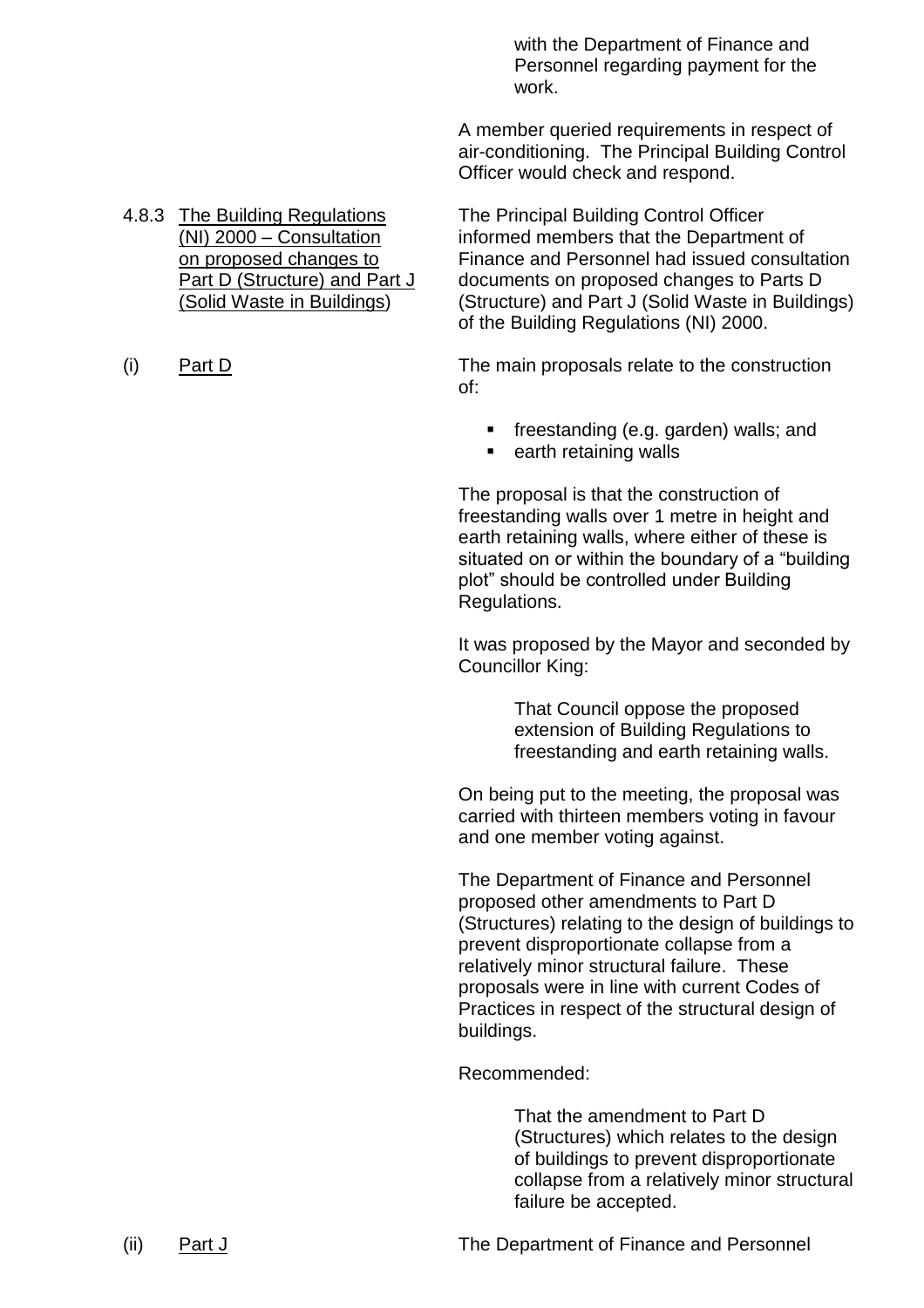has proposed to amend the Building Regulations to require:

- More space for the storage of waste containers outside buildings;
- Provision of reasonable access from the storage area to the waste collection point (i.e. the place where the bin lorry picks up the waste); and
- Provision of space in dwellings for the sorting and temporary storage of household waste.

Recommended:

That Council support the introduction of the amended Regulations in principle.

4.8.4 Plans for Rejection The three applications, as detailed in the report, Under Building are recommended for rejection under Schedule Regulations 2 of the Building Regulations (NI) 2000 due to insufficient information having been submitted, were noted.

> A fourth application, as detailed in the report, is recommended for rejection under R2 of the Building Regulations.

# **5.0 ENVIRONMENTAL HEALTH REPORT**

The Report of the Director of Environmental Health was considered (previously supplied).

Matters arising:

- Trading) NI Order 1997 Tesco, Portstewart
- 5.2 Proposals for Health Recommended: and Social Care Reform –

5.1 Legal Proceedings - It was agreed to discuss these proceedings The Shops (Sunday "In Committee" at the end of the meeting.

Consultation Response That Council make a formal response welcoming the consultation document and raise the following key issues:

- **Local Offices for the Regional** Public Health Agency
- **Multi-disciplinary Teams**
- **Co-terminosity**
- **Accountability**

Fair That Alderman Mrs. Hickey, Alderman McClure and Councillor

5.3 Coleraine Borough **Recommended:** Council Staff Health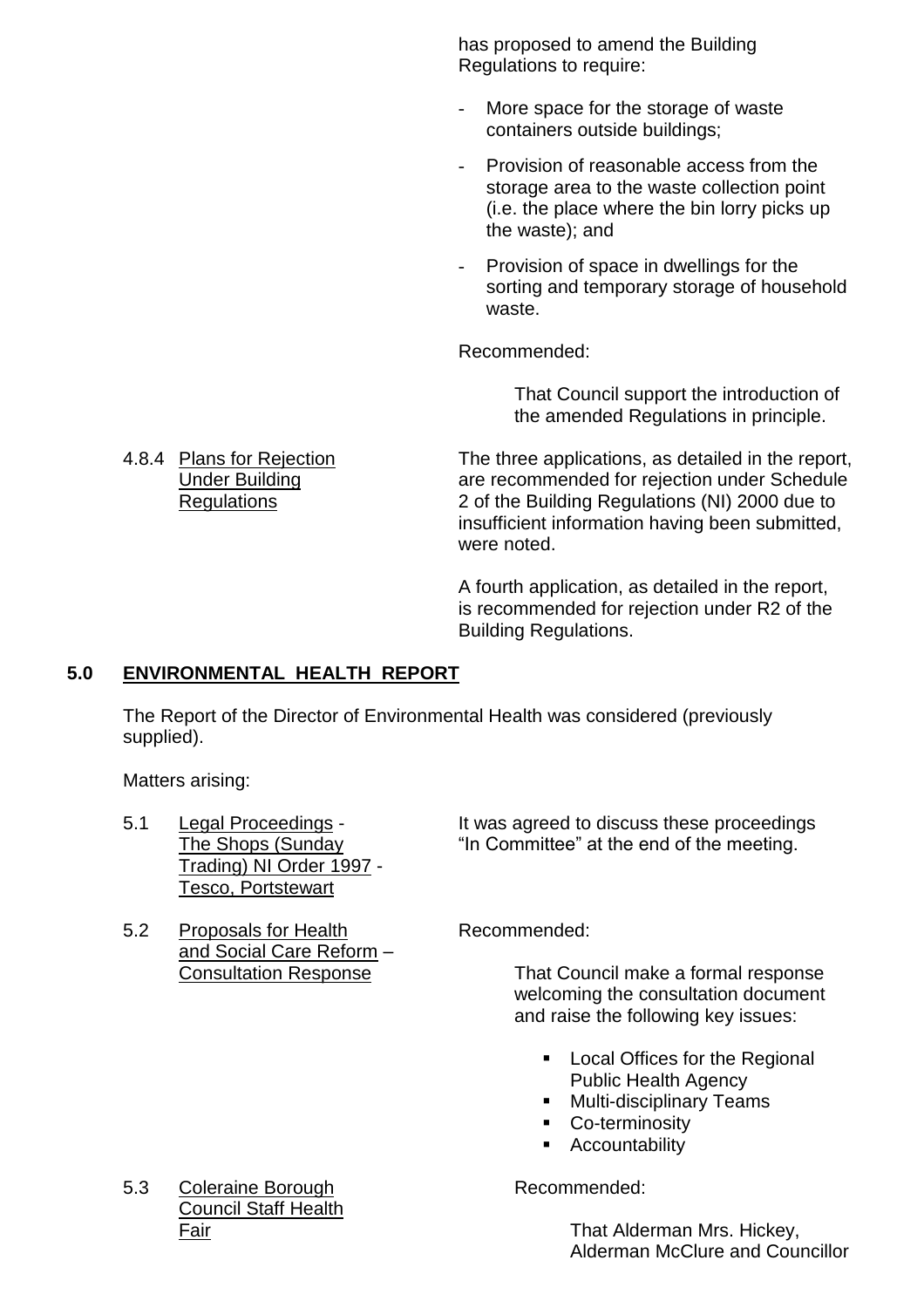King be appointed to the Staff and Elected Members' working group to continue addressing health and lifestyle issues.

#### 5.4 For Information

- Enforced Business Sectors in Northern Ireland 2004-2007
- 5.4.2 Outcome of Legal Members noted that a successful as amended to £509.00.

5.4.1 Report on Health and Members noted information on this report, which Safety in the District Council would be available to members in the library.

Proceedings – prosecution for dog offences in Portstewart The Dogs (NI) Order 1983 had resulted in fines and costs amounting

#### **6.0 "IN COMMITTEE"**

#### **7.0 CLEAN NEIGHBOURHOODS AGENDA - NILGA CONSULTATION**

The Acting Town Clerk and Chief Executive informed members that the following top three priority issues would be forwarded to the Minister for the Environment to enable her department to move forward with the Clean Neighbourhoods Agenda:

- **Litter**
- **Graffiti and fly-posting**
- Noise nuisance

#### **8.0 DOCUMENTS TABLED**

- (a) Sportszone The Monthly Magazine of Sport Northern Ireland Issue 14 April 2008.
- (b) Network News –The Newsletter of the Countryside Access and Activities Network – Issue 9 – Winter 2008.
- (c) Larne Borough Council Sustainable Living.
- (d) Sustainable Development Commission Sustainable Development in Government – Summary 2007.

# **9.0 CONSULTATION LIST**

The following Consultation Paper had been received and would be available for members who wished to consider making a response:

(1) Housing Executive –A Strategy for Houses in Multiple Occupation in Northern Ireland –Consultation Document –April 2008.

Comments due: 30<sup>th</sup> June, 2008.

Members noted that Mr. Waide from the Northern Ireland Housing Executive would be speaking from this document at a presentation to Council on 3<sup>rd</sup> June. 2008.

#### **10.0 NOISE POLLUTION - PORTSTEWART**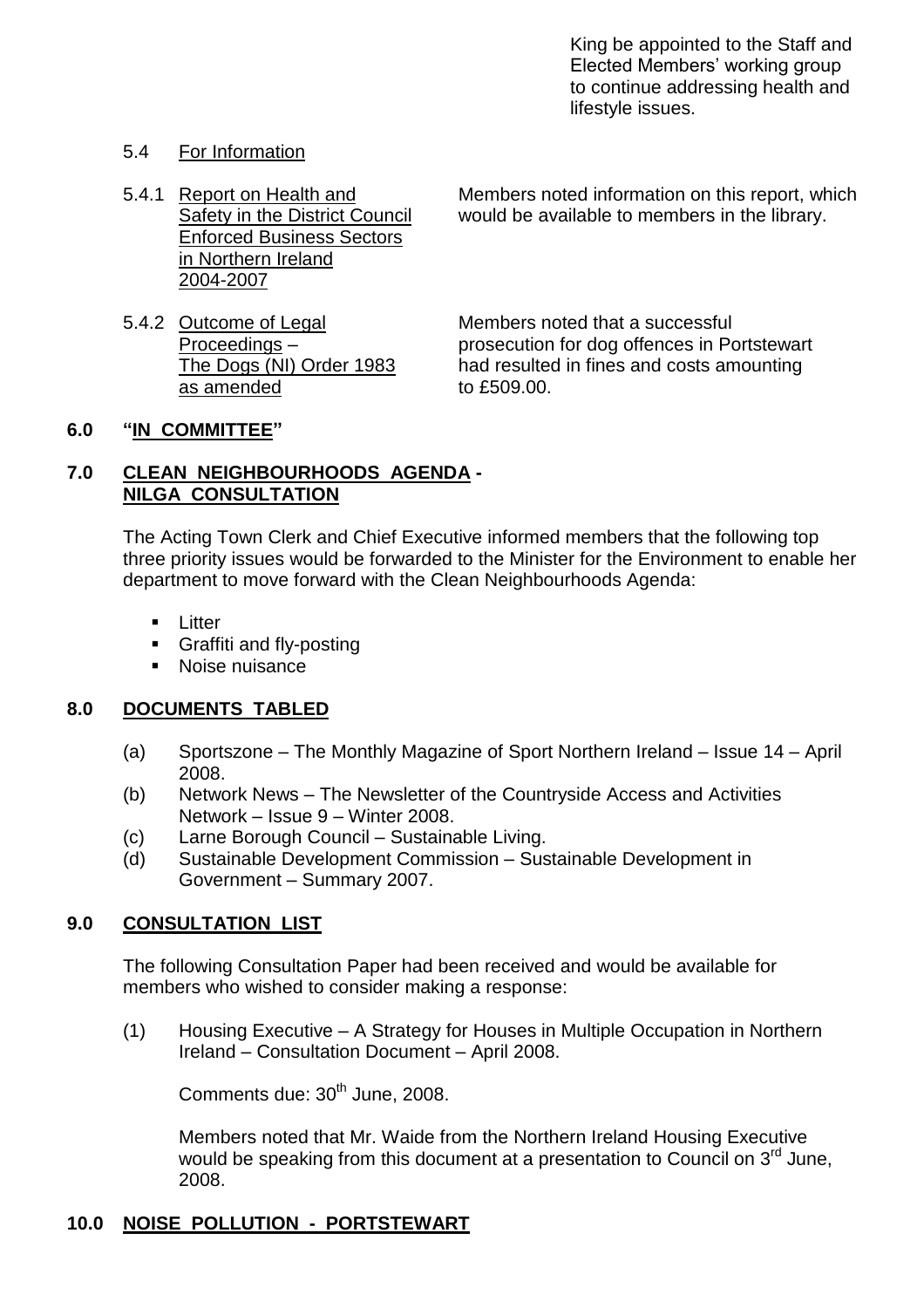A member had received complaints regarding noise generated from a grinder which had been used by workmen after 9.00 p.m. and asked if there was any legislation regarding a time limit. The Director of Environmental Health would investigate the matter.

#### **11.0 PORTSTEWART TOWN HALL –PARKING**

A member enquired if library users could park in the area at the Town Hall, Portstewart. The Director of Leisure Services would investigate and report back at a future meeting.

#### **12.0 PRINTS OF COLERAINE TOWN AND HARBOUR**

A member had obtained some prints of Coleraine Town and Harbour and suggested that a book be made showing the prints with the proceeds going towards the Zomba Action Project (ZAP). The Head of Administrative Services on behalf of ZAP welcomed and supported the contribution. Another member suggested selling copies of the prints with the proceeds also going towards the ZAP project.

The member would investigate the idea and report back.

#### **13.0 LITTER IN PORTRUSH**

A member had received complaints regarding overflowing litter bins at Waterworld, Portrush. The Director of Technical Services would investigate the matter.

#### **14.0 CHANGE OF USE OF PREMISES**

A member requested information on the policy for carry-outs and amusement arcades in the central business district in Portrush. The Acting Town Clerk and Chief Executive would investigate and report back.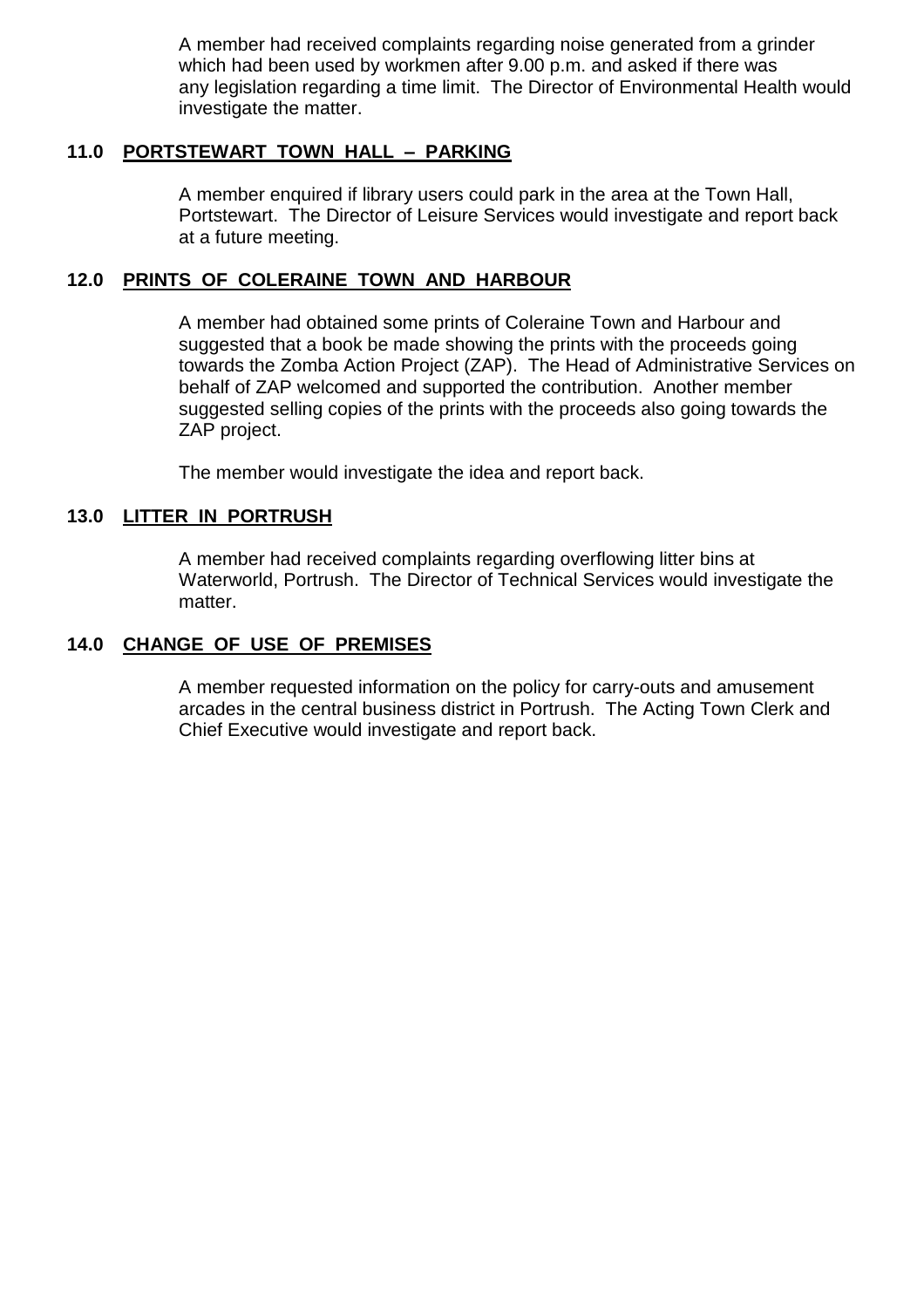## **PLANNING COMMITTEE**

# **13th May, 2008.**

| <b>Present:</b>                   | Alderman W. J. McClure in the Chair                                                                                                                                           |                                                                                                                                    |  |
|-----------------------------------|-------------------------------------------------------------------------------------------------------------------------------------------------------------------------------|------------------------------------------------------------------------------------------------------------------------------------|--|
|                                   | The Deputy Mayor, Councillor E. A. Johnston (Mrs.)                                                                                                                            |                                                                                                                                    |  |
|                                   | <b>Aldermen</b>                                                                                                                                                               |                                                                                                                                    |  |
|                                   | E. T. Black (Mrs.)<br>D. McClarty<br>(Items $2.49 - 9.0$ )<br>W. T. Creelman<br>M. T. Hickey (Mrs.)                                                                           |                                                                                                                                    |  |
|                                   | <b>Councillors</b>                                                                                                                                                            |                                                                                                                                    |  |
|                                   | C. S. Alexander (Ms.)<br>(Items $2.3 - 9.0$ )<br>O. M. Church (Mrs.)<br>T. J. Deans<br>(Items $1.0 - 4.2$ )<br>E. P. Fielding (Mrs.)<br><b>B.</b> Fitzpatrick<br>S. Gilkinson | N. F. Hillis<br>(Items $2.17 - 9.0$ )<br>W. A. King<br>G. L. McLaughlin<br>R. A. McPherson<br>A. McQuillan<br>(Items $4.2 - 9.0$ ) |  |
| Also in<br>Attendance:            | Representatives from the Planning Service -<br>Mr. P. Duffy and Mr. G. McClelland                                                                                             |                                                                                                                                    |  |
| Officers in<br><b>Attendance:</b> | Administrative Officer and Administrative Assistant                                                                                                                           |                                                                                                                                    |  |
| <b>Apologies:</b>                 | The Mayor, Councillors Barbour, Cole, Dallat and<br>Leonard                                                                                                                   |                                                                                                                                    |  |

#### **1.0 WELCOME**

The Chairman welcomed everyone present to the Meeting.

#### **2.0 PLANNING APPLICATIONS**

A list of one hundred and fifty applications was presented for consideration (previously supplied).

## **Applications Deferred from Previous Meeting**

- 2.1 Application No. D1 C/2005/1169/F Proposed 3 no. apartments at 36 Causeway Street, Portrush for Mr. Mullan
- 2.2 Application No. D2 C/2005/1175/F Proposed 4 no. dwellings at No. 25 Mountsandel Road,

The opinion of the Planning Service was to approve.

It was agreed that the application be approved.

The opinion of the Planning Service was to refuse.

It was agreed that the application be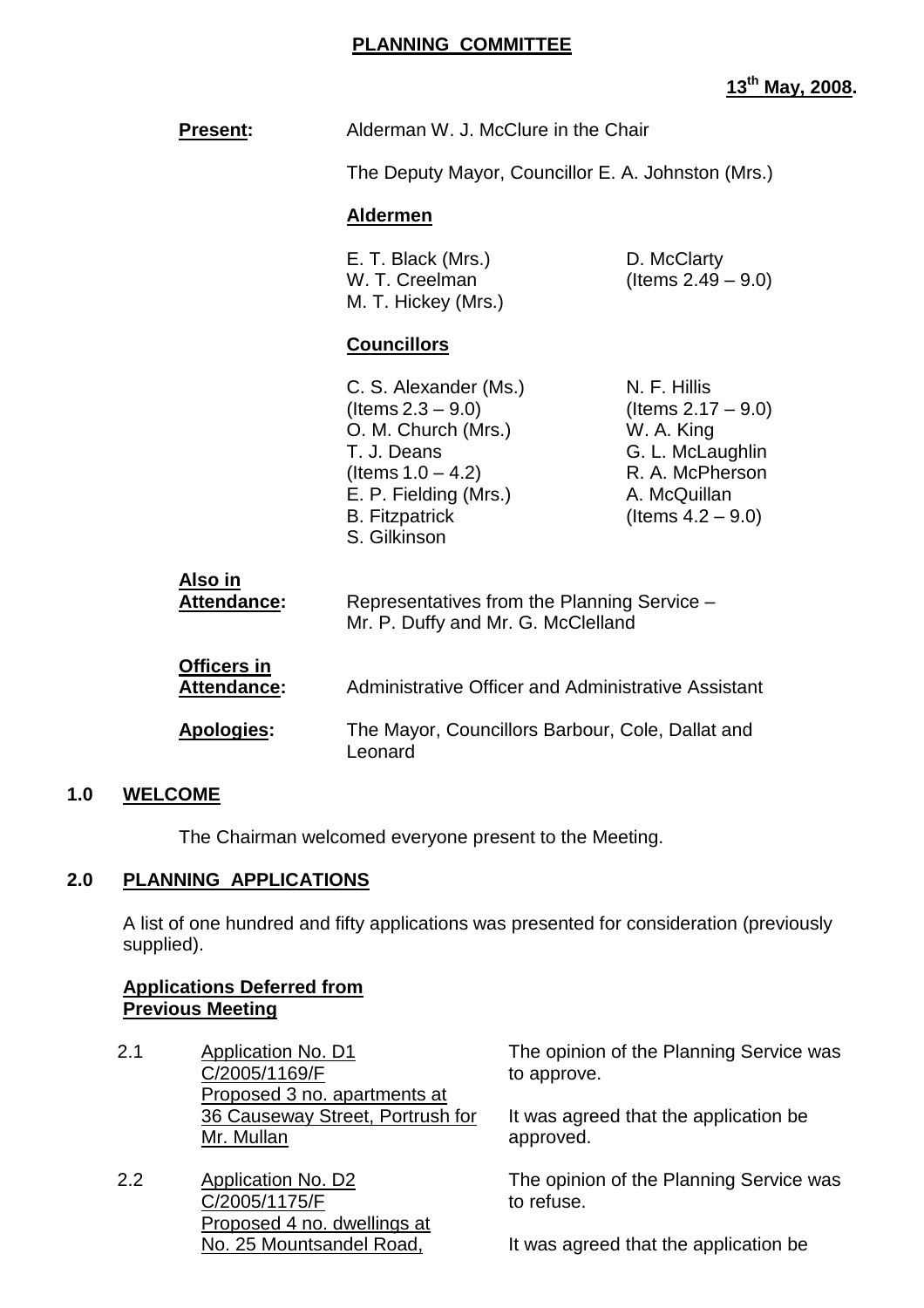Coleraine for Mr. J. Murray refused.

- 2.3 Application No. D3 C/2006/0591/F 4 no. semi-detached two storey dwellings at 147/149 Mill Road, Portstewart for NM Developments
- 2.4 Application No. D4 C/2006/0931/F Demolition of existing apartments, outbuildings and vacant dwellings. Proposed re-development with 5 no. apartments and 3 no. townhouses with in-curtilage car parking at 42, 42A and 44 Sea Road, Castlerock for Mr. T. Brown-Kerr
- 2.5 Application No. D5 C/2006/1034/F Replacement with shop unit/apartment above and one townhouse at No. 11 –13 Portstewart Road, Portrush for T. Blair
- 2.6 Application No. D6 C/2006/1091/O Site for farm retirement building to the rear of 38 Gateside Road, Coleraine for Mr. J. Irons
- 2.7 Application No. D7 C/2007/0220/F Demolition of No. 88 Portstewart Road and retention of existing replacement two storey dwelling at 88 Portstewart Road, Drumslade, Coleraine for NM Developments
- 2.8 Application No. D8 C/2007/0397/F Proposed housing development (4 no. townhouses) 110m N.W. of 72 Moneydig Road, Garvagh for Croftmore Developments Ltd.
- 2.9 Application No. D9 C/2007/0502/F Reinstatement of bank and 1.5m high timber fence and set back existing entrance to agricultural lands at 46 Leeke Road, Portrush for Mr. G. Neill

The opinion of the Planning Service was to approve.

It was agreed that the application be approved.

The opinion of the Planning Service was to approve.

It was agreed that the application be approved.

The opinion of the Planning Service was to approve.

It was agreed that the application be approved.

The opinion of the Planning Service was to approve.

It was agreed that the application be approved.

The opinion of the Planning Service was to approve.

It was agreed that the application be approved subject to the demolition of No. 88 within two months of the decision.

The opinion of the Planning Service was to approve.

It was agreed that the application be approved.

The opinion of the Planning Service was to approve.

It was agreed that the application be approved.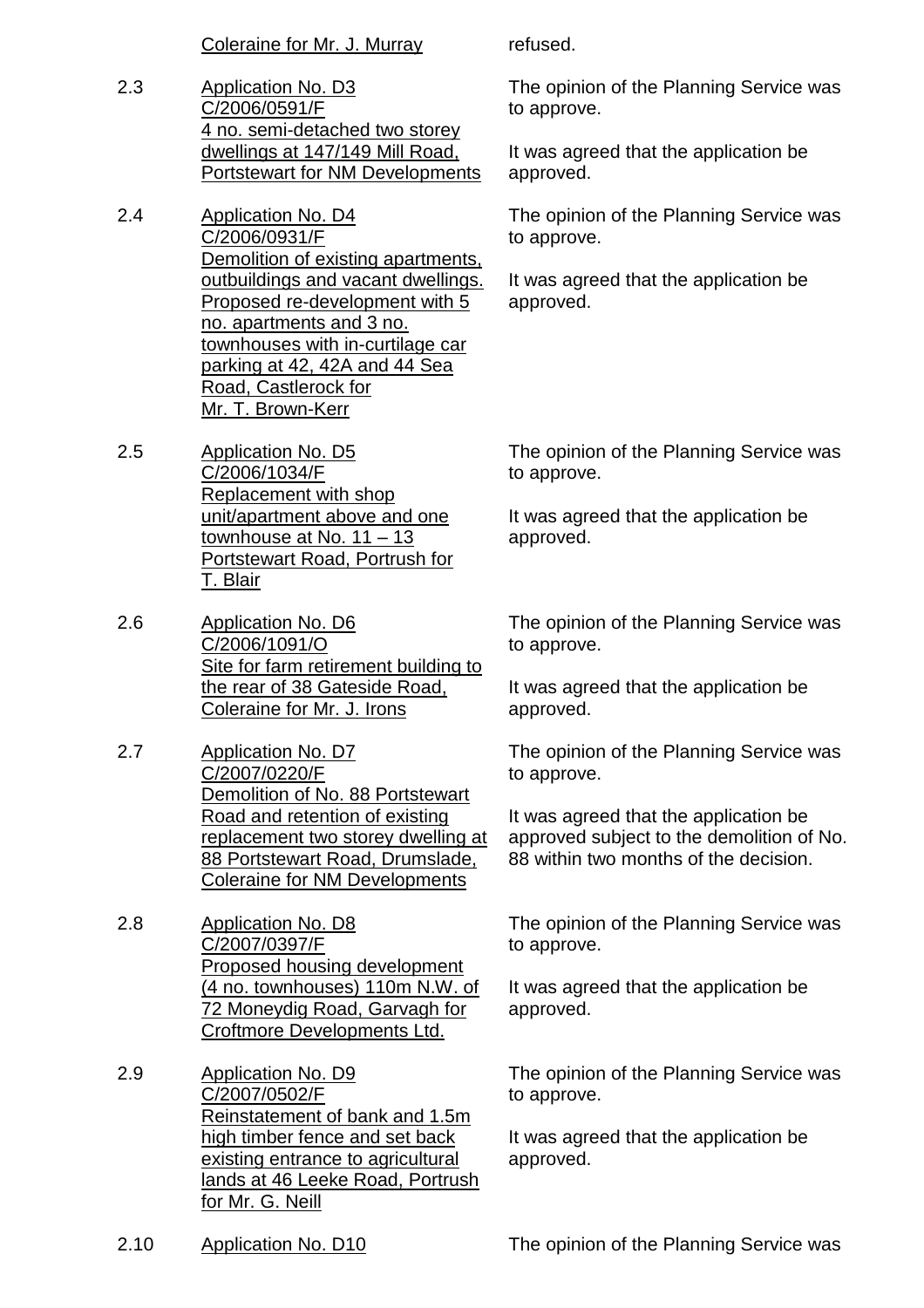C/2007/0508/F Proposed double garage and store for replacing outgoing buildings at 4 Oldtown Road, Islandcarragh, Ballymoney for Mr. Taggart

- 2.11 Application No. D11 C/2007/0570/F Two and a half storey dwelling with ground floor parking to rear of 19 and 21 Main Street, Portrush for Mr. E. Brolly
- 2.12 Application No. D12 C/2007/0605/F Proposed site for two storey domestic building to rear of 37 Hopefield Avenue, Portrush for Mr. A. H. Semple

to approve.

It was agreed that the application be approved.

The opinion of the Planning Service was to approve.

It was agreed that the application be approved.

The opinion of the Planning Service was to refuse.

It was proposed by Councillor Gilkinson, seconded by Alderman Creelman and agreed:

> That Council support an approval.

The opinion of the Planning Service was to approve.

It was agreed that the application be approved.

2.13 Application No. D13 C/2007/0745/F Design amendments to planning approval ref.  $C/2005/1371/F$ redevelopment of 21 Sea Road, Castlerock to include amended front elevation and floor plan layout for Mrs. McNally

2.14 Application No. D14 C/2007/0793/F Demolition and re-development to 18 no. apartments at 24 and 26 Princess Street, Portrush for Mr. P. Gordon

2.15 Application No. D15 C/2007/0834/O Proposed dwelling at 1 Gleneldon Court, Coleraine for Mr. K. Sterling 2.16 Application No. D16 C/2007/0880/F Renovation and change of use from dwelling to 2 no. selfcontained apartments at 9 Glebe

Avenue, Coleraine for Mr. Hutchinson 2.17 Application No. D17

C/2007/0888/A Building signage: 1 sky sign, 5 vinyls – Site signage: 1 gantry

The opinion of the Planning Service was to refuse.

It was agreed that the application be held for seven days to facilitate withdrawal. If the application was not withdrawn it would be refused.

The opinion of the Planning Service was to refuse.

It was agreed that the application be refused.

The opinion of the Planning Service was to refuse.

It was agreed that the application be refused.

The opinion of the Planning Service was to approve.

Following discussion it was agreed that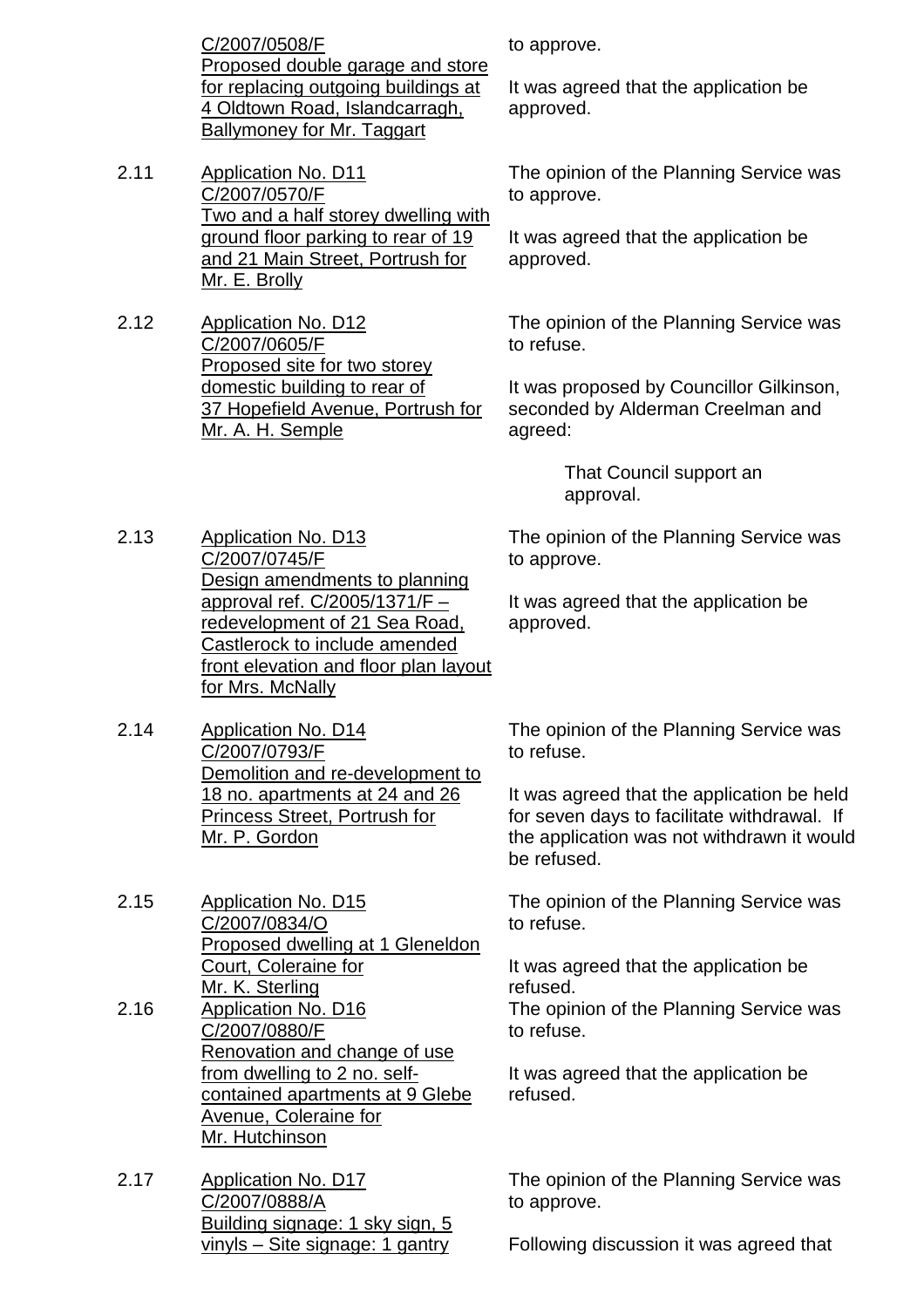Road, Portstewart for Tesco Stores Ltd.

- 2.18 Application No. D18 C/2007/1082/F Proposed change of access from previously approved application C/2004/0366/O for residential purposes approx. 30m south east of 6 Drumeil Road, Aghadowey for Mr. D. McCartney
- 2.19 Application No. D19 C/2007/1090/O Construction of two dwelling adjacent to 12 Drumagarner Road, Kilrea for Mr. J. O'Kane

#### **New Applications**

2.20 Application No. 9 C/2006/1174/F Proposed 5 no. dwellings 70 metres north-east of 24 Glen Road, Glenullin, Garvagh for J. I. M. Developments

> Application No. 17 C/2007/0542/O Infill development of 8 no. detached and semi-detached dwellings east of 29 Glen Road, Glenullin for Mr. Quinn

2.21 Application No. 10 C/2007/0012/O Outline planning application for housing development incorporating the infilling and re-use of the land on the pond at 78 Blackrock Road, Kilrea for Mr. and Mrs. Barret

sign, 18 site signs at 164 Coleraine the application be approved, subject to the description of the proposed signage being amended prior to the decision being issued, so that it accurately corresponded with the amended plans received after the office meeting.

> The opinion of the Planning Service was to approve.

It was agreed that the application be approved.

The opinion of the Planning Service was to approve.

It was agreed that the application be approved.

The opinion of the Planning Service was to refuse both applications.

It was proposed by Councillor Gilkinson, seconded by Councillor Mrs. Fielding and agreed:

> That the application be deferred for one month to facilitate an office meeting on the grounds that all material planning considerations had not been assessed.

The opinion of the Planning Service was to approve.

It was proposed by Councillor Gilkinson, seconded by Councillor Mrs. Church and agreed:

> That the application be deferred for one month to facilitate an office meeting on the grounds that all material planning considerations had not been assessed.

2.22 Application No. 13 C/2007/0290/F Change of use of retail Unit 2 to

The opinion of the Planning Service was to refuse.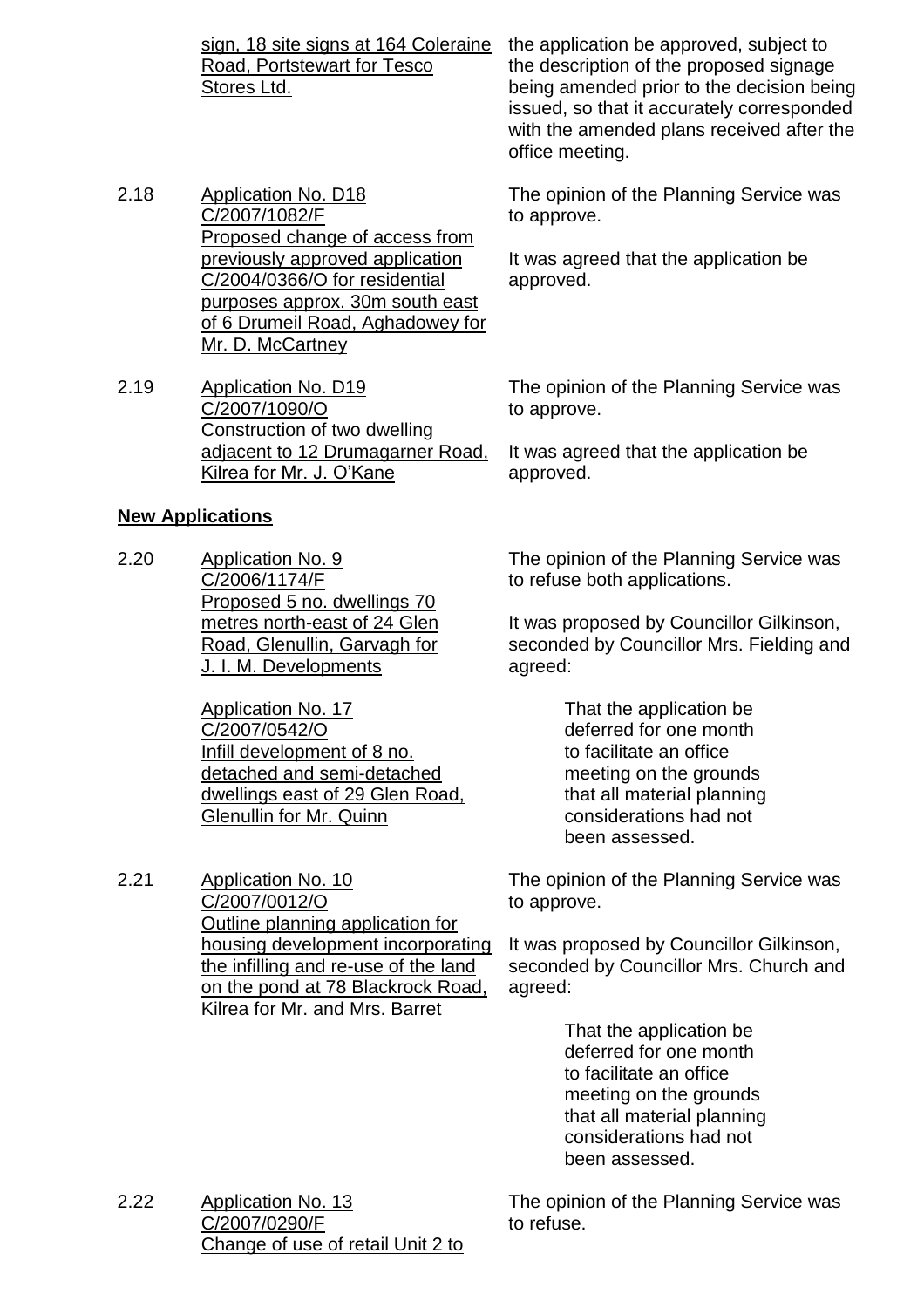| facilitate the relocation of existing<br>deli counter at Spar retail unit at | It was proposed by Councillor Ms.<br>Alexander, seconded by Councillor Deans |
|------------------------------------------------------------------------------|------------------------------------------------------------------------------|
| Greenmount Avenue, Coleraine for                                             | and agreed:                                                                  |
| Mr. Henderson                                                                |                                                                              |
|                                                                              | That the application be                                                      |
|                                                                              | deferred for one month                                                       |

deferred for one month to facilitate an office meeting on the grounds that all material planning considerations had not been assessed.

The opinion of the Planning Service was to refuse.

It was proposed by Councillor Deans, seconded by Councillor Gilkinson and agreed:

> That the application be deferred for one month to facilitate an office meeting on the grounds that all material planning considerations had not been assessed.

The opinion of the Planning Service was to refuse.

It was proposed by the Deputy Mayor, seconded by Councillor Mrs. Church and agreed:

> That the application be deferred for one month to facilitate an office meeting on the grounds that all material planning considerations had not been assessed.

The opinion of the Planning Service was to refuse.

It was proposed by Councillor Deans, seconded by Councillor King and agreed:

> That the application be deferred for one month to facilitate an office meeting on the grounds that all material planning considerations had not been assessed.

2.23 Application No. 14 C/2007/0314/F Demolition of vacant former office building and replace with industrial unit at No. 1 and No. 3 Letterloan Road, Coleraine for G.M.D.A.

2.24 Application No. 16 C/2007/0413/F Erection of farm retirement dwelling and garage 320 metres south-east of 84 Carhill Road, Garvagh for Mr. and Mrs. **McClenaghan** 

C/2007/0626/F Retrospective application for change of use from barn to Dog Grooming business at 25 Ballyhackett Road, Castlerock for Mr. J. Tosh

2.25 Application No. 20

2.26 Application No. 21 The opinion of the Planning Service was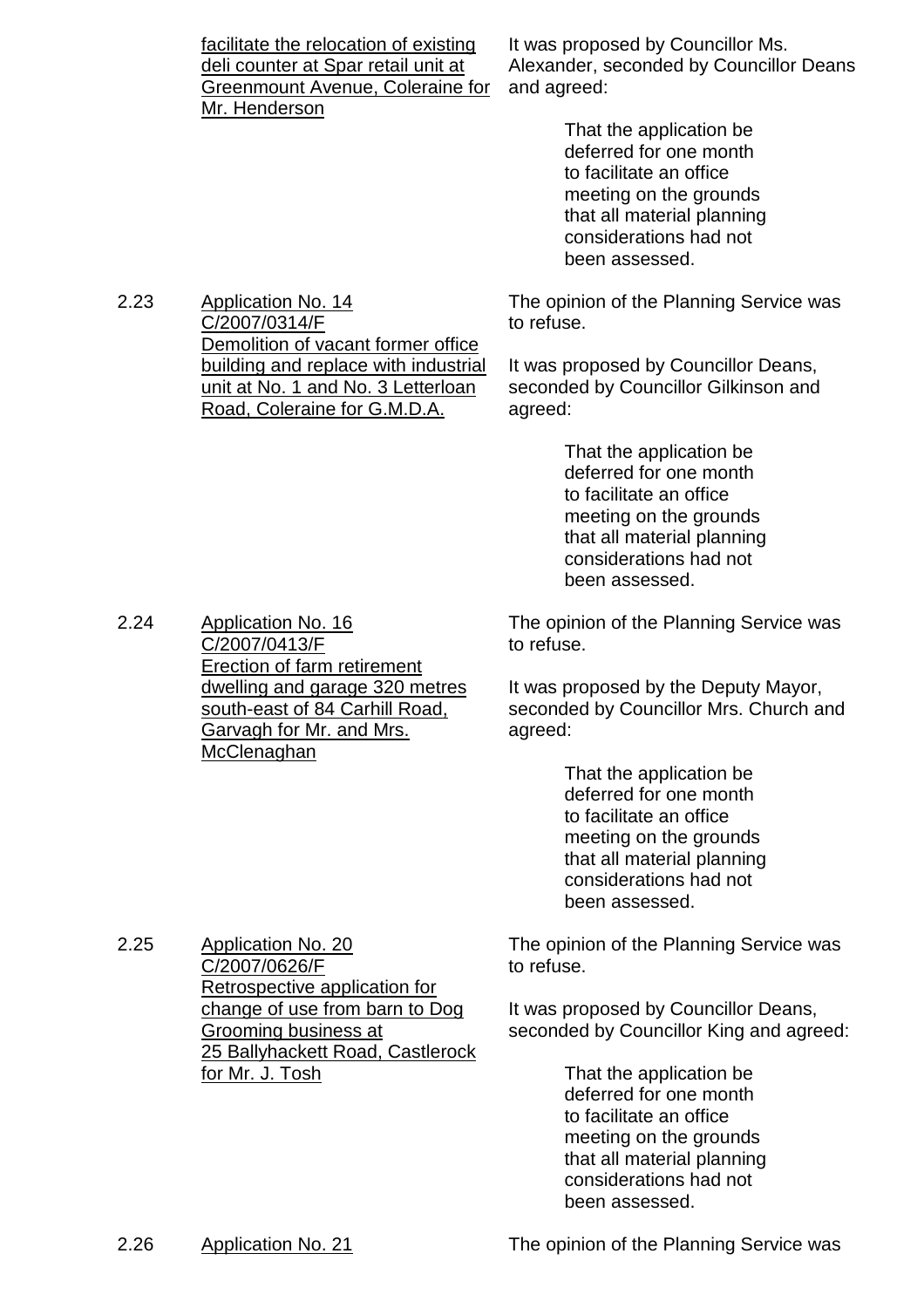C/2007/0677/F Removal of existing shop front and insertion of replacement shop front at 23 Main Street, Portrush for Mrs. P. Niblock

Application No. 24 C/2007/0726/LB Removal of existing shop front and insertion of replacement shop front at 23 Main Street, Portrush for Mrs. Niblock

2.27 Application No. 28 C/2007/0784/F Replacement dwelling at 83A Ballyclough Road, Bushmills for Mr. A. Patterson

to refuse both applications.

It was proposed by Councillor Deans, seconded by Councillor Ms. Alexander and agreed:

> That the applications be deferred for one month to facilitate an office meeting on the grounds that all material planning considerations had not been assessed.

The opinion of the Planning Service was to refuse.

It was proposed by Councillor Gilkinson, seconded by Alderman Mrs. Black and agreed:

> That the application be deferred for one month to facilitate an office meeting on the grounds that all material planning considerations had not been assessed.

The opinion of the Planning Service was to refuse.

It was proposed by Councillor McLaughlin and seconded by Councillor King:

> That the application be deferred for one month to facilitate an office meeting on the grounds that all material planning considerations had not been assessed.

On being put to the Meeting the proposal was carried with one member voting against.

The opinion of the Planning Service was to refuse.

It was proposed by Councillor McLaughlin, seconded by Alderman Mrs. Hickey and agreed:

> That the application be deferred for one month to facilitate an office

2.28 Application No. 32 C/2007/0871/O Retirement dwelling and garage 180 metres south-west of 6 Drumbane Road, Garvagh for Mr. and Mrs. J. & E. Quigg

2.29 Application No. 35 C/2007/0925/F Proposed change of access position to that previously approved within application C/2006/1026/RM for residential purposes at Drumagarner Road opposite to Drumard Road junction, Kilrea for Mr. J. O'Kane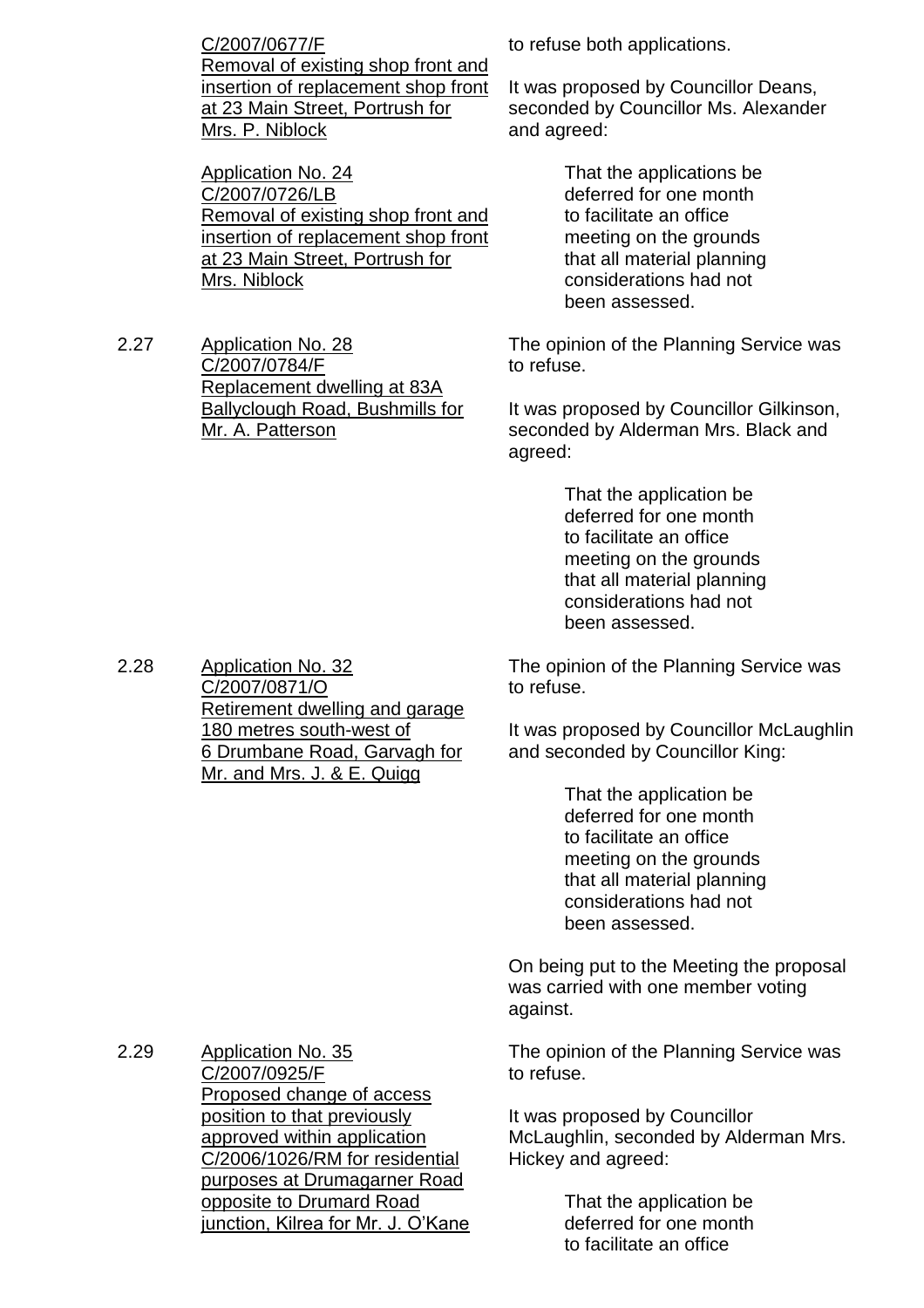meeting on the grounds that all material planning considerations had not been assessed.

2.30 Application No. 36 C/2007/0954/F Existing dwelling to be demolished and 8 no. semi-detached dwellings to be erected (8 dwellings in total) at 21 Ardreagh Road, Aghadowey for Mr. Patterson

The opinion of the Planning Service was to refuse.

It was proposed by Councillor King and seconded by Councillor McPherson:

> That the application be deferred for one month to facilitate an office meeting on the grounds that all material planning considerations had not been assessed.

As an amendment it was proposed by Councillor Gilkinson and seconded by Alderman Creelman:

> That Council support the refusal.

On being put to the Meeting the proposal to defer the application for an office meeting was carried, seven members voting in favour and two members voting against.

The opinion of the Planning Service was to refuse.

It was proposed by Councillor Deans, seconded by Alderman Creelman and agreed:

> That the application be deferred for one month to facilitate an office meeting on the grounds that all material planning considerations had not been assessed.

The opinion of the Planning Service was to refuse.

Consideration was given to letter dated 1<sup>st</sup> May, 2008 from White Young Green Planning (previously supplied).

It was proposed by Councillor McLaughlin, seconded by Councillor Ms.

2.31 Application No. 37 C/2007/0963/F Residential development of 6 no. apartments at 95/97 Causeway **Street, Portrush for Blairs** Enterprises Ltd.

2.32 Application No. 38 C/2007/0964/F Demolition of existing tyre depot and erection of 2 no. retail units, 8 no. two bedroom apartments and 2 no. three bedroom penthouse apartments and associated parking and landscaping at 31 Strand Road, Coleraine for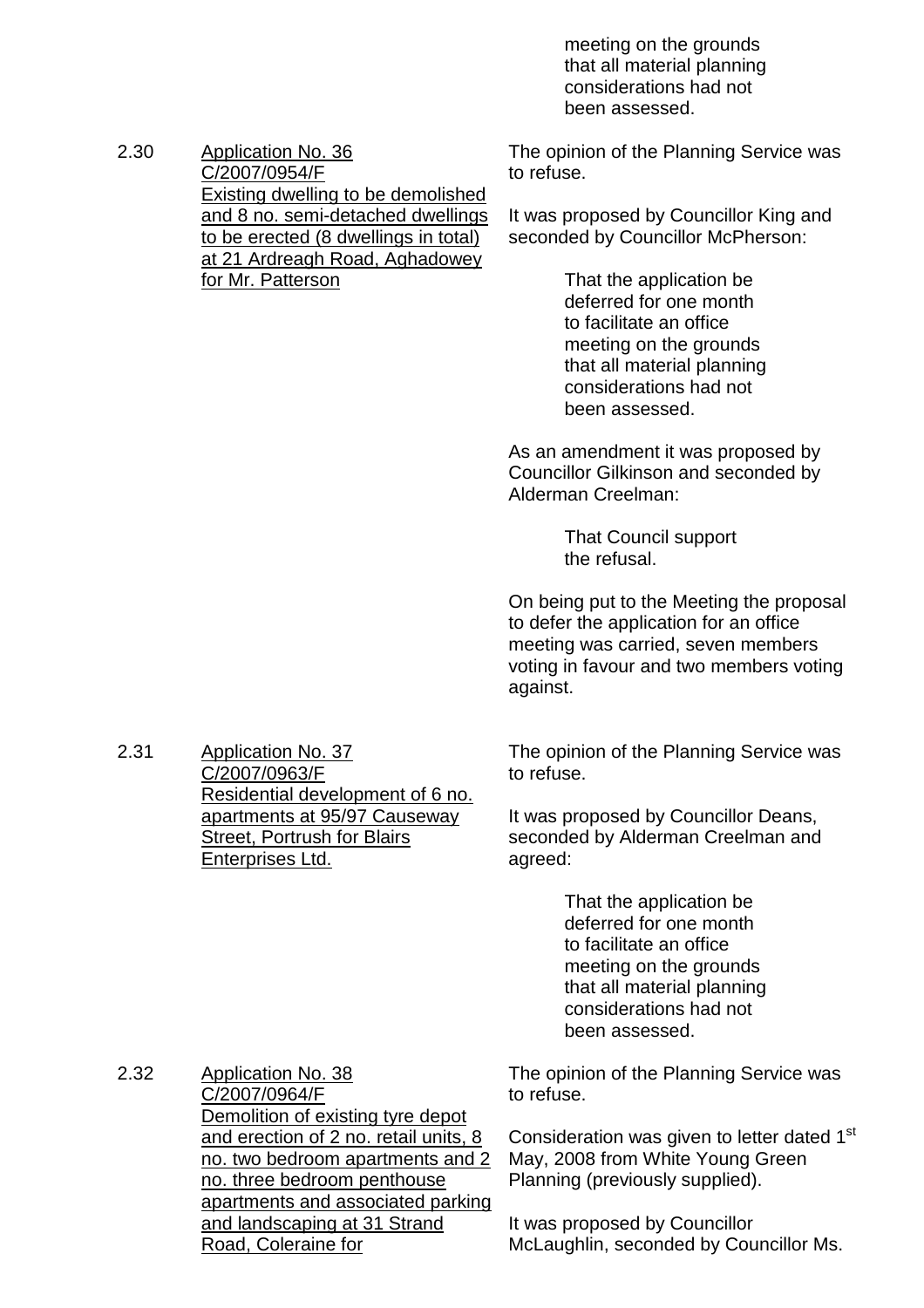2.33 Application No. 43

**Crawford** 

C/2007/0994/F

Proposed housing development comprising 11 no. dwellings and associated infrastructure adjacent to site 45 Girona Avenue, Portrush

for Messrs. J. Houston and

H & M Properties Alexander and agreed:

That the application be deferred for one month to facilitate an office meeting on the grounds that all material planning considerations had not been assessed.

The opinion of the Planning Service was to refuse.

It was proposed by Councillor McPherson, seconded by Councillor McLaughlin and agreed:

> That the application be deferred for one month to facilitate an office meeting on the grounds that all material planning considerations had not been assessed.

2.34 Application No. 47 C/2007/1019/F Erection of 3 no. apartments for residential purposes at 88 Causeway Street, Portrush for Mr. P. Gordon

The opinion of the Planning Service was to approve.

It was proposed by Councillor Ms. Alexander, seconded by Alderman Mrs. Hickey and agreed:

> That the application be deferred for one month to facilitate an office meeting on the grounds that all material planning considerations had not been assessed.

The opinion of the Planning Service was to refuse.

It was proposed by Councillor Gilkinson and seconded by Councillor Mrs. Fielding:

> That the application be deferred for one month to facilitate an office meeting on the grounds that all material planning considerations had not been assessed.

On being put to the Meeting the proposal was carried, seven members voting in favour and six members voting against.

2.35 Application No. 49 C/2007/1041/F Demolition of existing dwelling and detached garage and construction of 2 no. semi-detached dwellings at 63 Station Road, Portstewart for Mr. W. Crymble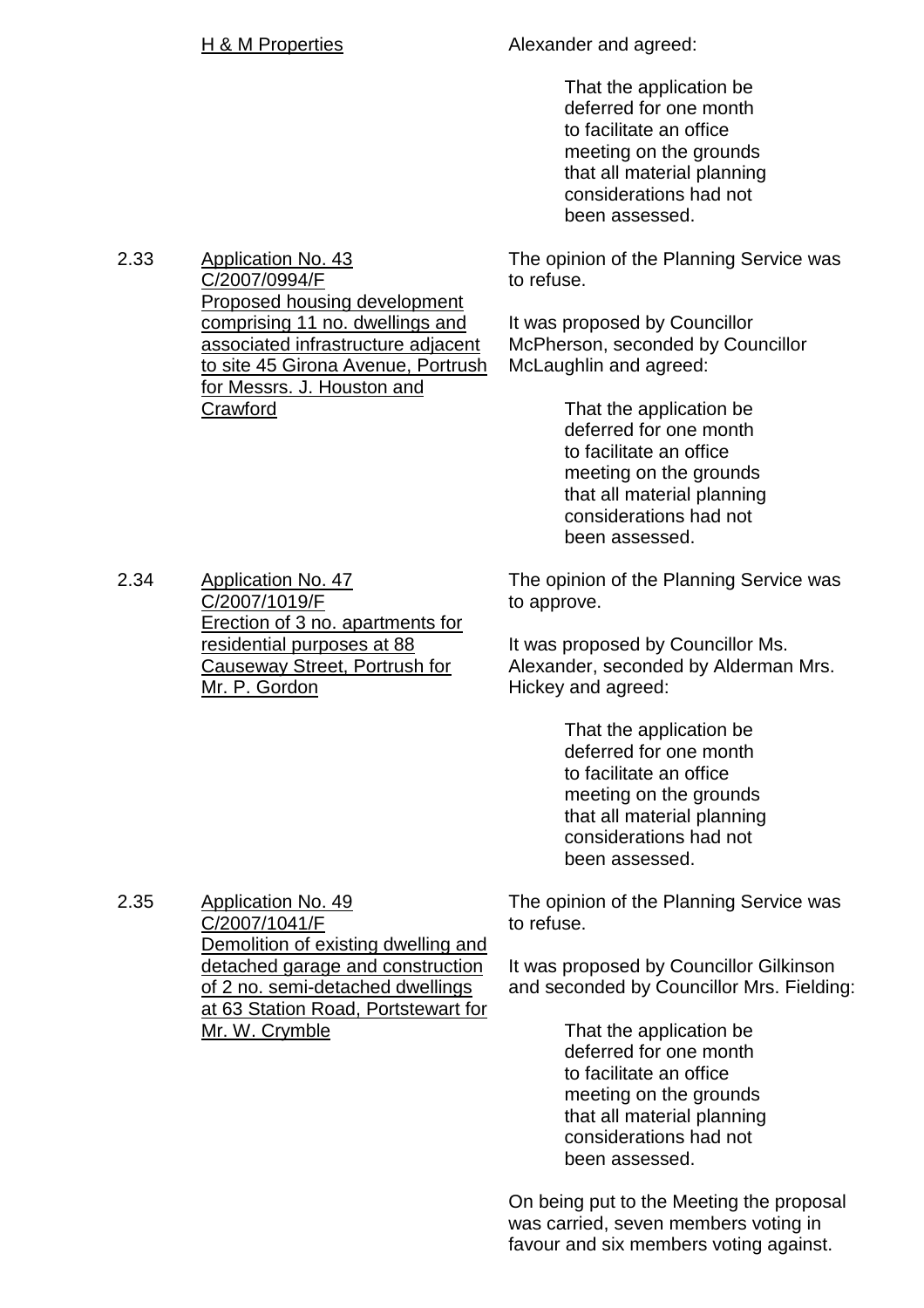2.36 Application No. 51 C/2007/1061/O Redevelopment of lands to provide apartment development consisting of one, two and three bedroom apartments at 18-36 Captain Street Lower, Coleraine for Mr. J. Hughes

The opinion of the Planning Service was to refuse.

It was proposed by Councillor McPherson and seconded by Councillor King:

> That the application be deferred for one month to facilitate an office meeting on the grounds that all material planning considerations had not been assessed.

As an amendment it was proposed by Councillor Ms. Alexander and seconded by Councillor Deans:

> That Council support the refusal.

On being put to the Meeting six members voted in favour of the office meeting and four members voted in favour of the refusal.

The opinion of the Planning Service was to refuse.

It was proposed by Councillor Gilkinson and seconded by Alderman Creelman:

> That the application be deferred for one month to facilitate an office meeting on the grounds that all material planning considerations had not been assessed.

As an amendment it was proposed by Councillor Ms. Alexander and seconded by Alderman Mrs. Black:

> That Council support the refusal.

On being put to the Meeting the amendment was carried, seven members voting in favour and two members voting against.

The opinion of the Planning Service was to approve.

2.38 Application No. 53 C/2007/1064/F Proposed replacement of 3 no. single storey dwellings with 3 no.

It was proposed by Councillor Ms.

2.37 Application No. 52 C/2007/1063/F 3 no. one and a half storey residential townhouses at 83 Coleraine Road, Portstewart for Mr. P. Mullan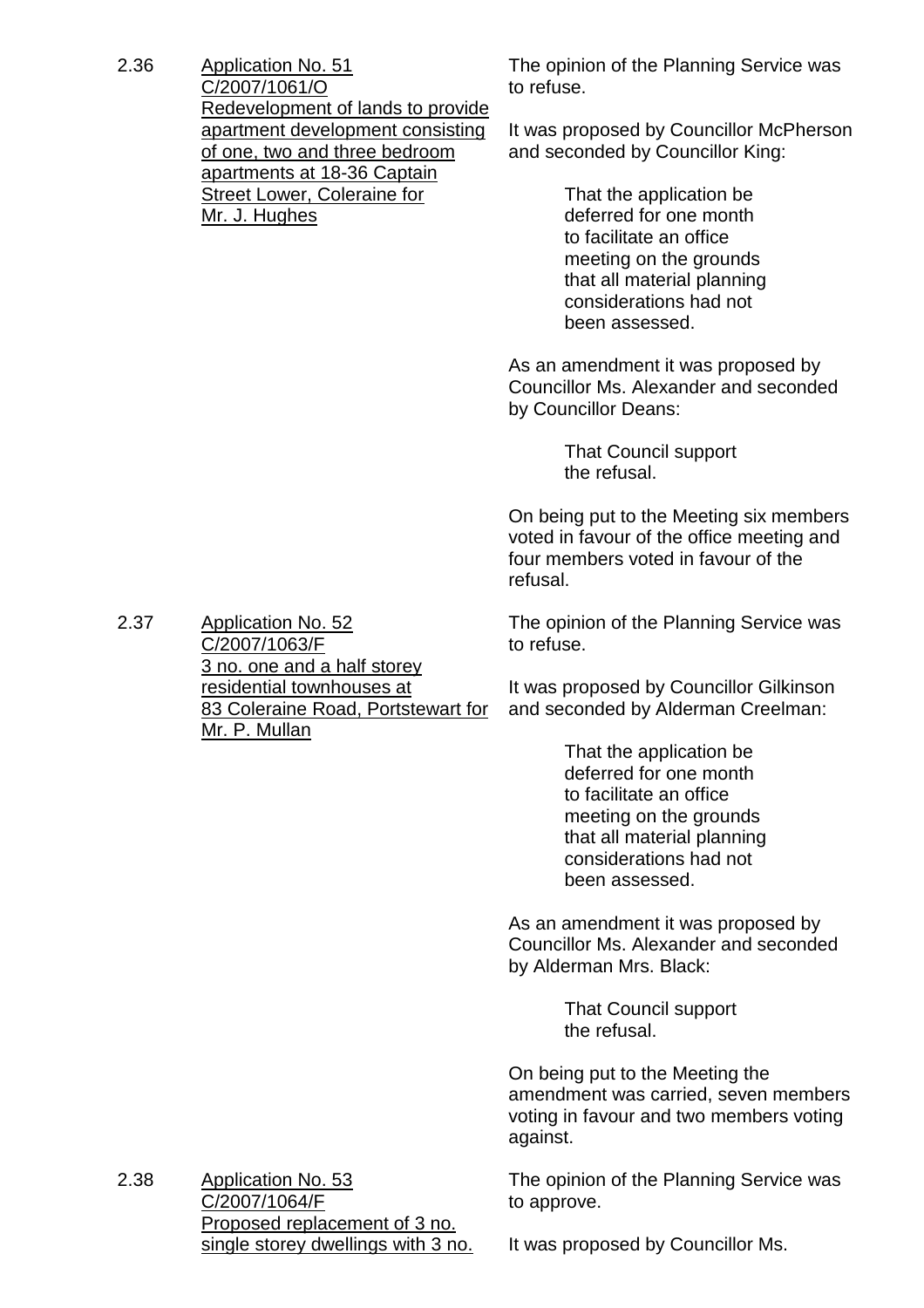two storey dwellings at 5, 6 and 7 Strand Cottages, Strand Road, Portstewart for Messrs. Dougan, Knox & Woodside

2.39 Application No. 54 C/2007/1068/F Proposed 2 no. semi-detached dwellings and associated parking at 9 York Avenue, Portstewart for York Developments

Alexander, seconded by Councillor Gilkinson and agreed:

> That the application be refused.

The opinion of the Planning Service was to refuse.

It was proposed by the Deputy Mayor, seconded by Councillor McPherson and agreed:

> That the application be deferred for one month to facilitate an office meeting on the grounds that all material planning considerations had not been assessed.

The opinion of the Planning Service was to refuse.

It was proposed by the Deputy Mayor and seconded by Councillor Mrs. Church:

> That the application be deferred for one month to facilitate an office meeting on the grounds that all material planning considerations had not been assessed.

As an amendment it was proposed by Councillor Ms. Alexander and seconded by Councillor Deans:

> That Council support the refusal.

On being put to the Meeting the amendment was carried, seven members voting in favour and four members voting against.

2.41 Application No. 59 C/2007/1078/F Retention of change of use from sit-in café to hot food takeaway on ground floor of premises at 3 Dunluce Avenue, Portrush for A. Nazeer

The opinion of the Planning Service was to approve.

Following discussion it was proposed by Councillor Hillis, seconded by Councillor Ms. Alexander and agreed:

> That the application be deferred for one month to facilitate an office

2.40 Application No. 56 C/2007/1072/F Proposed demolition of existing three storey semi-dwellings, outbuildings, garage and workshop for construction of three storey 6 no. apartments and 4 no. one and a half storey duplex apartments at 65/67 Lodge Road, Coleraine for AMG Property Developers Ltd.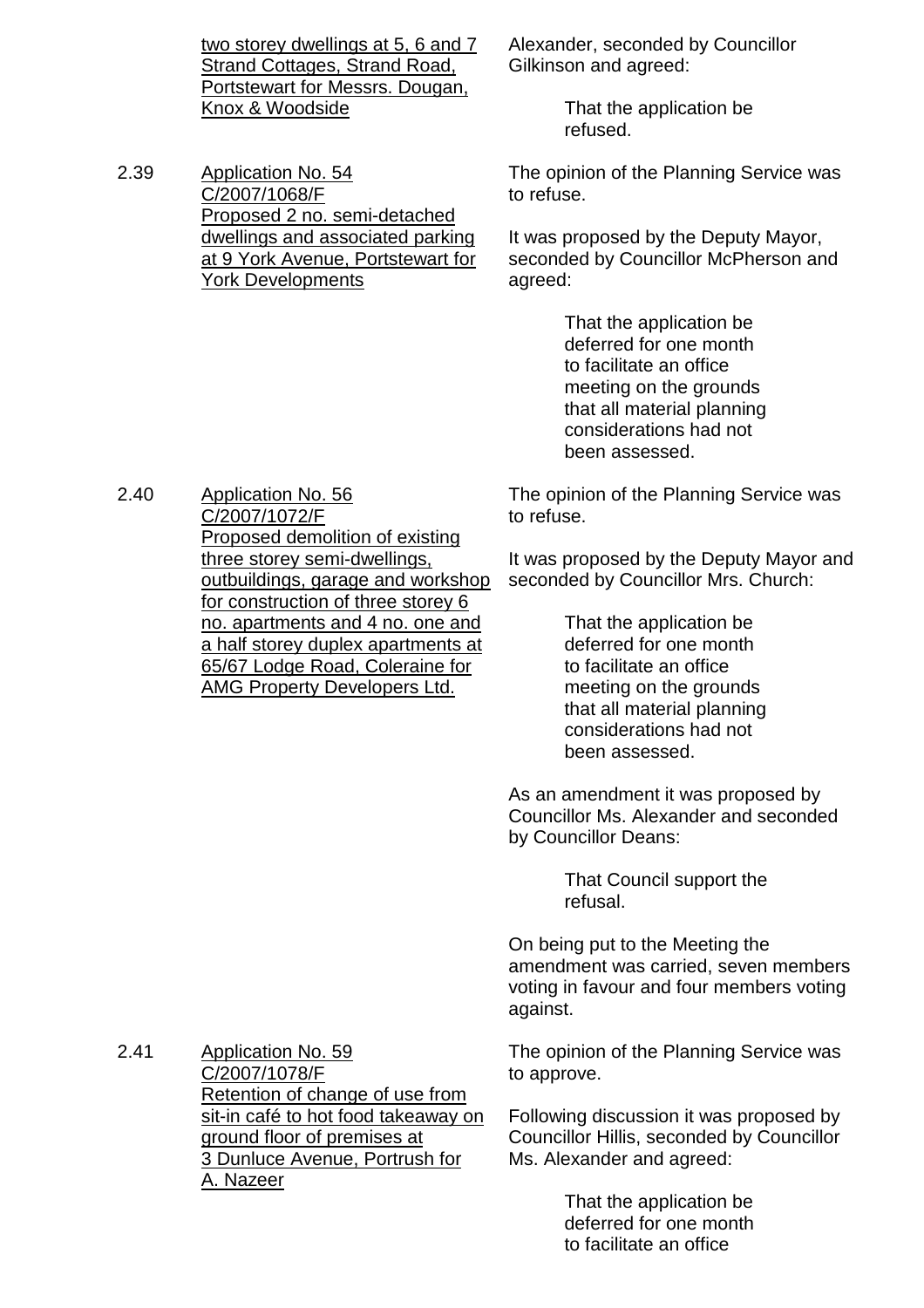meeting on the grounds that all material planning considerations had not been assessed.

2.42 Application No. 60 C/2007/1083/O Redevelopment of lands to rear of 20 Portrush Road and land to the rear of 18 Portrush Road for residential purposes (4 additional units) at 18-20 Portrush Road, Coleraine for Mrs. A. Kapur

2.43 Application No. 61 C/2007/1085/F Two apartment blocks, one fronting on to Main Street containing seven apartments and one to rear containing six apartments all with associated parking at 10-12 Main Street, Castlerock for D. Douglas

2.44 Application No. 71 C/2007/1142/F Demolition of existing dwellings and dental surgery to provide 22 no. one, two and three bedroom apartments with associated carparking at Nos. 91, 93, 95 and 97 Eglinton Street, Portrush for S. W. Holdings

2.45 Application No. 79 C/2008/0009/F Redevelopment of existing Abbey Street DRD surface car park to accommodate new multi-storey car park, retail units, café/restaurant units and 12 no. apartments (with associated carparking within MSCP), along with associated road works to include new road layout and lay-by on Abbey Street at Abbey Street Car Park bound by Stable Lane, New Row Court and Abbey Street, Coleraine for Abbey Street Developments

2.46 Application No. 82 C/2008/0021/F Alteration to existing property and development of 5 no. two bedroom

The opinion of the Planning Service was to refuse.

It was proposed by Councillor Ms. Alexander, seconded by Alderman Mrs. Black and agreed:

> That Council support the refusal.

The opinion of the Planning Service was to refuse.

It was proposed by Councillor Ms. Alexander, seconded by Councillor King and agreed:

That the application be refused.

The opinion of the Planning Service was to refuse.

Following discussion it was agreed:

That the application be held for seven days to facilitate withdrawal.

If the application was not withdrawn it would be refused.

The opinion of the Planning Service was to approve.

Consideration was given to correspondence from West Bay Capital Ltd. (circulated to each member).

It was proposed by the Deputy Mayor, seconded by Councillor Gilkinson and unanimously agreed:

> That the application be approved and that discussions continue with Church representatives.

The opinion of the Planning Service was to refuse.

It was proposed by Councillor Ms.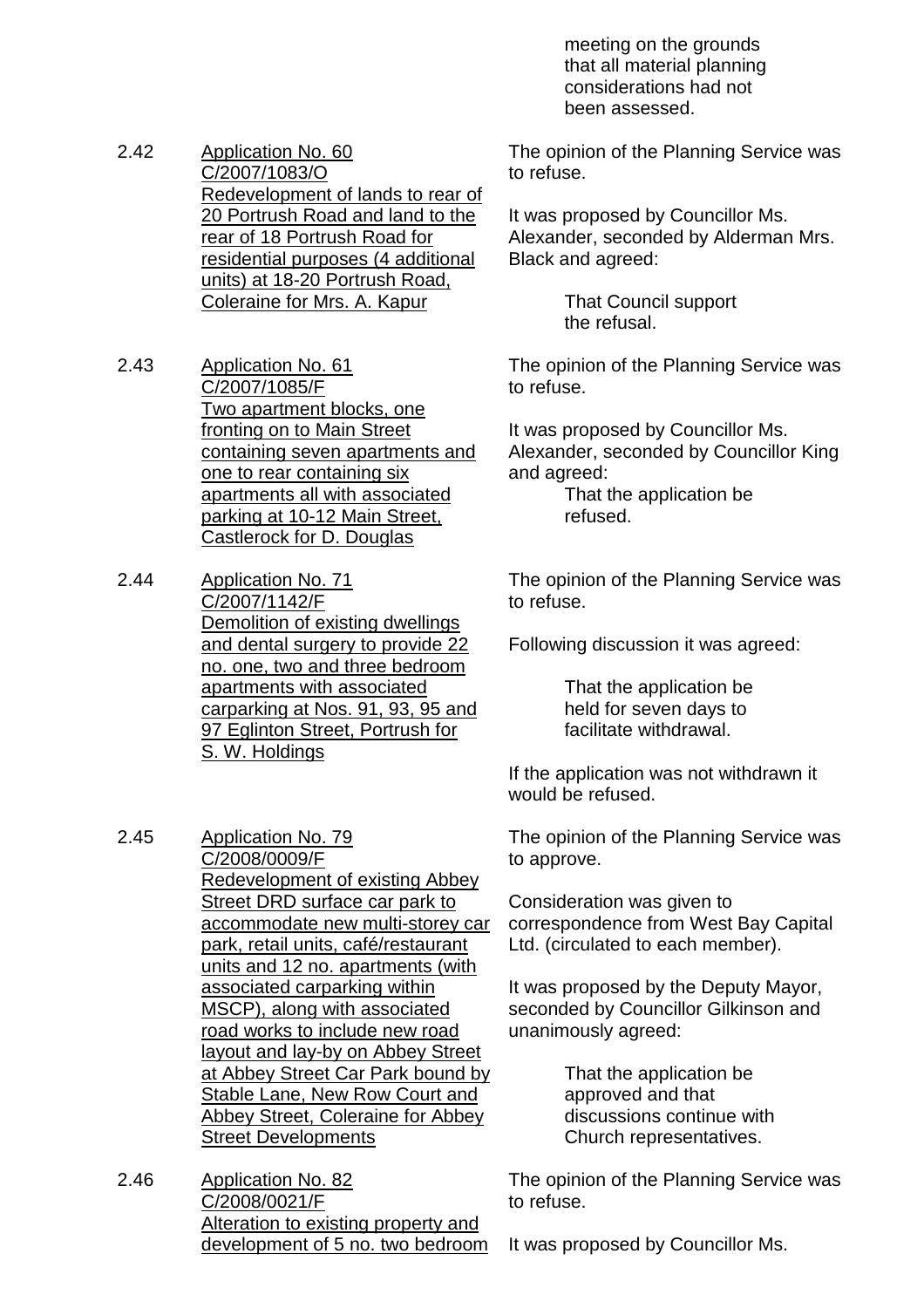townhouses and associated car parking at 70 Ballaghmore Road, Portballintrae, Bushmills for Mr. G. Macfarlane Alexander, seconded by Councillor McPherson and agreed: That Council support the refusal. 2.47 Application No. 89 C/2008/0078/F Change of use from a retail unit to an insurance office at No. 26 The Diamond, Coleraine for Axa **Insurance** The opinion of the Planning Service was to approve. It was proposed by Councillor Ms. Alexander, seconded by Councillor Hillis and agreed: That the application be deferred for one month to facilitate an office meeting on the grounds that all material planning considerations had not been assessed. 2.48 Application No. 92 C/2008/0095/F Change of access to approve site approximately 170 metres north of Killeague crossroads, Coleraine for Mr. J. E. Adams The opinion of the Planning Service was to refuse. It was proposed by Councillor King, seconded by Alderman Mrs. Black and agreed: That the application be deferred for one month to facilitate an office meeting on the grounds that all material planning considerations had not been assessed.

2.49 Application No. 94 C/2008/0111/F Erection of dwelling and garage 220 metres east of No. 43 Knockaduff Road, Aghadowey for Mr. Kelly

The opinion of the Planning Service was to refuse.

It was proposed by Councillor Mrs. Church, seconded by Councillor King and agreed:

> That the application be deferred for one month to facilitate an office meeting on the grounds that all material planning considerations had not been assessed.

2.50 Application No. 96 C/2008/0114/A Free standing sign 30 metres south east of Movanagher Road junction, Kilrea for Mr. P. McIntyre The opinion of the Planning Service was to refuse both applications.

It was proposed by Councillor Ms. Alexander, seconded by Alderman Mrs. Hickey and agreed: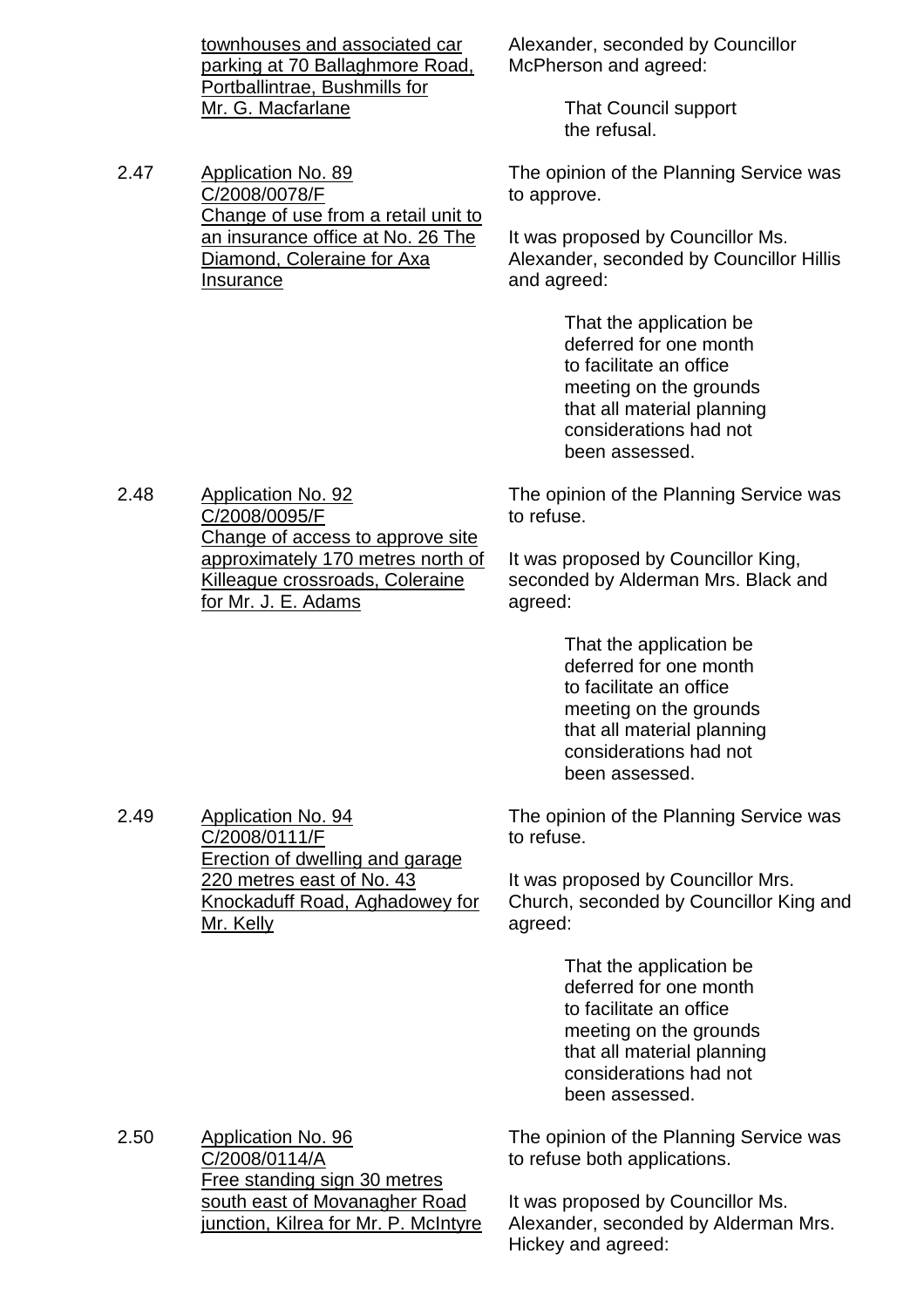Application No. 97 C/2008/0115/A Free standing sign 15 metres north of entrance to No. 35 Moneygran Road, Kilrea for Mr. P. McIntyre

- 2.51 Application No. 129 C/2008/0233/O Proposed 1 no. detached bungalow adjacent to 56 Masteragwee Road, Coleraine for Mr. G. Bradley Application No. 130 C/2008/0234/O Proposed 2 no. detached one and a half storey dwellings adjacent to 340 Masteragwee Road, Coleraine for Mr. G. Bradley
- That the applications be deferred for one month to facilitate an office meeting on the grounds that all material planning considerations had not been assessed.

The opinion of the Planning Service was to refuse both applications.

It was proposed by Councillor King, seconded by Alderman Mrs. Black and agreed:

> That the applications be deferred for one month to facilitate an office meeting on the grounds that all material planning considerations had not been assessed.

# **3.0 OFFICE MEETINGS**

It was noted that the office meetings would be held on Friday, 30<sup>th</sup> May, 2008.

## **4.0 PLANNING ISSUES RAISED BY MEMBERS**

4.1 The Diamond, Portstewart Reference was made to the problem of steel blocking the footpath during construction work at property at The Diamond, Portstewart. Mr. Duffy advised that work was being carried out to a listed building at this location and the steel scaffolding was necessary to retain the existing structure. He undertook to investigate the time schedule for completion of the work. 4.2 Application No. C/2008/0047 7 Royal Avenue, Portstewart Mr. Duffy was asked to investigate the progress of this application. 4.3 Former Bohill Hotel Site Reference was made to the former Bohill Hotel site. Mr. Duffy advised that an application had been received but the site had not been inspected. 4.4 Enterprise Avenue, Portstewart Concern was expressed at the height of this development and that it was not in keeping with the planning approval.

Mr. Duffy advised that Enforcement had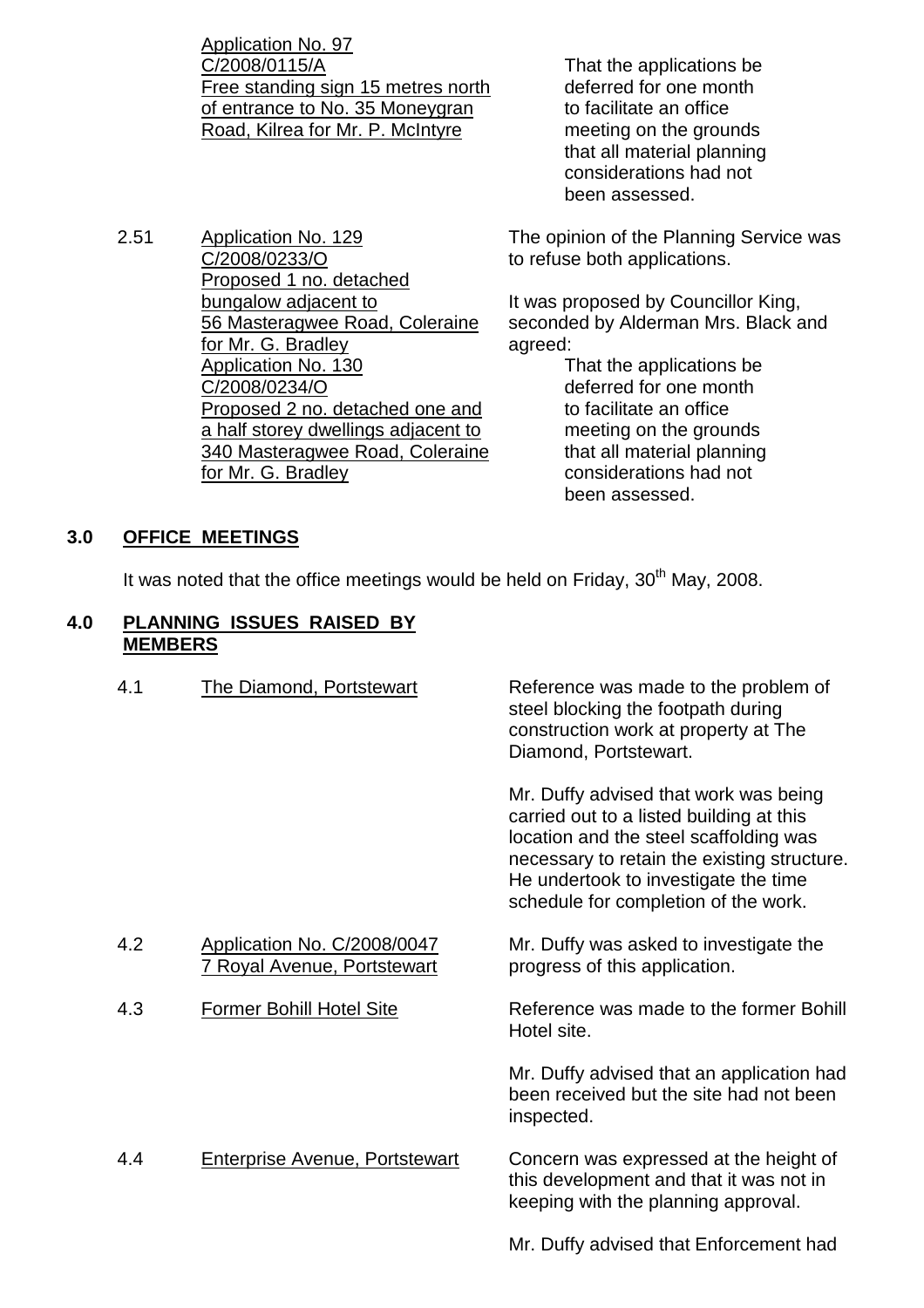|     |                                              | confirmed that it was built in accordance<br>with approved plans. He undertook,<br>however, to have Enforcement re-<br>investigate the matter. |
|-----|----------------------------------------------|------------------------------------------------------------------------------------------------------------------------------------------------|
| 4.5 | Mettican Road, Garvagh -<br><b>McFarlane</b> | An update was requested on this<br>application.                                                                                                |
| 4.6 | Signs - Dunhill Road, Coleraine              | An update was requested on the<br>applications for signs involving two<br>businesses on the Dunhill Road,<br>Coleraine.                        |

## **5.0 CHAIRMAN'S REMARKS**

As this was the last Planning Committee Meeting before the Annual Meeting Alderman McClure thanked members for their support during his term as Chairman. He also thanked the Planning Service representatives; the Vice Chairman, Councillor Mrs. Church and the Administrative Officer for their assistance.

Members expressed thanks to Alderman McClure.

#### **6.0 WIND ENERGY DEVELOPMENT IN NORTHERN IRELAND'S LANDSCAPES - DRAFT SUPPLEMENTARY PLANNING GUIDANCE TO ACCOMPANY PLANNING POLICY STATEMENT 18'RENEWABLE ENERGY'**

Consideration was given to the Draft Response to the above Draft Supplementary Planning Guidance (previously supplied).

It was agreed that this report should form the basis of Council's response.

#### **7.0 PROPOSED WIND FARM ON LAND APPROXIMATELY 750M SOUTH OF 13B LISNAMUCK ROAD, BLACKHILL, COLERAINE**

The response, from Fleming Mounstephen Planning, regarding the above application had been submitted to Planning Service Headquarters on behalf of Council (previously supplied).

Councillor McQuillan thanked Council for their assistance in this matter.

#### **8.0 ARTICLE 32 APPEAL ERECTION OF CHALET TYPE BUNGALOW APPROXIMATELY 50M SOUTH OF 27 DRUMEIL ROAD, AGHADOWEY - MR. N. MOORE**

Read letter from the Planning Service advising Council that, following the PAC ruling, the Department would withdraw its prematurity reason for refusal in respect of the current appeal case. Noted.

**9.0 LISTED BUILDING ENFORCEMENT APPEAL ALLEGED UNAUTHORISED WORKS TO A LISTED BUILDING - 15 THE DIAMOND, PORTSTEWART - MR. N. MENARY**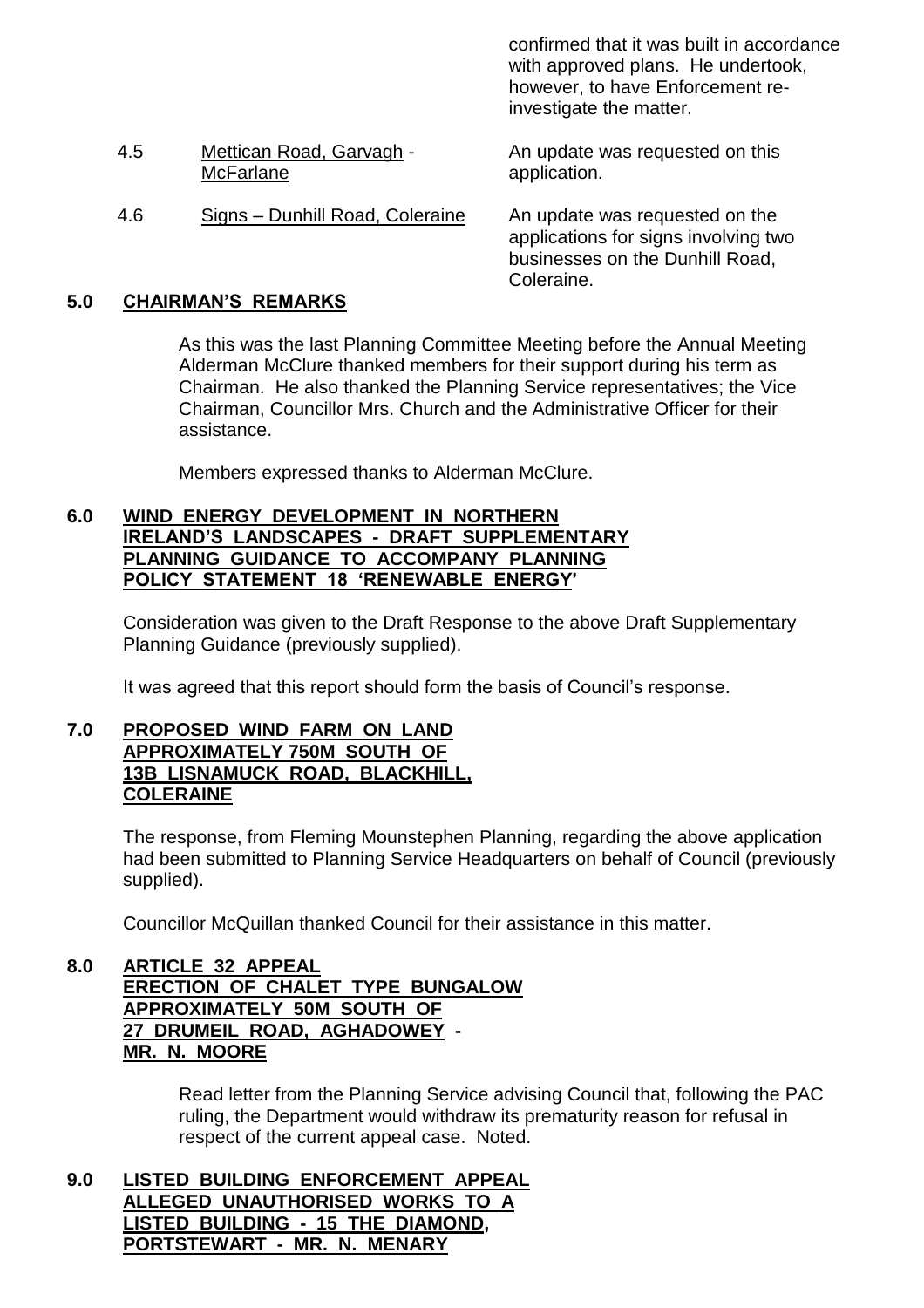Read letter from the Planning Appeals Commission acknowledging Council's representation and advised that the appeal would be heard by the Informal Hearing procedure on 26<sup>th</sup> June, 2008 at 10.30 a.m.

Noted.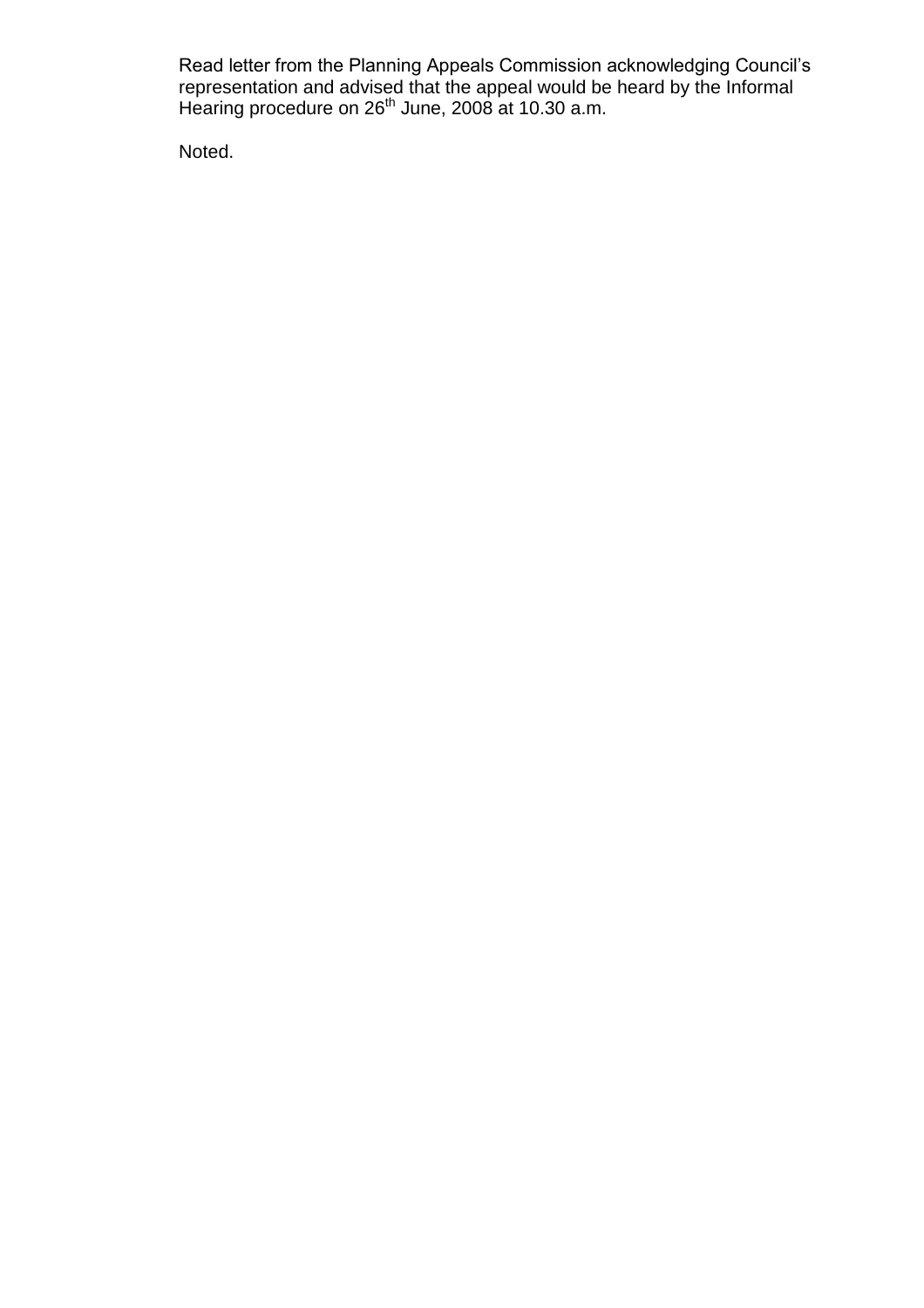#### **POLICY AND DEVELOPMENT COMMITTEE**

**20th May, 2008.**

| <b>Present:</b>                          | Councillor N. F. Hillis, in the Chair                                                                                                                                                                                                                                              |                                                                                                             |  |
|------------------------------------------|------------------------------------------------------------------------------------------------------------------------------------------------------------------------------------------------------------------------------------------------------------------------------------|-------------------------------------------------------------------------------------------------------------|--|
|                                          | The Deputy Mayor, Councillor E. A. Johnston (Mrs.)                                                                                                                                                                                                                                 |                                                                                                             |  |
|                                          | Aldermen                                                                                                                                                                                                                                                                           |                                                                                                             |  |
|                                          | D. McClarty<br>E. T. Black (Mrs.)<br>(Items $1.0 - 15.1$ )<br>(Items $1.0 - 7.0$ )<br>W. T. Creelman<br>W. J. McClure<br>M. T. Hickey (Mrs.)                                                                                                                                       |                                                                                                             |  |
|                                          | <b>Councillors</b>                                                                                                                                                                                                                                                                 |                                                                                                             |  |
|                                          | C. S. Alexander (Ms.) E. P. Fielding (Mrs.)<br>(Items $1.0 - 7.0$ )<br>O. M. Church (Mrs.)<br>A. S. Cole<br>J. J. Dallat<br>(Items $1.0 - 15.1$ )<br>T. J. Deans                                                                                                                   | <b>B.</b> Fitzpatrick<br>S. Gilkinson<br>W. A. King<br><b>B.</b> Leonard<br>R. A. McPherson<br>A. McQuillan |  |
| <b>Officers in</b><br><b>Attendance:</b> | Acting Town Clerk & Chief Executive, Director of Corporate<br>Services, Head of Development Services (Items 1.0 - 15.2),<br>Head of Administrative Services, Economic Development<br>Manager (Items 1.0 - 15.2), Tourism Manager (Items 1.0 -<br>5.0) and Administrative Assistant |                                                                                                             |  |
| Apology:                                 | <b>Councillor Barbour</b>                                                                                                                                                                                                                                                          |                                                                                                             |  |

#### **1.0 SYMPATHY**

The Chairman and members expressed sympathy at the sudden death of Mrs. Selina Paul's father on 15<sup>th</sup> May, 2008. A letter of sympathy would be sent to Mrs. Paul.

#### **2.0 CORPORATE SERVICES REPORT**

The Report of the Director of Corporate Services was considered (previously supplied).

Matters arising:

| 2.1 | <b>Gender Action Plan</b> | Council is recommended to adopt the revised<br>Gender Action Plan (previously supplied). |
|-----|---------------------------|------------------------------------------------------------------------------------------|
| 2.2 | Matters for Information   | Members noted information on the following<br>topics, as contained in the report:        |
|     |                           | Annual Audit Letter.                                                                     |

(ii) Accounts for April 2008.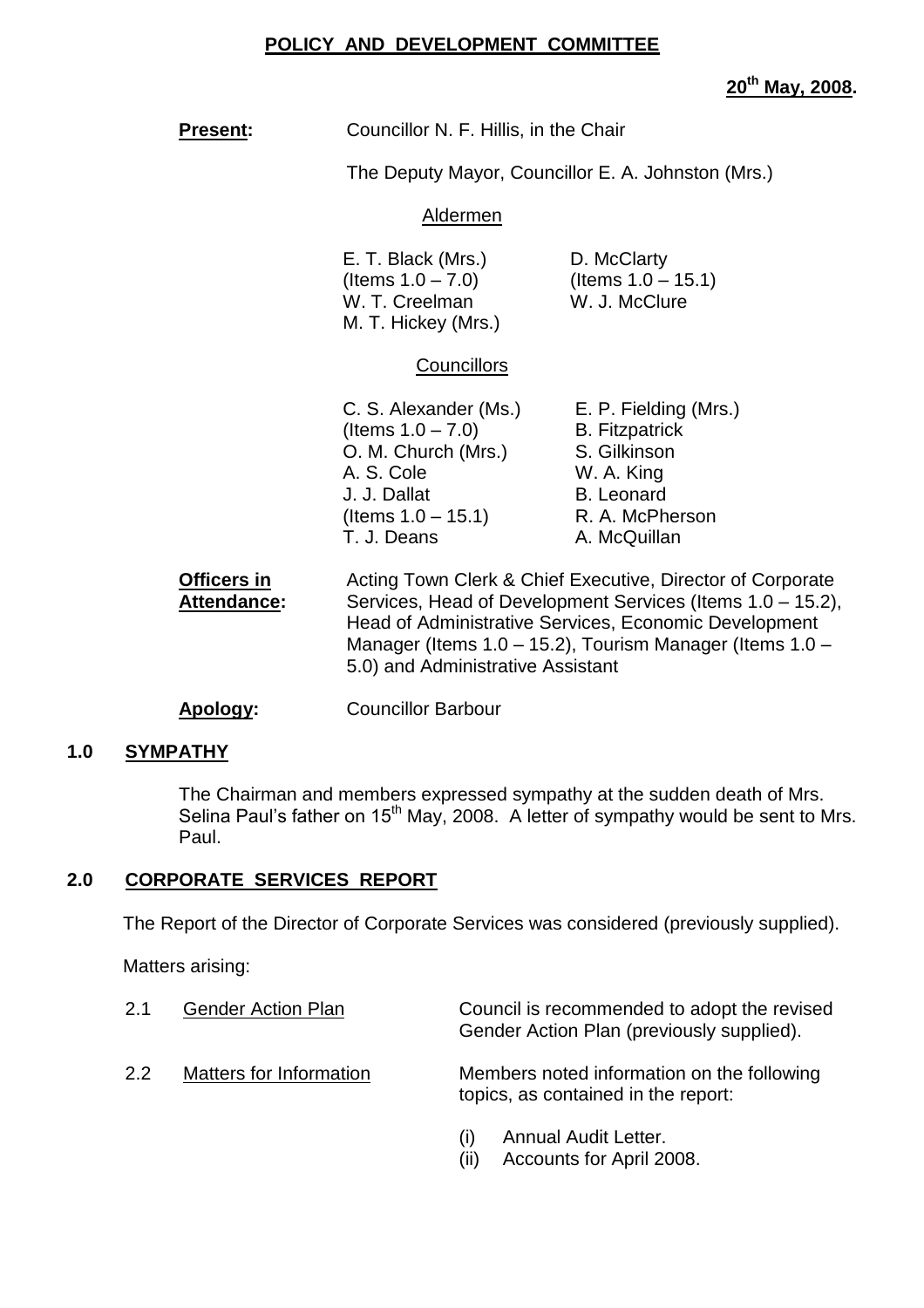#### **3.0 AUDIT COMMITTEE - MINUTES DATED 15TH APRIL, 2008 AND ASSOCIATED REPORTS**

Members noted the Minutes of the Audit Committee meeting held on 15<sup>th</sup> April, 2008 and associated reports (previously supplied).

# **4.0 DEVELOPMENT SERVICES REPORT**

The Report of the Head of Development Services was considered (previously supplied).

Matters arising:

4.1 Tourism Update Mr. P. Thompson, Tourism Manager, presented an update on Council's tourism product and outlined the key functions of the tourism strategy viz:

- Visitor servicing
- Tourism marketing
- Tourism development

Mr. Thompson detailed the work which had been carried out to date by Council's tourism department and plans for the future.

During a period of discussion, the Head of Development Services and the Tourism Manager answered members' questions.

In response to requests by members, Ms. Mann agreed to:

- (i) Invite Tourism Ireland to make a presentation to a future meeting.
- (ii) Investigate an opportunity to acknowledge the  $400<sup>th</sup>$  anniversary of Bushmills Distillery.
- (iii) Review the possibility for provision of flood-lighting at Dunluce Castle.

4.2 Advertising Agency Four companies had submitted tenders for the role of agency for Council's tourism advertising and promotional campaigns viz:

- $\bullet$  RIA
- Clear Direction
- Transparency Communications
- Lyle Bailie

Having been scored on the basis of relevant experience, expertise, response to the brief and approach to the work, RLA had achieved the highest score.

Recommended: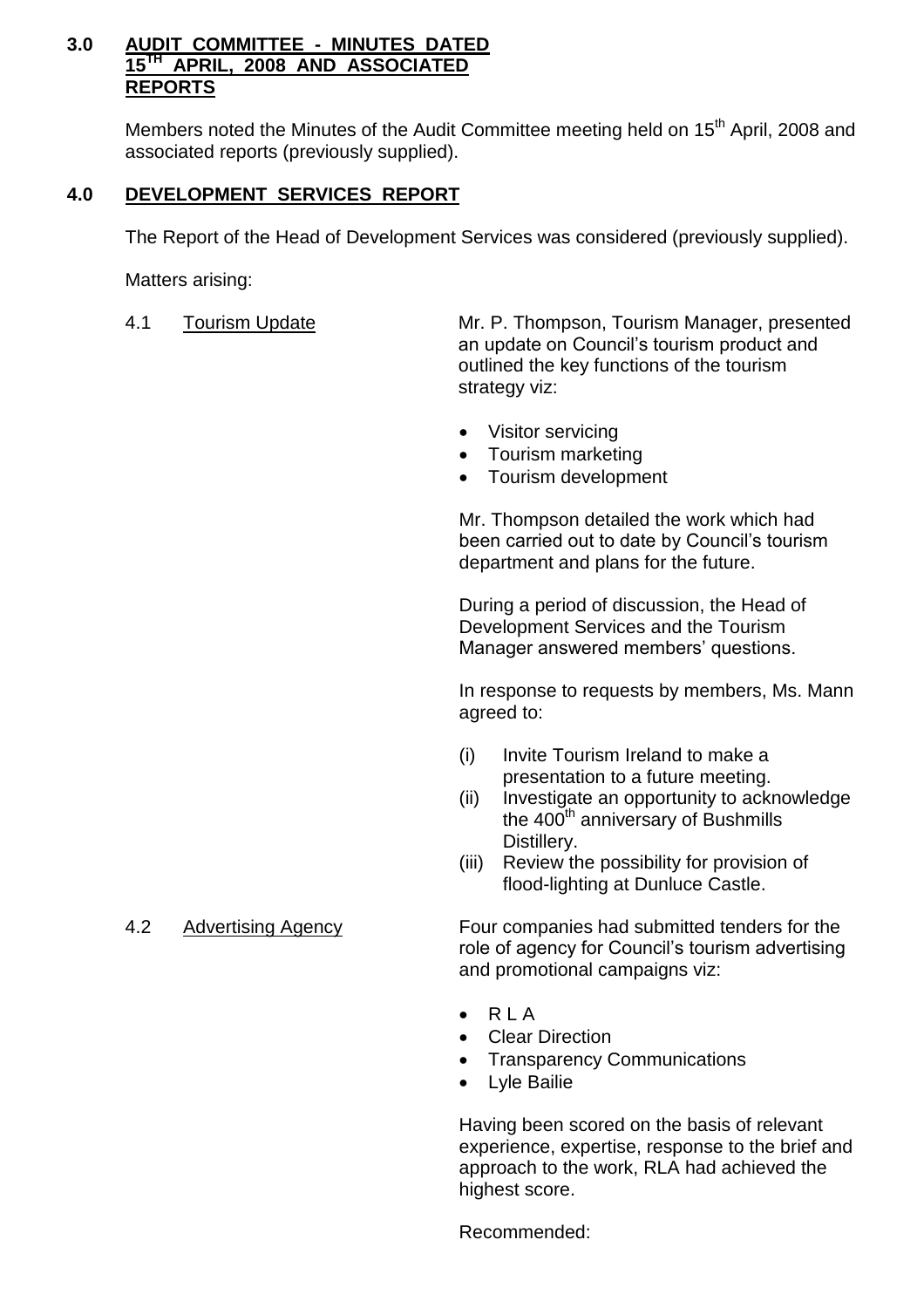That RLA be re-appointed to the contract for a three year period, subject to annual reviews and with an option to extend beyond the three year period, also subject to review. 4.3 Portrush Regneration Members noted the proposals for formation of a Programme new management vehicle to steer the delivery of this programme over the next three to five years, as contained in the report. Recommended: That Council endorse the approach as outlined in the report. 4.4 Peace III Programme Members noted information on this topic, as contained in the report. Recommended: That Council proceed with the recruitment process, initially for the manager's post and subsequently for the other posts as required. 4.5 Rural Development Programme Members noted information on this topic, as<br>2007-2013 contained in the report. contained in the report. With regard to the Elected Member representation on the Local Action Group (LAG), it was noted that the current political make-up of the LAG did not meet DARD's criteria under Section 75, or on gender representation. All constituent Council's were, therefore, asked to nominate an additional representative and asked, but not required, to take account of the current Section 75 imbalance on the LAG. During a period of discussion, several nominations put forward by members were declined by the nominee. In response to members' comments, the Acting Town Clerk and Chief Executive confirmed that there were no restrictions on the nominations which members might propose. Nominations put forward and accepted were as follows: (i) Councillor Leonard was proposed by Councillor Dallat and seconded by Councillor Ms. Alexander.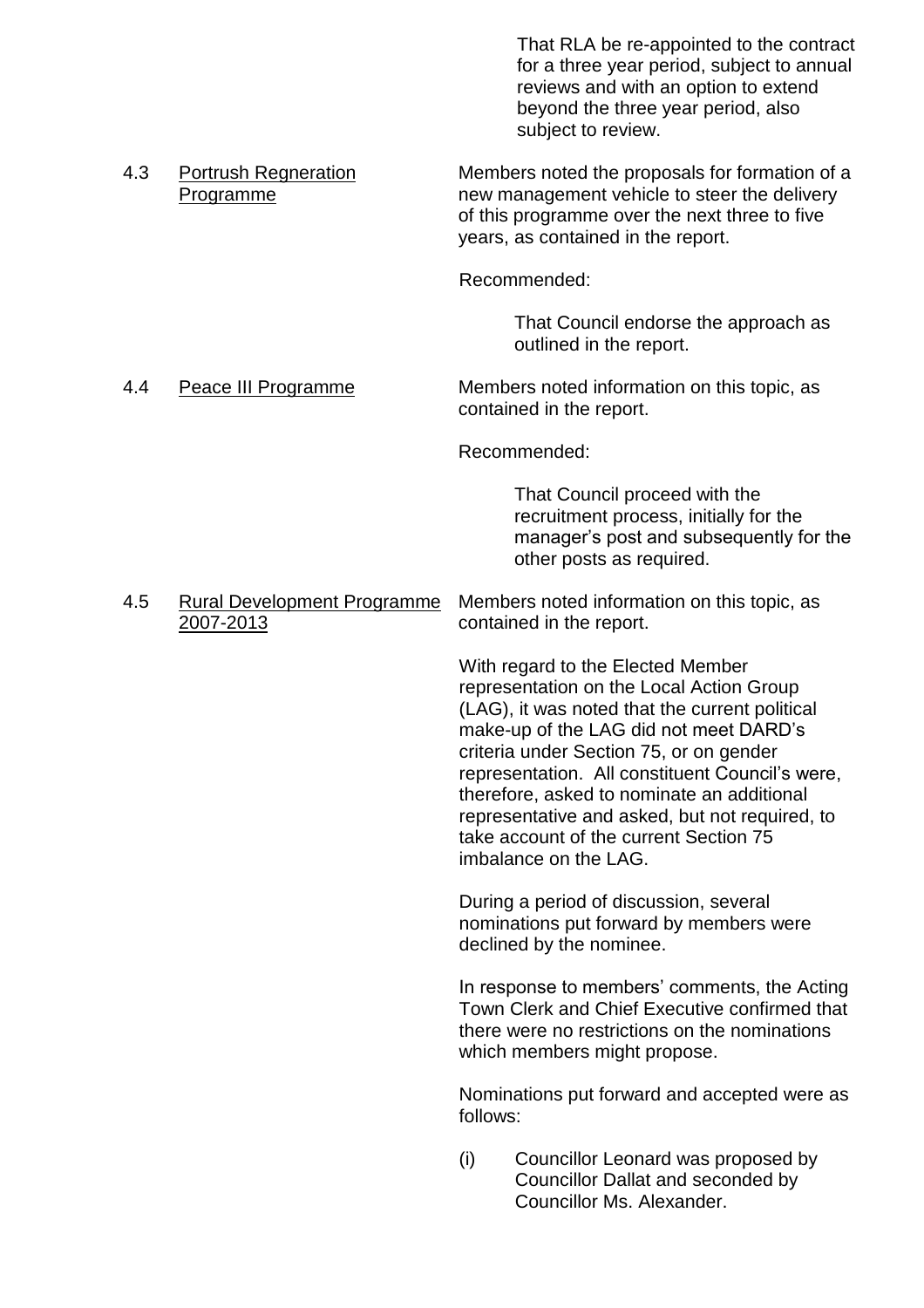- (ii) Councillor Cole was proposed by Alderman McClure and seconded by Councillor Gilkinson.
- (iii) Councillor Mrs. Johnston was proposed by Councillor McPherson and seconded by Alderman McClarty.

As the result of a paper vote, it was recommended:

> That Councillor Cole be nominated as Council's further representative on the Local Action Group.

#### 4.6 Environmental Improvement Members noted that Coleraine Town Partner-Scheme ship had applied to DSD to fund a further environmental improvement scheme for Church Street and Kingsgate Street. Estimated costs for the project were approximately £1.1 million and it was expected that DSD would be the major funder.

Members noted that DSD had now approached Council for some funding and it was recommended:

> That Council contribute £50,000 to be spent on street furniture for the Church Street and Kingsgate Street scheme.

It was further recommended:

That Council branding be used on the street furniture.

Members' comments on the detrimental impact to paving in The Diamond from lorries being required to make deliveries to the front of shops, were noted by the Acting Town Clerk and Chief Executive.

4.7 Community Festival Fund Members noted that, following the closure of the NI Events Company, the Department of Culture, Arts and Leisure had made funding of £14,000 available to Council on the basis of a 50% match.

> In response to a member's query, the Head of Development Services agreed to confirm details of the wording on the call for funding of community events, to ensure that the dates for which the funding applied were made clear to all applicants.

# 4.8 COLLAGE It was agreed that this item be considered 'In Committee'at the end of the meeting.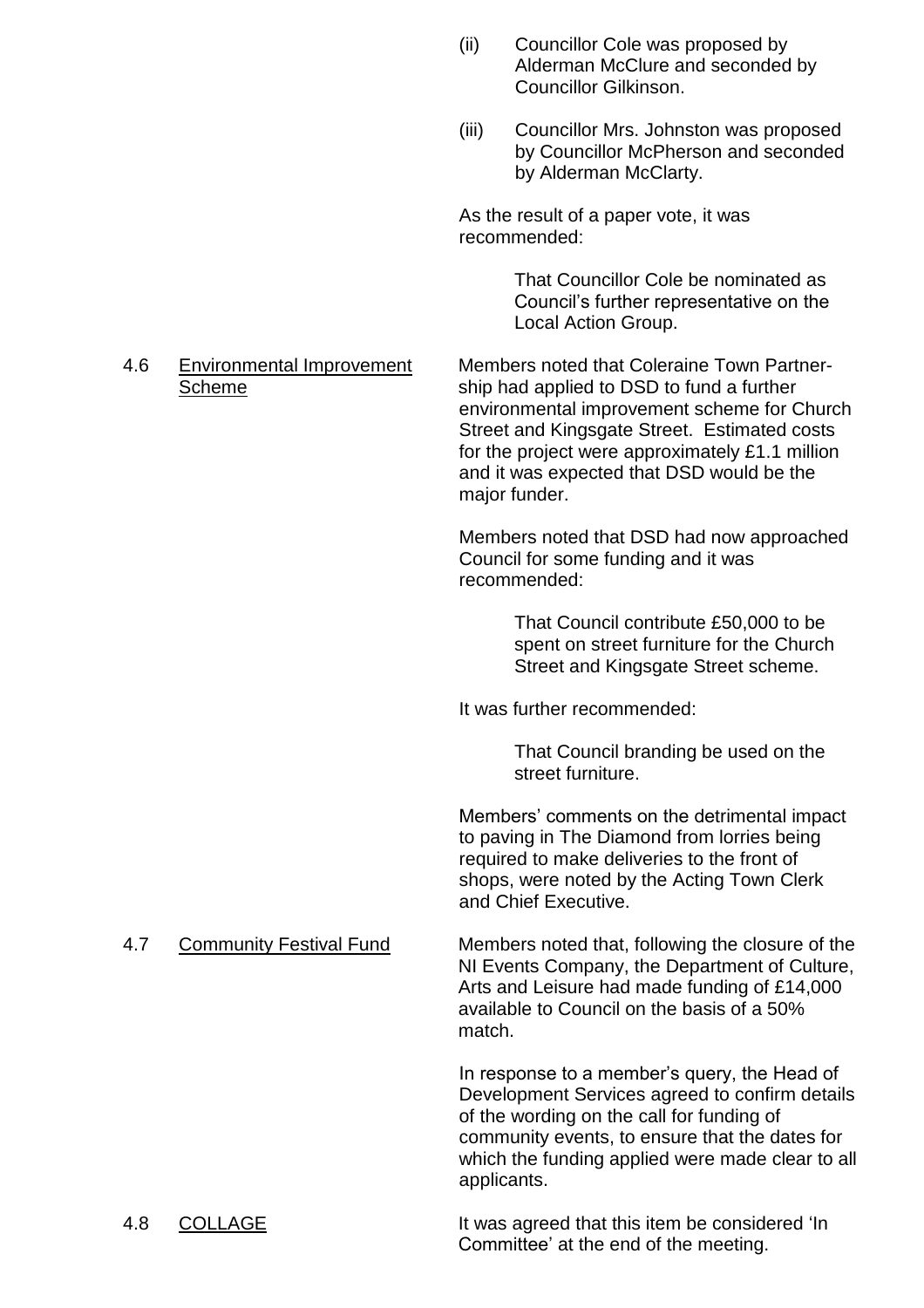#### **5.0 LAND AND PROPERTY**

Consideration was given to the Report of the Head of Administrative Services on Land and Property (previously supplied).

Matters arising:

| 5.1 | Bath Terrace, Portrush          | Roads Service had sought Council's views<br>on the release of a strip of land some 3.5<br>metres wide at this location, to facilitate<br>provision of twenty one parking spaces. |
|-----|---------------------------------|----------------------------------------------------------------------------------------------------------------------------------------------------------------------------------|
|     |                                 | It was proposed by Councillor Ms. Alexander,<br>seconded by Councillor Fitzpatrick and<br>recommended:                                                                           |
|     |                                 | That Council release the strip of land.                                                                                                                                          |
|     |                                 | In response to a member's request, the Head<br>of Administrative Services would ask that<br>spaces be reserved for disabled parking.                                             |
| 5.2 | <b>New Sewer Overflow Pipes</b> | Members noted that Water Service would be<br>providing new sewer overflow pipes from<br>Anderson Park and Ballysally Burn to the<br>River Bann.                                  |
| 5.3 | 55 North                        | It was agreed that this item be considered "In<br>Committee" at the end of the meeting.                                                                                          |

## **6.0 ATTENDANCE RECORD FOR INTERNAL GROUPS/BODIES WITH SPECIFIC CONSTITUTIONS**

Consideration was given to this report (previously supplied) and the contents noted.

## **7.0 REVIEW OF PUBLIC ADMINISTRATION - UPDATE**

Consideration was given to the Report of the Acting Town Clerk and Chief Executive (previously supplied) and the contents noted.

# **8.0 NOTICE OF MOTION**

The undernoted Notice of Motion was proposed by Councillor B. Leonard and seconded by Councillor Fitzpatrick.

"This council notes the increase in agency workers in this Borough and throughout the North. We are aware of the increasing number of workers from home and abroad who are being redirected to agencies before they can find employment and that some agencies offer less money and fewer entitlements than the workers would receive if they were directly employed.

We understand that trade unions have raised concerns about agency workers being exploited by some employers to undercut current wage and entitlement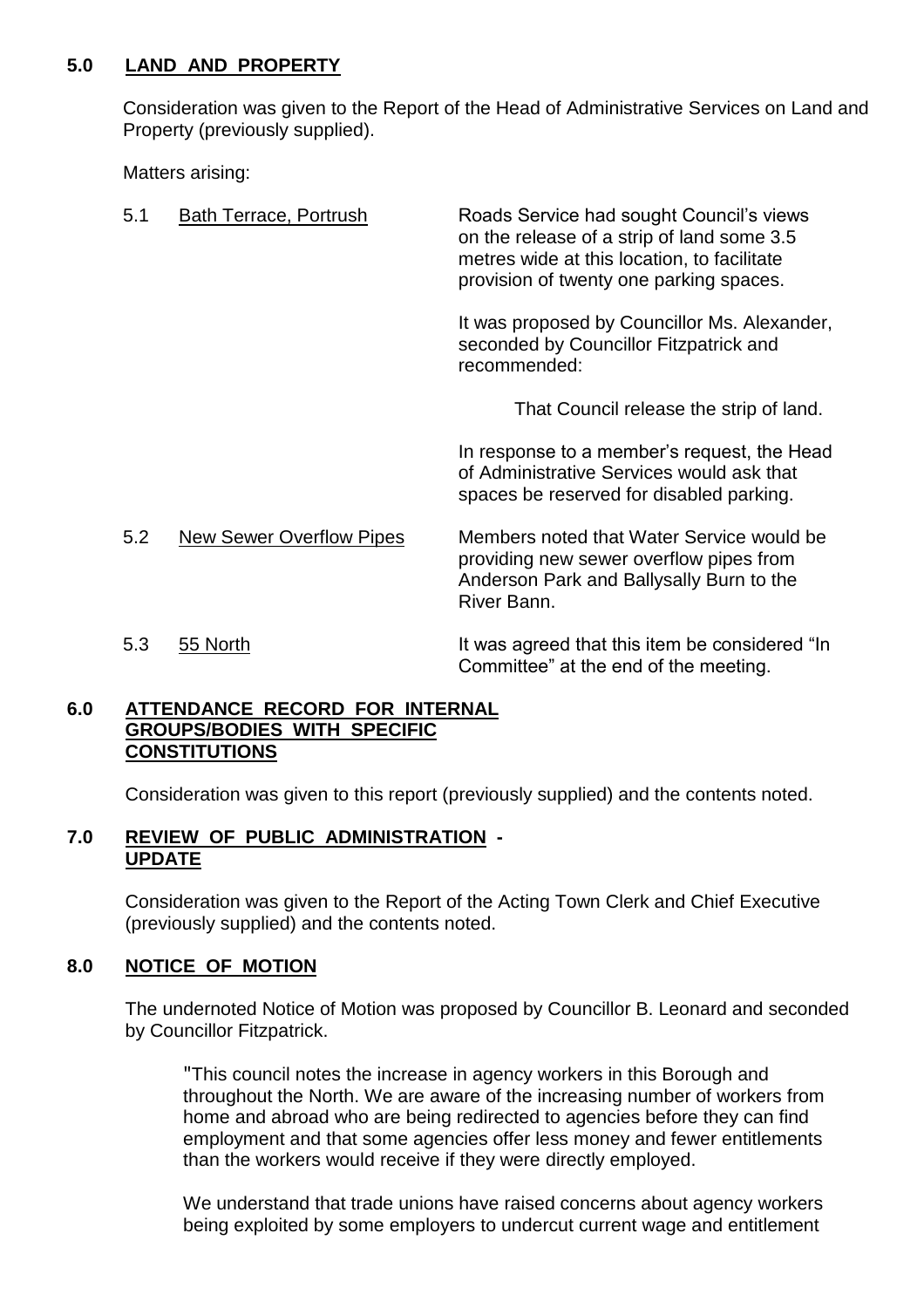agreements. We acknowledge that workers rights legislation is under threat because of this practice.

We note that, while Minister, Reg Empey has introduced some new regulations for Agencies, enabling legislation to protect Agency workers is long overdue in this area. We call on the Executive to introduce legislation, based on the principle of equal treatment, as a matter of urgency. In addition we call on the British and Irish governments to support the introduction of the long promised EU Directive on Temporary Agency Workers."

Councillor Leonard spoke to the Motion and requested members' support.

Discussion ensued during which, in response to a member's query, the Acting Town Clerk and Chief Executive advised that the composition of the Motion was a matter for the proposer; members could vote on the Motion as it was presented.

On being put to the meeting, the Motion was lost with five votes for and thirteen votes against.

# **9.0 LETTER DATED 29TH APRIL, 2008 FROM THE DISTRICT COMMANDER 'H'DISTRICT (NORTH EAST)**

Read letter from Chief Superintendent Kerr (previously supplied) advising that a review of all police buildings in 'H' District was currently being undertaken along with an assessment of the viability of stations, and encouraging interested parties to submit their views.

Following discussion, it was proposed by the Mayor, seconded by Alderman McClarty and recommended:

That Council await the response of Coleraine District Policing Partnership on this issue and draw on that response, as thought appropriate.

#### **10.0 SOMME REMEMBRANCE PARADE AND SERVICE - SUNDAY 29TH JUNE, 2008**

Read letter from Carrickfergus Borough Council inviting members to the Somme Remembrance Parade and Service at Knockagh War Memorial, Monument Road, Carrickfergus commencing at 10.40am and followed by a service at 11.00am.

Invitation was also extended for the Mayor to lay a wreath at the memorial.

Any members interested in attending were asked to contact the Administrative Officer.

#### **11.0 CONSULTATION (SECOND PHASE) ON THE EUROPEAN FISHERIES FUND UK OPERATIONAL PROGRAMME**

Read letter from the Department of Agriculture and Rural Development (DARD) advising arrangements for series of public meetings on this programme.

Members noted that the meeting on  $29<sup>th</sup>$  May, 2008 would be held in the Lodge Hotel, Coleraine, 7.00pm - 9.00pm.

Any members interested in attending a meeting were asked to contact the